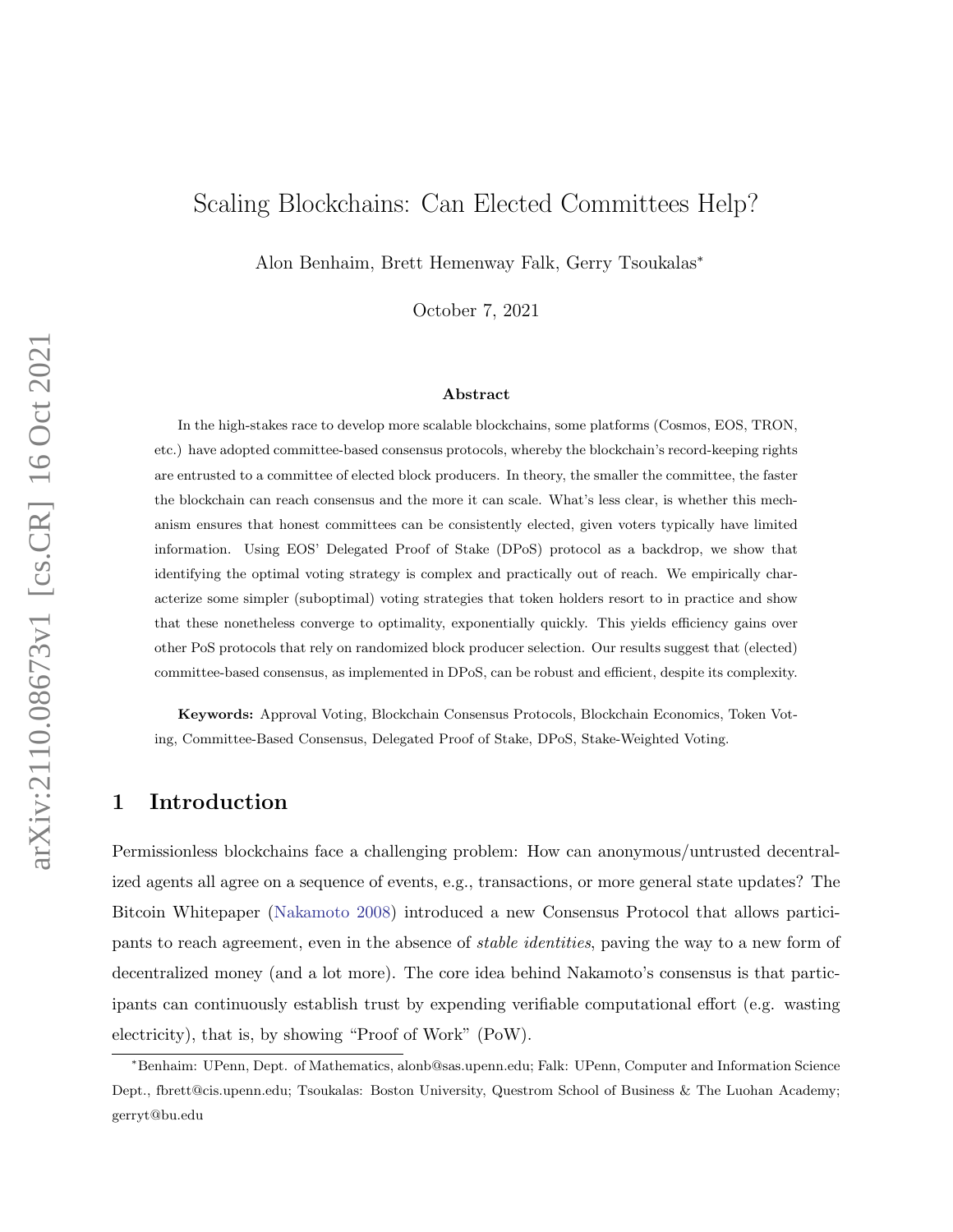Since Bitcoin's inception, there's been a high-stakes race to replace the PoW protocol that underlies not just its own blockchain, but hundreds of others like it. Although PoW-based consensus has proven to be relatively safe for more than a decade now, it is wasteful and has been unable to generate the throughput necessary to handle the global demand for transaction processing. Finding a better alternative may determine not only the winners and losers of the ongoing cryptocurrency arms race, but also the long-term disruptive potential that blockchain technology, as a whole, will have on the global economy.

Dozens if not hundreds of competing consensus protocols have been proposed and implemented. At the moment, the most promising and widely used alternatives rely on the concept of Proof of Stake (PoS), where agents stake their existing wealth for a chance to be selected as the next "block leader", via stake-weighted lottery. Winning the draw gives them to right to record transactions on the next blockchain block and reap any rewards that come with it.

While PoS systems are more scalable than PoW (e.g., see [John et al.](#page-28-1) [\(2020\)](#page-28-1)), one drawback of selecting block producers via lottery is that malicious producers can try to fork the chain, and will (occasionally) be selected. Thus these types of consensus protocols require an additional method to identify the "canonical" branch when a fork occurs.<sup>1</sup>

One alternative method, that can avoid forks,<sup>2</sup> is a form of "committee-based consensus," where the rights to produce and certify blocks are delegated to a small committee. Several prominent blockchains including Cosmos, Algorand, EOS<sup>3</sup> and TRON use this approach, though they differ in how they select the committee members: Algorand committees are selected randomly, Cosmos committees are selected by a single-vote election, and committees in EOS and TRON are based on Delegated Proof of Stake (DPoS), which uses a form of "approval voting". Approval voting encompasses single-choice voting (as in Cosmos), and there is no election strategy in random selection (as in Algorand), thus approval voting will be our focus for much of the paper.

It's worth noting that DPoS Blockchains have had their fair share of criticism, both in terms of their technical design [\(The Interchain Foundation](#page-29-0) [2017,](#page-29-0) [Xu et al.](#page-29-1) [2018\)](#page-29-1) and some of their business behavior [\(Copeland](#page-26-0) [2020,](#page-26-0) [Rubin](#page-29-2) [2021,](#page-29-2) [Hui](#page-27-0) [2020\)](#page-27-0), but these criticisms do not undermine the core

<sup>1</sup>PoW systems naturally disincentivize forking since producing a block is costly, and when forking occurs, most systems use a "longest chain rule," where the chain with the most hash power is the "correct" branch. Since block production in PoS systems is essentially free, several PoS systems (e.g. Ethereum 2.0, Cosmos) employ "slashing" where producers are economically penalized for creating two blocks. See [Saleh](#page-29-3) [\(2021\)](#page-29-3) for an economic analysis.

<sup>&</sup>lt;sup>2</sup>Most PoW blockchains (e.g. Bitcoin and Ethereum) achieve "eventual finality," by contrast systems like Cosmos, Algorand, EOS and TRON achieve "instant finality".

<sup>3</sup>EOS raised a record-breaking \$4 billion in its Initial Coin Offering, in 2017.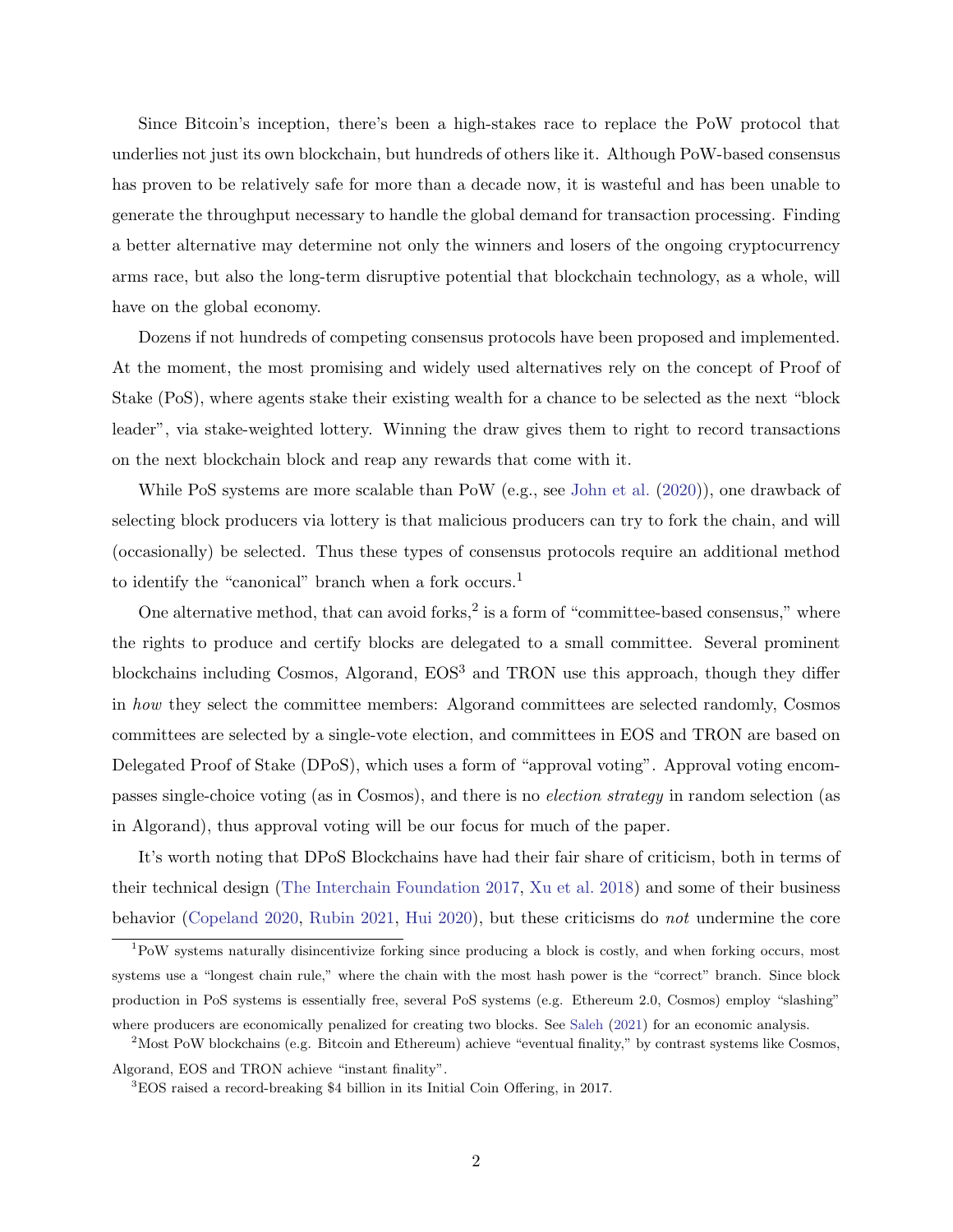ideas of committee-based consensus, as evidenced by the fact that more prominent blockchains (like Cosmos) rely on it as well.

At its core, (elected) committee-based consensus is rather simple: users continuously vote to elect their preferred block producers to the committee. Keeping the committee size small improves efficiency: increasing throughput, decreasing latency and allowing for member specialization. Unfortunately, a small number of malicious committee members can also undermine the security of the entire blockchain, thus there is a fundamental tension between performance and robustness – a small committee is extremely efficient but may compromise security.

Several interrelated questions follow: First, how should agents vote for their preferred candidates given they only have partial information? Second: How small can the committee be without undermining security? Third: How does committee-based consensus with approval voting compare to other PoS protocols?

## Summary of Model

To answer these questions, we develop a simple voting model using EOS' Delegated Proof of Stake (DPoS) protocol as a backdrop. Block producers have two types, either "honest" or "dishonest," and the vote is successful if a  $2/3$ rds majority of the elected committee is honest.

Token holders have limited information: they receive private signals on the block producer types and vote strategically to try and maximize the probability of electing an honest committee. The election process is based on a variation of approval voting, whereby voters approve of a collection of candidates, and the candidates with the most approvals are elected to the committee [\(Brams](#page-26-1) [and Fishburn](#page-26-1) [2007\)](#page-26-1). As we will discuss later, this is fundamentally different from traditional voting schemes, where voting for more than one candidate means splitting your vote.

Assuming the block producer committee uses a traditional consensus protocol to certify blocks, such as Practical Byzantine Fault Tolerance [\(Castro and Liskov](#page-26-2) [1999\)](#page-26-2), this imposes a strict threshold effect on the committee: if fewer than 1/3rd of the committee members are dishonest, they cannot disrupt the consensus protocol, but once more than 1/3rd of the committee members are dishonest, they can completely subvert the committee (which can result in halting transactions, or executing double-spend attacks).

We seek to characterize agent optimal voting strategies and the pure-strategy Bayesian Nash equilibria obtainable under these conditions. Further, guided by some stylized facts emerging from our basic empirical observations, we also consider a restriction of the voting strategy space to two simple and intuitive classes: "threshold voting," where voters vote for all candidates whose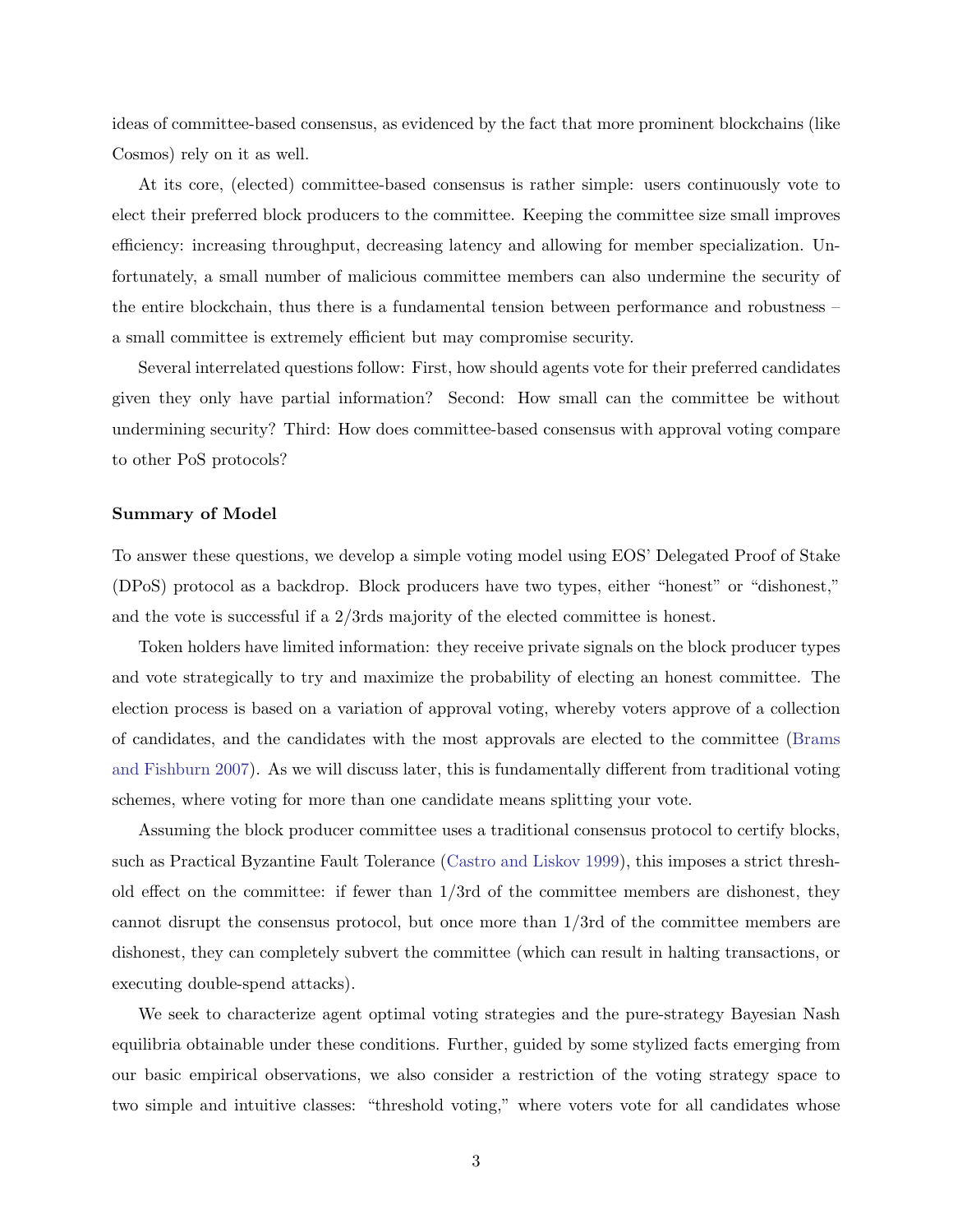(conditional) probability of being honest is above a certain threshold (Definition [5\)](#page-14-0), and "cardinal voting," where voters vote for their top  $k$  candidates (Definition [6\)](#page-15-0).

#### Summary of Results

Even with this relatively simply model, computing the probability of electing an honest committee turns out to be extremely challenging. In Theorem [1,](#page-15-1) we derive this probability in the most general terms, allowing for specialization to various voting strategy classes. We then proceed to examine the equilibrium for the two intuitive voting strategy classes we consider.

We first analyze a special case where there is only a single voter, and show that it is (mathematically) equivalent to a setting in which all voters can credibly (and costlessly) pool their information. Pooling of information is often regarded as a pure hypothetical exercise, but it is worth studying in our setting because voter incentives are aligned, and there is no obvious downside to sharing one's information with others. Under these conditions, we show that the cardinal voting strategy is in fact the optimal strategy (Proposition [3\)](#page-20-0). But this result breaks down when there is more than one voter, if signals cannot be shared (Proposition [6\)](#page-21-0).

Proposition [1](#page-17-0) gives a closed-form solution for the the probability of electing an honest committee when voters follow the threshold strategy. But threshold voting can be suboptimal even when there is just a single voter (Proposition [4\)](#page-20-1).

Despite the general suboptimality of these simple strategies (other than in the special pooling case), we show that the system is asymptotically stable. More specifically, regardless of the strategy considered, and under very weak assumptions, the probability of electing an honest committee tends to one, exponentially fast, as the number of voters increases (Theorem [3\)](#page-22-0). Thus, although the optimal voting strategy may be too complex to be realistically achievable in practice, simple, intuitive voting strategies, that token holders tend to use in practice, exhibit very strong robustness.

Finally, we compare the approval-voting mechanism for committee selection to another popular mechanism used by many PoS blockchains: the random assignments protocol. We find that approval voting typically requires much smaller committee sizes (1 to 2 orders of magnitude) to attain the same levels of failure tolerance.

Overall, our results suggest that for most practical purposes, committee-based consensus, of the type implemented in DPoS blockchains, is theoretically efficient and robust to the complexity it introduces on the agent strategy space (some limitations are discussed in Section [7\)](#page-25-0).

Below, in Section [2,](#page-4-0) we discuss some of the basics of blockchain consensus protocols and the approval voting mechanism that we model. Readers already familiar with these concepts can skip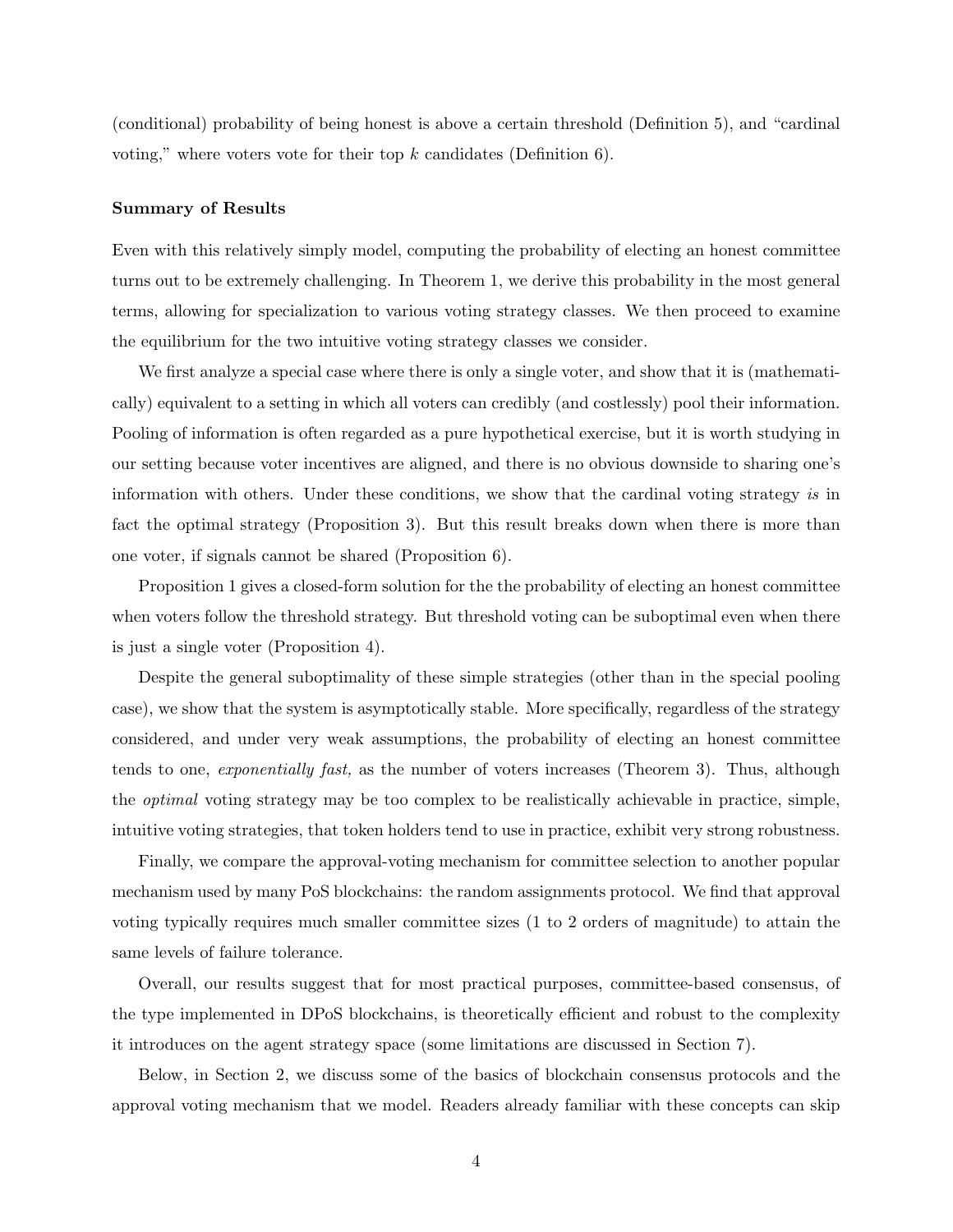the section, or its relevant parts, without loss.

## <span id="page-4-0"></span>2 Blockchain Consensus Protocols & Committee Elections

The core problem facing all cryptocurrencies (and decentralized databases of all kinds), is how to provide a single, universally accepted ordering of transactions (or state updates). Most modern cryptocurrencies are based on the notion of a hash chain, where blocks of data are chained together using cryptographic hash functions. Hash chains are an append-only data structure, meaning that new blocks (containing transactions) can be appended to the end of the chain, while internal blocks of the chain cannot be modified or re-ordered (without modifying all subsequent blocks). Since anyone can easily append new blocks to the end of a hash chain, decentralized systems need a method for deciding how and when new blocks can be added to the chain.

Most cryptocurrencies use a form of leader election, where a leader is elected at regular intervals. This leader, or "block producer," is given the right to produce a single block. There is an inherent value in becoming a block producer, as block producers have the power to insert, re-order and censor transactions [\(Daian et al.](#page-26-3) [2020\)](#page-26-3).<sup>4</sup> In addition, most cryptocurrencies provide direct incentives for block production in the form of transaction fees and block rewards. Transaction fees are paid by the users to incentivize the block producer to include specific transactions in a block. Block rewards are new coins that are minted and paid directly to block producers. For example, in Bitcoin, block rewards are currently set to 6.25 BTC. In many cryptocurrencies, block rewards are the only mechanism by which new coins are generated. For reference, in July 2021, Ethereum miners received about 18% of their direct compensation from transaction fees and 82% from block rewards [\(The Block](#page-29-4) [2021\)](#page-29-4).

Block producers also have the ability to harm the platform itself. Block producers can censor transactions within the block they produce. Lazy or inept block producers can reduce the total transaction throughput of the system by failing to include enough transactions in a block or failing to produce a block altogether. Malicious block producers can "fork" the chain by appending two blocks at the same block height. This type of behavior can lead to "double-spending attacks" and can destabilize the entire blockchain.

Block producers' power to harm the ecosystem, means that the selection mechanism must ensure that only "honest" producers are elected. When block producer candidates have stable identities,

<sup>4</sup>The value that can be extracted by inserting, re-ordering and censoring transactions is termed "Maximum Extractable Value" (MEV), and is worth hundreds of millions of dollars on blockchains like Ethereum [\(Flashbots](#page-27-1) [2021\)](#page-27-1).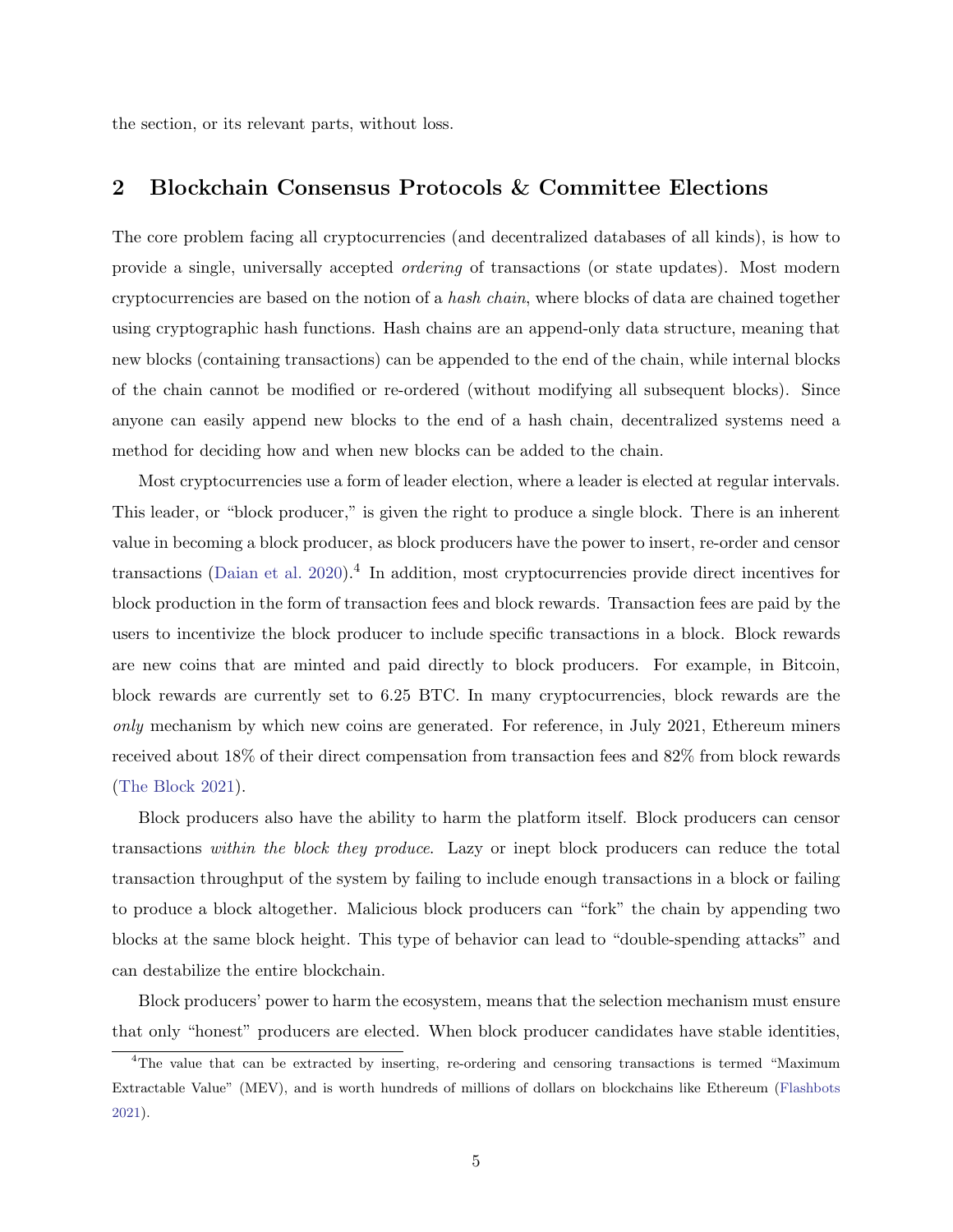classical consensus protocols (e.g. [Lamport et al.](#page-28-2) [\(1982\)](#page-28-2), [Castro and Liskov](#page-26-2) [\(1999\)](#page-26-2)) provide efficient and robust mechanisms for leader election. In a permissionless setting, however, where the set of block producer candidates is anonymous and dynamic, classical consensus protocols fail, and other leader-election methods must be devised.

#### Proof of Work (PoW)

As mentioned earlier, the Bitcoin whitepaper [Nakamoto](#page-28-0) [\(2008\)](#page-28-0) introduced a novel leader-election protocol whereby block-producing candidates ("miners") expend effort in the form of computing cryptographic hashes on random values, and their chance of becoming block leader is proportional to the amount of effort they exert. This Proof of Work consensus, is used by many of the leading cryptocurrencies (by market cap), including Bitcoin, Ethereum, Dogecoin and Litecoin.

Although PoW-based consensus has proven stable and secure, it has several drawbacks, most notably its societal cost, and its low transaction throughput. Currently, block producer candidates on Bitcoin expend about as much electricity as the country of Finland in an effort to be chosen as block producers [\(Cambridge University](#page-26-4) [2021\)](#page-26-4).

Proof-of-Work based consensus, also has limitations on how frequently block producers can be chosen, and this directly affects the blockchain's transaction throughput. Currently, the leading PoW-based blockchains, Bitcoin and Ethereum, can handle less than tens of transactions per second. By contrast Visa handles thousands of transactions per second [\(Binance Academy](#page-26-5) [2021\)](#page-26-5).

#### Proof of Stake (PoS)

The aforementioned drawbacks of PoW have pushed the blockchain community to explore alternatives, and in this quest, Proof of Stake (PoS) has aruably emerged as the current frontrunner. The Ethereum blockchain, for instance, which supports the world's second largest cryptocurrency ETH, originally launched with a PoW protocol but has been gradually trying to transition to a form of PoS for several years [\(InsideTheSimulation](#page-28-3) [2021\)](#page-28-3).

In PoS, block producers are elected in proportion to their token balance ("stake") on the blockchain, rather than their computational effort. Similar to PoW systems, where candidates signal their support of the platform by expending computing resources, in PoS systems, candidates signal their support of the system by acquiring and holding native tokens on the blockchain.

There are many variants of the PoS protocol, but a common feature of almost all PoS systems is that block producers are elected with probability proportional to their "staked" tokens (as in Ethereum 2.0) or their passive token balances (as in Algorand).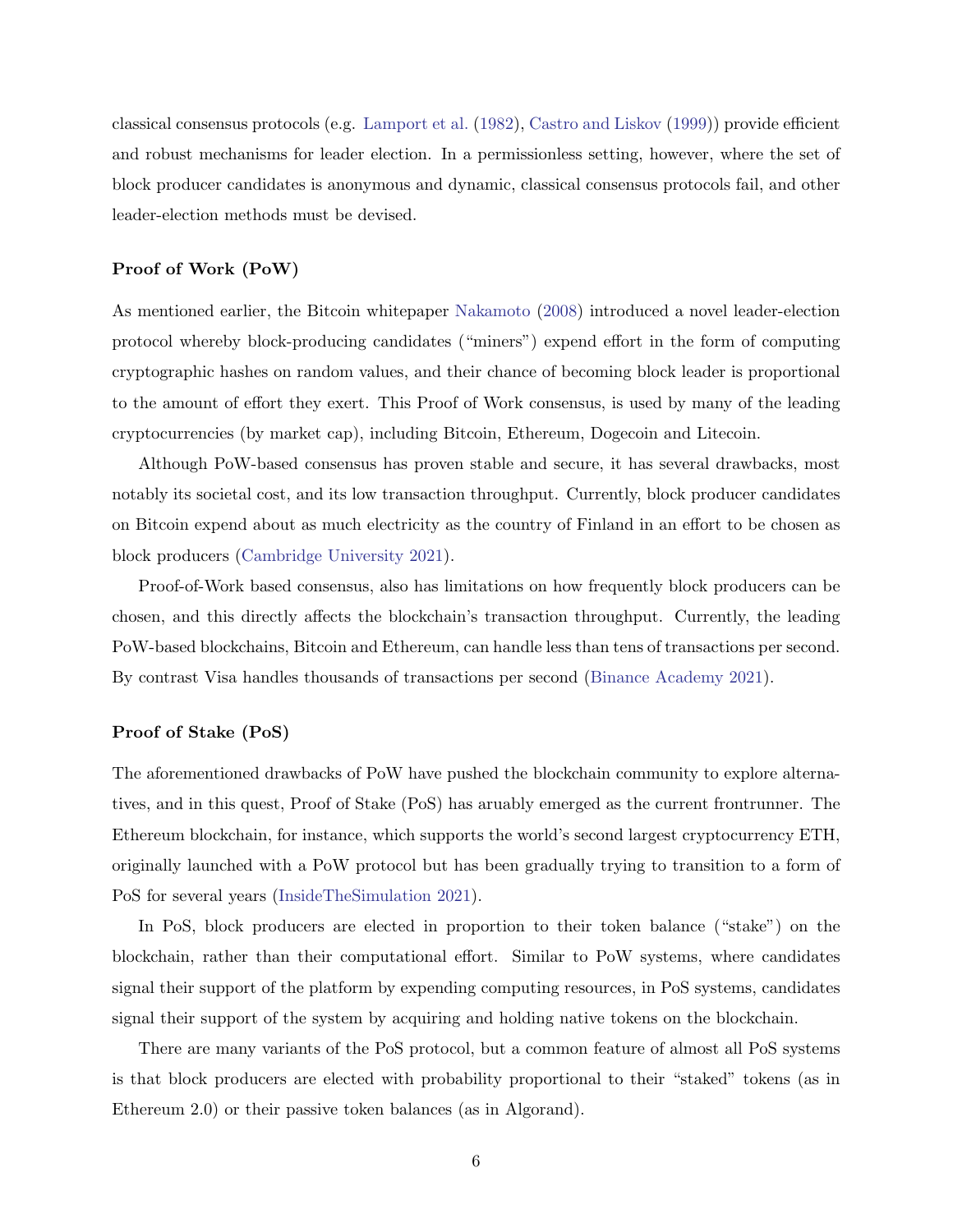#### Committee-based Consensus & Delegated Proof of Stake

Although under PoS, block producers can earn significant returns, being an efficient block producer usually requires powerful computing equipment, a dedicated internet connection, and a robust software configuration. In some blockchains, a nontrivial minimum amount of tokens is also required to be eligible to participate. Many regular token holders are thus ineligible (or simply unwilling) to take on this type of role. To address this problem, most PoS systems support some type of delegation mechanism, whereby token holders can delegate their stake to professional block producers (usually in exchange for some sort of profit sharing).

Committee-based consensus takes this separation between token holders and block producers to the extreme. In most traditional PoW systems, block producers are selected in a lottery-like procedure according to their (proportional) hash power. Several PoS systems (e.g. Tezos, Algorand, Cardano) adapted this idea to elect leaders randomly with probability equal to their proportional token stake.<sup>5</sup> As an alternative to this lottery-based leader election, several blockchains allow users to cast (stake-weighted) votes for block producers and the ones with the highest number of votes become producers for some fixed duration of time.

This type of voting is most often associated with Delegated Proof of Stake systems. In these systems, a small committee ( $k = 21$  in EOS or 27 in TRON) of block producers is elected by a stake-weighted vote, and is responsible for producing and validating blocks.<sup>6</sup> Other PoS systems, like most platforms in the Cosmos ecosystem, also employ committee-based consensus.

In committee-based consensus, the elected committee typically runs a traditional consensus algorithm — Practical Byzantine Fault Tolerance [\(Castro and Liskov](#page-26-2) [1999\)](#page-26-2) or Tendermint [\(Buchman](#page-26-6)  $2016$  — to certify the next block.

#### Some Advantages of Committee-based Consensus

Committee-based consensus has several perceived advantages over other commonly used consensus protocols. First, the committee can check each other's actions, and prevent malicious behavior. For example, using a traditional consensus protocol, 1/3 of the committee can behave maliciously without adversely affecting the system.

Second, the voting process takes a nonzero amount of time, so electing a batch of producers at

<sup>&</sup>lt;sup>5</sup>In fact, the core technical contribution in systems like Algorand and Cardano is a decentralized, verifiable lottery mechanism.

<sup>&</sup>lt;sup>6</sup>Although almost all PoS systems support some form of delegation, the term "Delegated Proof of Stake" is usually reserved for the specific type of committee-based consensus protocols used by systems like EOS and TRON.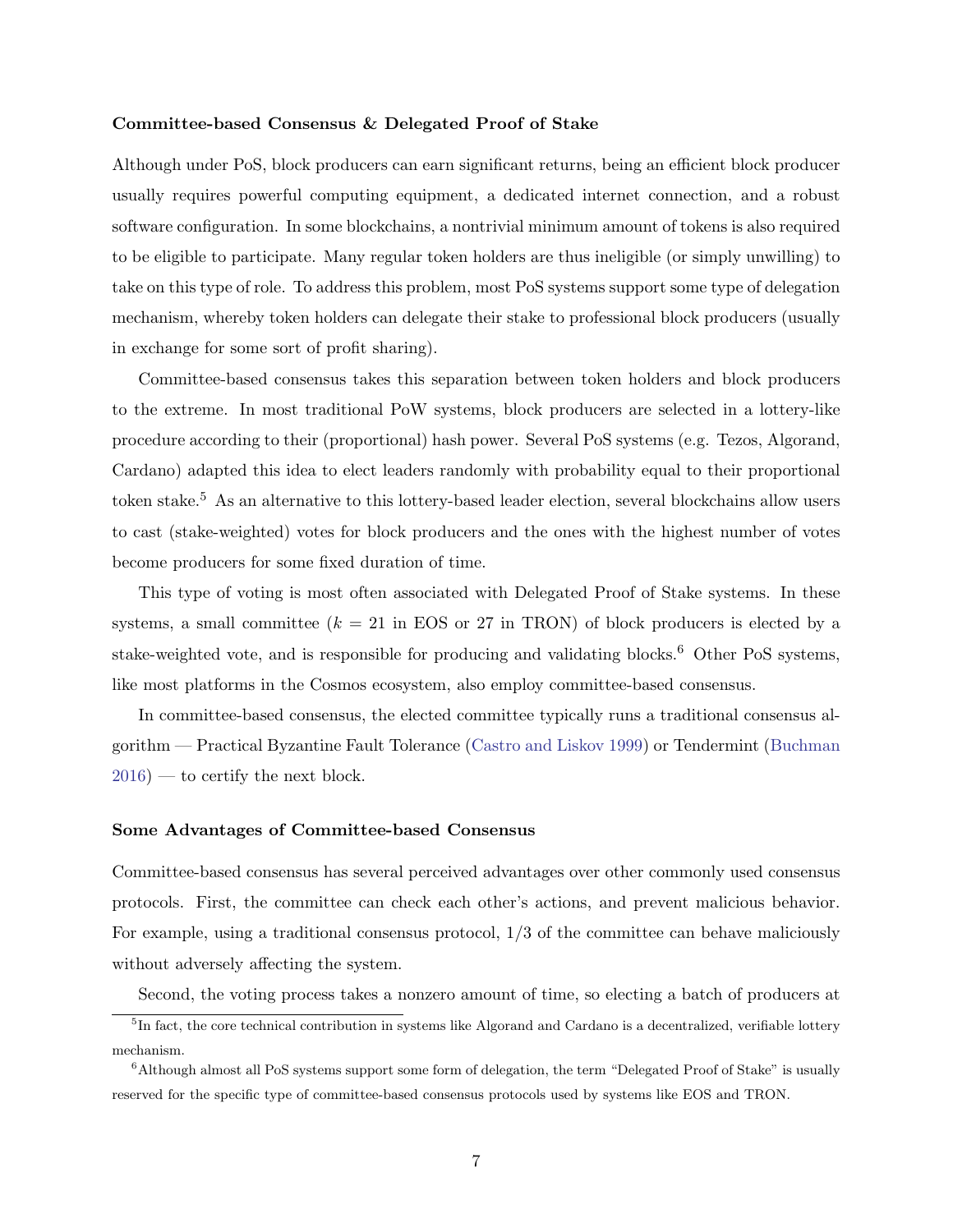once increases efficiency.

Third, it allows the chain to achieve instant finality – when the committee certifies a block, that block is immediately finalized. This is in contrast to PoW blockchains that only achieve eventual finality. Bitcoin wallets, for instance, typically wait until a transaction is buried 6 blocks deep in the chain before considering it "finalized" [\(Bitcoin Wiki](#page-26-7) [2021\)](#page-26-7).

Fourth, it can eliminate the need for "slashing" penalties. In many traditional PoS systems (e.g. Ethereum 2.0), block producer candidates need to stake their tokens by locking them in a smart contract, and this stake is held as a bond against misbehavior. If a block producer engages in (provable) misbehavior, their stake can be confiscated ("slashed"). In committee-based consensus, if a small minority of the committee misbehaves, they cannot adversely affect the system, and voters (having noticed this misbehavior) will not elect them again. For this reason, DPoS systems (like EOS and TRON) do not have slashing penalties. On the other hand, Cosmos, which uses committee-based consensus does include slashing penalties.

Finally, having a distinct separation between stakeholders and block producers allows specialization, and thus block producers in systems using committee-based consensus, may have better hardware and software infrastructure which would lead to lower latency and faster block times.

Of course, these advantages hinge on the system's ability to consistently elect an honest majority of committee members. This then raises the need to dive into the committee election mechanism.

## Approval Voting

Committee-based consensus protocols can vary on several dimensions, but we focus on how the committee is selected. The selection process is independent of many other features of the blockchain, e.g. the actual consensus protocol employed by the elected committee, or how data is stored and processed on the blockchain. In this work, we focus on approval voting, which is the selection mechanism employed by most DPoS systems (including EOS and TRON).

In approval voting, voters "approve" of a collection of candidates, and the candidates with the most approvals are elected to the committee [\(Brams and Fishburn](#page-26-1) [2007\)](#page-26-1). This is fundamentally different from traditional voting schemes, where voting for two candidates means splitting your vote. In approval voting, if a voter votes for two (or more) candidates, each receives the same "approval" as if the voter only voted for one candidate.

For example, the Cosmos blockchain uses a traditional (single-vote) mechanism to elect a committee of 125 block producers [\(Cosmos](#page-26-8) [2021\)](#page-26-8). By contrast, EOS uses approval voting to elect a committee of 21 block producers. Although Cosmos and EOS vary on several other dimensions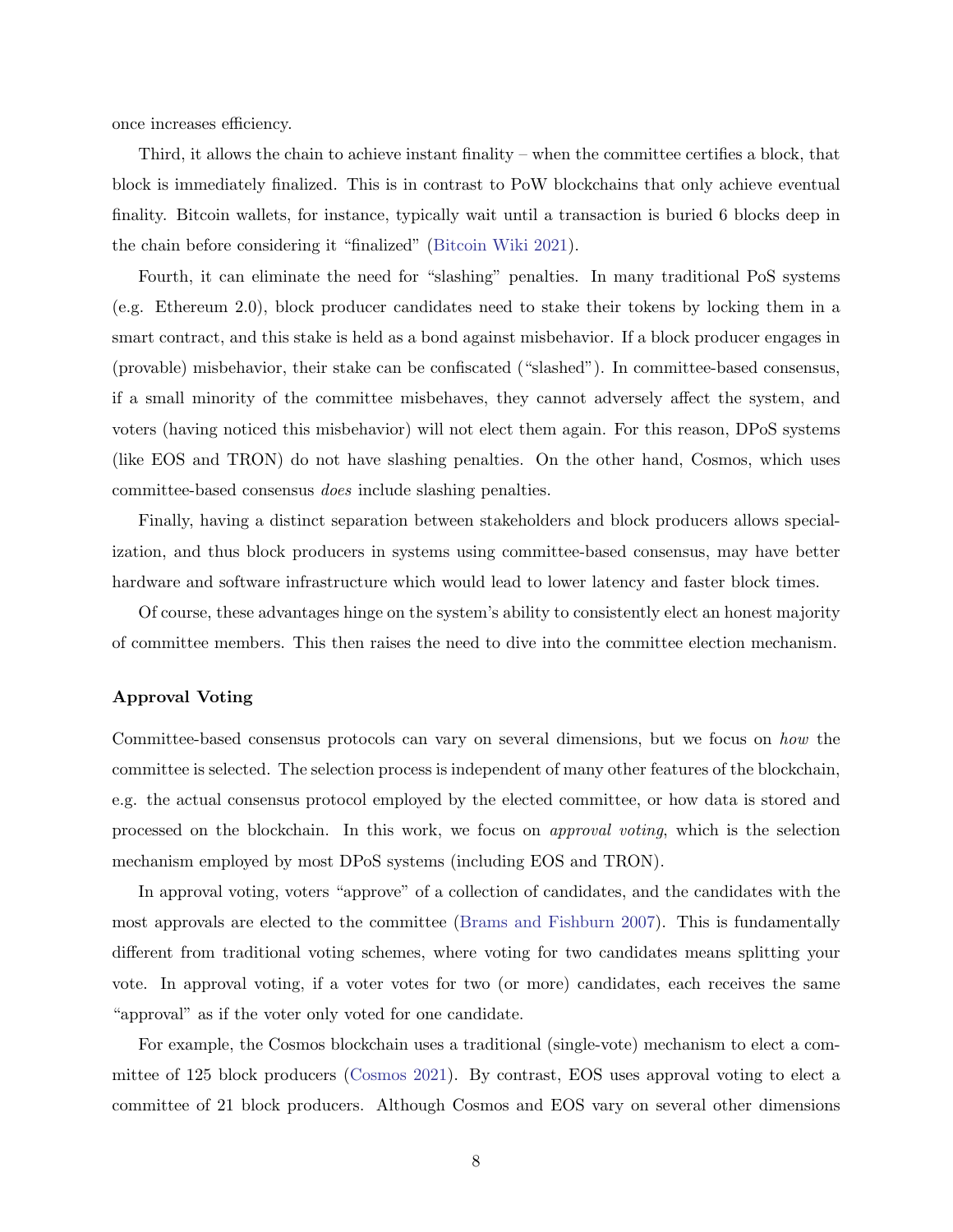[\(The Interchain Foundation](#page-29-0) [2017\)](#page-29-0), the committee selection mechanism is essentially independent of all these other variables. Since Cosmos could be modified to use approval voting, and EOS could be modified to use a single-vote mechanism, designing the most efficient committee-based consensus protocols requires analyzing the characteristics of these mechanisms in the blockchain setting.

## 3 Literature Review

Committee-based consensus is widely used in the blockchain space [\(Kogias et al.](#page-28-4) [2016,](#page-28-4) [Meng et al.](#page-28-5) [2018a,](#page-28-5) [Gleehokie et al.](#page-27-2) [2018,](#page-27-2) [TRON](#page-29-5) [2018,](#page-29-5) [Cosmos](#page-26-8) [2021\)](#page-26-8), but the academic literature is arguably still lagging behind. Of the few studies we could find, [Meng et al.](#page-28-6) [\(2018b\)](#page-28-6), [Yang et al.](#page-29-6) [\(2019\)](#page-29-6), [Hu](#page-27-3) [et al.](#page-27-3) [\(2021\)](#page-27-3) examine related topics, but they focus mostly on hypothetical tweaks that could be added to improve existing systems. In contrast, we seek to formally analyze and understand whether the existing systems themselves are robust and efficient, given voters have limited information.

Approval voting was introduced into the blockchain space in Delegated Proof of Stake (DPoS), and the first literature on DPoS started with practitioners, where it was often asserted that DPoS consensus is a more efficient and democratic version of the standard PoS mechanism [\(Binance](#page-26-9) [2020,](#page-26-9) [Cryptopedia](#page-26-10) [2021\)](#page-26-10). The approval voting mechanism underlying DPoS is described in the original whitepaper, [Bitshares](#page-26-11) [\(2021\)](#page-26-11), but there is little attempt to assess potential agent voting behavior and what could go wrong with it.

Approval voting has been widely studied in the context of political elections [\(Brams and Fish](#page-26-1)[burn](#page-26-1) [2007\)](#page-26-1), and we highlight here some facts about the known dynamics of approval voting in general. In a k-winner election system, it is desirable to have the property that if a candidate is ranked first by at least  $n/k$  of the voters, then that candidate should be elected to the committee. Unfortunately, this property does *not* hold under approval voting [\(Elkind et al.](#page-27-4) [2017\)](#page-27-4).

Similarly, an approval voting scheme can end up electing candidates that would lose a majority of pairwise contests against the other candidates, i.e., an approval voting scheme may elect a "Condorcet loser" [\(Niemi](#page-28-7) [1984\)](#page-28-7).

One of the most interesting features of approval voting schemes is that voters typically have multiple honest strategies [\(Niemi](#page-28-7) [1984\)](#page-28-7). For example, consider an up-to-2, 2-winner system with two voters  $(n = 2)$ , and four candidates  $(m = 4)$ ,  $C = \{c_1, c_2, c_3, c_4\}$ . If the two voters' preference orders are  $(c_2; c_3; c_4; c_1)$  for voter 1 and  $(c_1; c_3; c_4; c_2)$  for voter 2 then the candidate  $c_3$  will be in the elected committee for any  $t \geq 2$ , so both  $c_1$  and  $c_2$  cannot be in the elected committee. Should voter 1 vote for  $c_2$  only, or  $c_2$  and  $c_3$ ? These are both honest strategies, and thus even honest players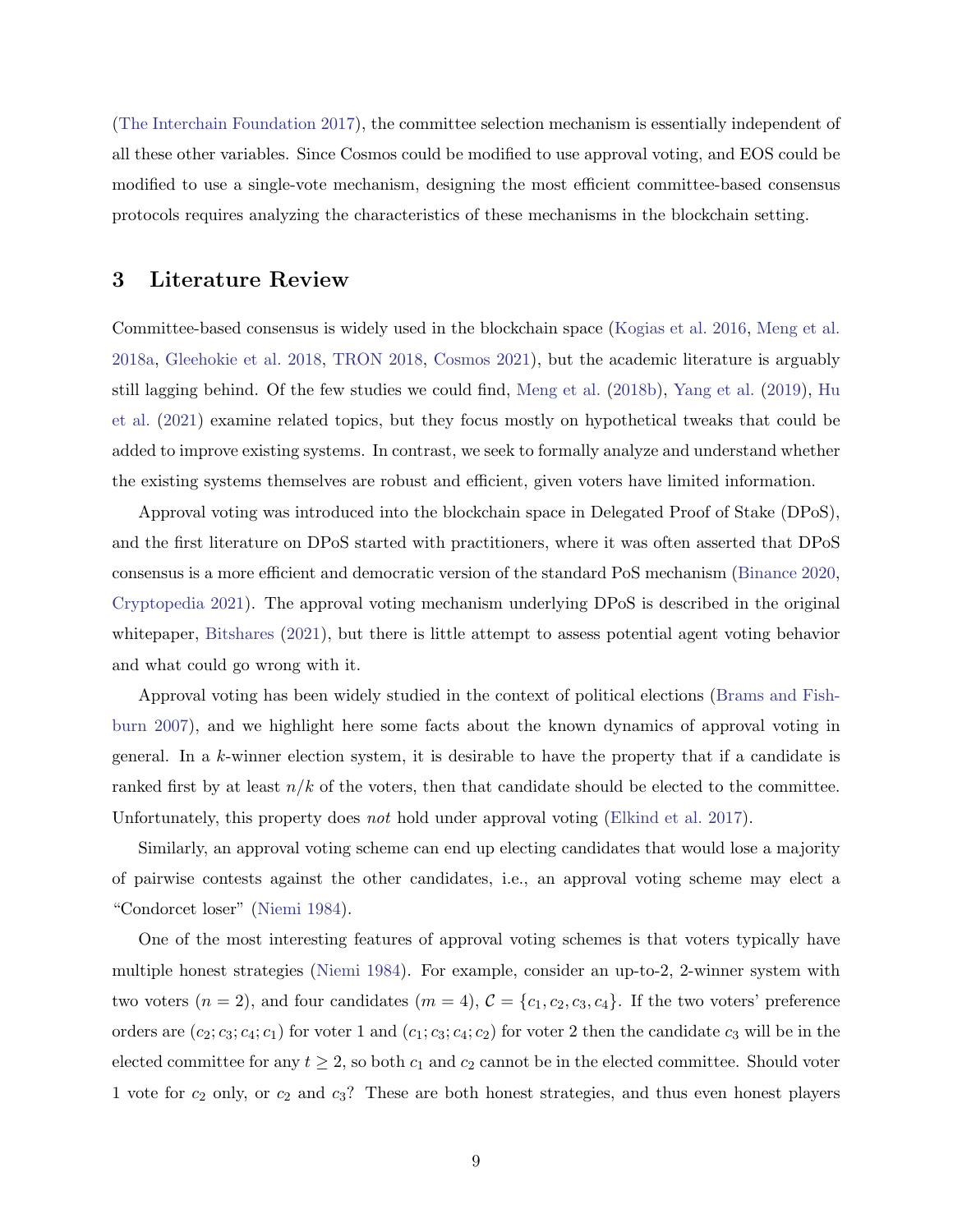must think strategically. This feature makes the analysis of approval voting systems complex.

DPoS consensus, being based on approval voting, inherits these aforementioned properties, but it differs from traditional approval voting in several ways that we describe in the model section. The most significant departure is perhaps that extant studies (outside of the blockchain literature) assume voters have competing interests, and usually have perfect information about the candidates themselves. By contrast, in the DPoS setting, most voters' interests are aligned. All voters wish to elect an honest committee, but they have limited information about the candidates. This completely changes the nature of the analysis.

Though we are not aware of any studies considering strategic agent voting behavior in committeebased protocols, numerous studies have looked at strategic agent behavior in other Blockchain protocols. [Saleh](#page-29-3) [\(2021\)](#page-29-7), Roșu and Saleh (2021), [Fanti et al.](#page-27-5) [\(2019\)](#page-27-5) are some of the first studies looking at the economics of PoS systems. [Leonardos et al.](#page-28-8) [\(2020\)](#page-28-8) study weighted voting in validator committees in PoS protocols. There is also a relatively large computer science literature blending strategic considerations and technical design elements of PoS, such as Ga $\check{z}$ i et al. [\(2019\)](#page-27-6), [Chen and](#page-26-12) [Micali](#page-26-12) [\(2016\)](#page-26-12), [Bentov et al.](#page-25-1) [\(2016\)](#page-25-1), [Kiayias et al.](#page-28-9) [\(2017\)](#page-28-9).

Beyond PoS, [Alsabah and Capponi](#page-25-2) [\(2020\)](#page-25-2), [Biais et al.](#page-26-13) [\(2019\)](#page-26-13), [Cong et al.](#page-26-14) [\(2021\)](#page-26-14), [Garratt and](#page-27-7) [van Oordt](#page-27-7) [\(2020\)](#page-27-7) focus on the economics of PoW, and the underlying mining mechanism. Several other studies focus more specifically on Bitcoin, such as [Nakamoto](#page-28-0) [\(2008\)](#page-28-0), [Easley et al.](#page-27-8) [\(2019\)](#page-27-8), [Huberman et al.](#page-27-9) [\(2021\)](#page-27-9), [Pagnotta](#page-28-10) [\(2021\)](#page-28-10), [Prat and Walter](#page-28-11) [\(2021\)](#page-28-11).

Finally, on a broader note, our work is related to the literature studying security guarantees for different types of blockchain protocols, e.g., [Lewis-Pye and Roughgarden](#page-28-12) [\(2020,](#page-28-12) [2021\)](#page-28-13), though we are not aware of any prior work focused specifically on committee-based consensus. More generally, our work also has implications for the literature studying the economics of token systems, see e.g., [Cong et al.](#page-26-14) [\(2021\)](#page-26-14), [Tsoukalas and Falk](#page-29-8) [\(2020\)](#page-29-8), [Gan et al.](#page-27-10) [\(2021a](#page-27-10)[,b\)](#page-27-11).

To the best of our knowledge, ours is the first paper to analyze the efficiency of committee elections in committee-based consensus protocols, with private information and strategic agents.

## 4 Preliminaries and Empirical Observations

## 4.1 Definitions

Approval voting is a system where each voter may select ("approve") any number of candidates, and the winners are the candidates approved by the largest number of voters (see [Kilgour](#page-28-14) [\(2010\)](#page-28-14) for a survey on approval voting). Formally: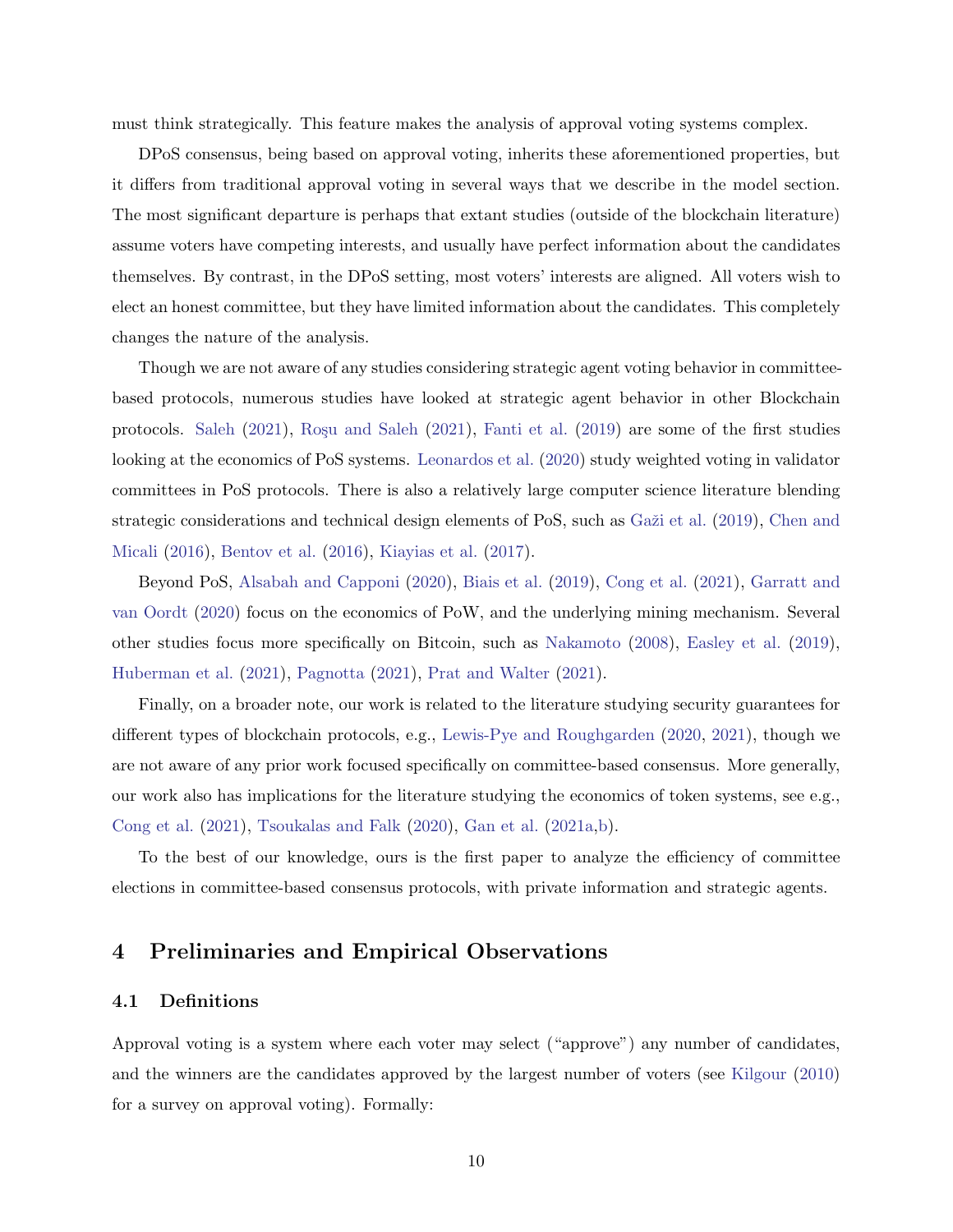<span id="page-10-0"></span>**Definition 1** (k-winner Approval Voting). A set of voters V votes on a set of candidates, C. Let  $n \stackrel{\text{def}}{=} |\mathcal{V}|$ , and  $m \stackrel{\text{def}}{=} |\mathcal{C}|$ . Voter v chooses a subset of candidates  $\mathcal{C}_v \subseteq \mathcal{C}$  they wish to vote for. For each candidate  $c \in \mathcal{C}$ , the score of candidate c, that is, the number of votes the candidate receives, is defined to be

$$
score(c) \stackrel{\text{def}}{=} |\{v \mid c \in \mathcal{C}_v\}|. \tag{1}
$$

The elected committee is determined to be the k candidates with the highest scores.

In DPoS protocols, stake-holders vote for a set of "block-producers" modifying the k-winner Approval Voting system to include a cap on the number of candidates. Formally:

<span id="page-10-1"></span>**Definition 2** (up-to-t-vote, k-winner Approval Voting). With notation as in definition [1,](#page-10-0) we limit the maximum number of candidates t each voter can vote for, so that voter v chooses a subset of candidates  $\mathcal{C}_v \subseteq \mathcal{C}$  restricted to  $|\mathcal{C}_v| \le t (\le m)$ . As before, the elected committee is determined to be the k candidates with the highest scores.

We will assume throughout that there are at least k candidates,  $m \geq k$ . In general, there may be less than  $k$  candidates in the elected committee if less than  $k$  candidates received any votes. Alternatively, there may be more than  $k$  candidates if there are ties. We specify how we handle these cases in Definition [3.](#page-12-0)

#### <span id="page-10-2"></span>4.2 Empirical Observations: Approval Voting on EOS

Block Producers on EOS are elected by token holders according to a up-to-30-vote, 21-winner approval voting system (see Definition [2,](#page-10-1) with  $t = 30$  and  $k = 21$ ). The 21 winning candidates form the block producer committee. Elections are held continuously, and each committee of block producers remains in control of the chain for 126 seconds [\(EOS](#page-27-12) [2018\)](#page-27-12).

EOS voters are not directly rewarded for staking (although this has been proposed as in [NY](#page-28-15) [\(2019\)](#page-28-15)), instead voters are assumed to benefit indirectly from the stability and performance of the platform. In EOS and other DPoS systems, votes are weighted by stake, and voters are allowed to "proxy" their votes, i.e., delegate their voting power to a different voter.

To understand real-world voting strategies, we gathered voting data from EOS. As the EOS blockchain is extremely large (over 8TB) and the majority of transactions are unrelated to voting, we gathered daily voting snapshots from EOS Authority (a block producer) and we used these to analyze voter behavior during the period 2021-08-20 - 2021-08-30. Each snapshot contained the current votes of the nearly 1 million accounts that have ever voted.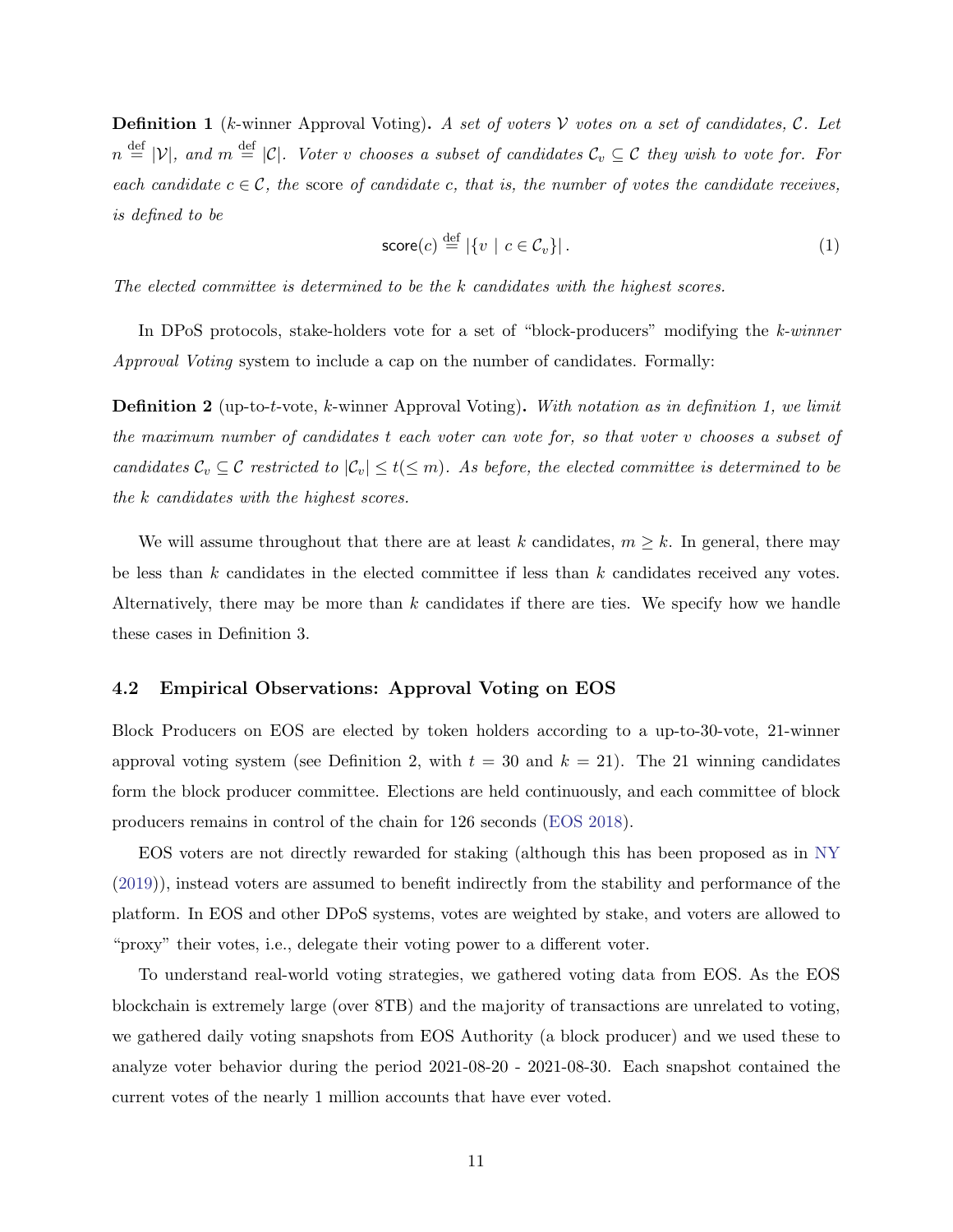Figure [1](#page-11-0) shows the number of votes cast by individual voters (left panel), and stake-weighted votes (right panel), on a typical day. Although EOS votes are stake-weighted, and the unweighted votes do not directly affect the elected committee, we include them in our data be cause they illustrate the strategy pursued by the majority of voters.

<span id="page-11-0"></span>

Figure 1: The number of producers that each token holder voted for, during the period 2021-08-20 - 2021- 08-30. Left panel: unweighted voting. Right panel: stake-weighted voting. Key Takeaway: most voters follow a "cardinal voting" strategy.

As can be seen from Figure [1,](#page-11-0) when votes are weighted by stake, most stake is proxied, and most voters vote for either 21 or 30 producers.

Figure [2](#page-11-1) shows a different view of the same data: the left panel shows the breakdown (in %) of unweighted voting and the right panel shows the breakdown (in %) for stake-weighted voting.

<span id="page-11-1"></span>

Figure 2: The percentage breakdown of votes during the period 2021-08-20 - 2021-08-30. The left-hand plot shows unweighted voting. The right-hand plot shows stake-weighted votes.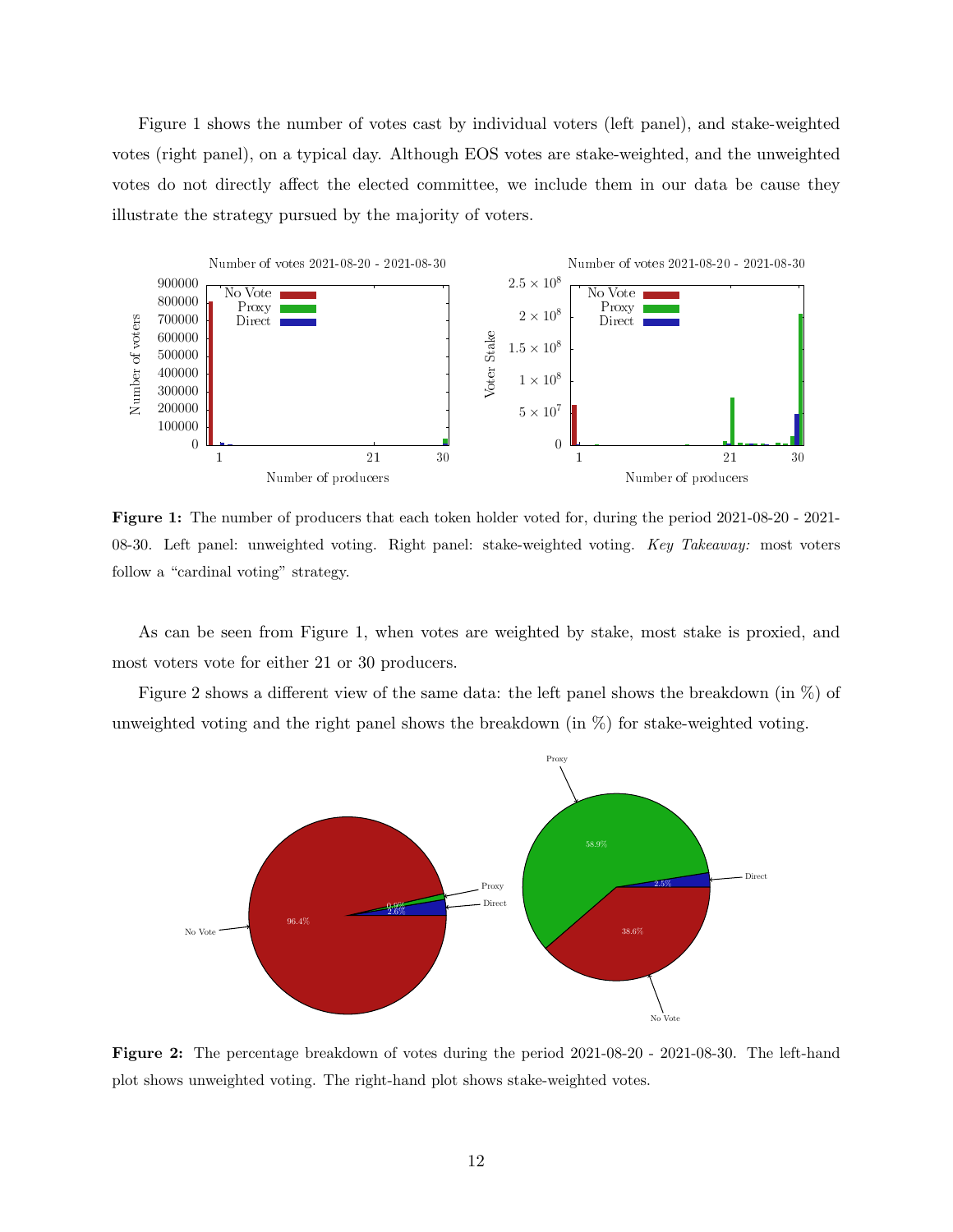Note, both figures represent a week's worth of voting data on EOS, but these patterns are consistent and exhibit relatively little variability, over different/longer time windows.

The key observation is that most voters follow a "cardinal voting strategy" where they vote for a fixed number of block producers. A formal definition is given in Definition [6.](#page-15-0)

We rely on these basic empirical observations to inform our model in Section [5.](#page-12-1) In Section [6,](#page-15-2) we explore how optimal these types of voting strategies can be.

## <span id="page-12-1"></span>5 Model

#### 5.1 Voting with Limited Information

We lay out a simple model, where the blockchain's token holders vote according to an up-to-t, k-winner approval voting system, to elect a committee of block producers. There is a pool of  $m$ producers to choose from,  $c_1, \ldots, c_m$ , and n strategic voters on the platform,  $v_1, \ldots, v_n$ . Every producer has an unknown type, either "honest",  $H$ , or "malicious",  $M$ . The goal of each voter is to maximize the probability that a supermajority (e.g. a 2/3 majority) of the elected committee is honest. We discuss some possible alternative objectives in Appendix [D.](#page-46-0)

<span id="page-12-0"></span>**Definition 3** (Honest Committee). Suppose the k producers with highest number of votes are elected to be on the block-producer committee,  $\mathbb{T}$ . If there are less than k candidates with non-zero score, then the committee is filled adversarially  $(i.e., in a worst-case fashion)$ , and if there are ties between the candidates such that there are more than k producers with highest score, then they are broken adversarially (between the ones with least score). Since most Byzantine Agreement protocols require at least  $\lceil \frac{2k}{3} \rceil$  $\frac{2k}{3}$  honest members, we say the committee  $\mathbb T$  is honest,  $\mathbb T = H$ , if at least  $\lceil \frac{2k}{3} \rceil$  $\frac{2k}{3}$  of the elected block producers are honest.

Suppose the *a priori* probability that producer *j* is honest is  $Pr[c_j = H] = p_j$ . Also, suppose voter  $v_i$  receives a private noisy signal vector,  $\mathbf{s}_i^* = (s_{ij}^*)_{j=1}^m$  about producer's  $c_j$  honesty,

<span id="page-12-2"></span>
$$
s_{ij}^* = \begin{cases} p_h + \epsilon_{ij} \text{ if Product } j \text{ is honest} \\ p_m + \epsilon_{ij} \text{ if Product } j \text{ is malicious,} \end{cases}
$$
 (2)

where  $\epsilon_{ij}$  is a normally distributed noise term with  $\mathbb{E}[\epsilon_{ij}] = 0$  and  $\text{Var}[\epsilon_{ij}] = \sigma_{ij}^2$ , i.e.,  $\epsilon_{ij} \sim$  $\mathcal{N}(0, \sigma_{ij}^2), \forall j \in \{1, \ldots, m\}$ . It follows that signals are normally distributed with  $s_{ij}^* \sim \mathcal{N}(p_h, \sigma_{ij}^2)$  if producer *j* is honest, and  $s_{ij}^* \sim \mathcal{N}(p_m, \sigma_{ij}^2)$  if producer *j* is malicious.

When voter *i* receives a signal,  $s_{ij}^*$ , regarding producer *j*, the voter can compute the *posterior* probability that producer j is honest *conditioned on*  $s_{ij}^*$ . We call this conditional probability  $s_{ij}$ :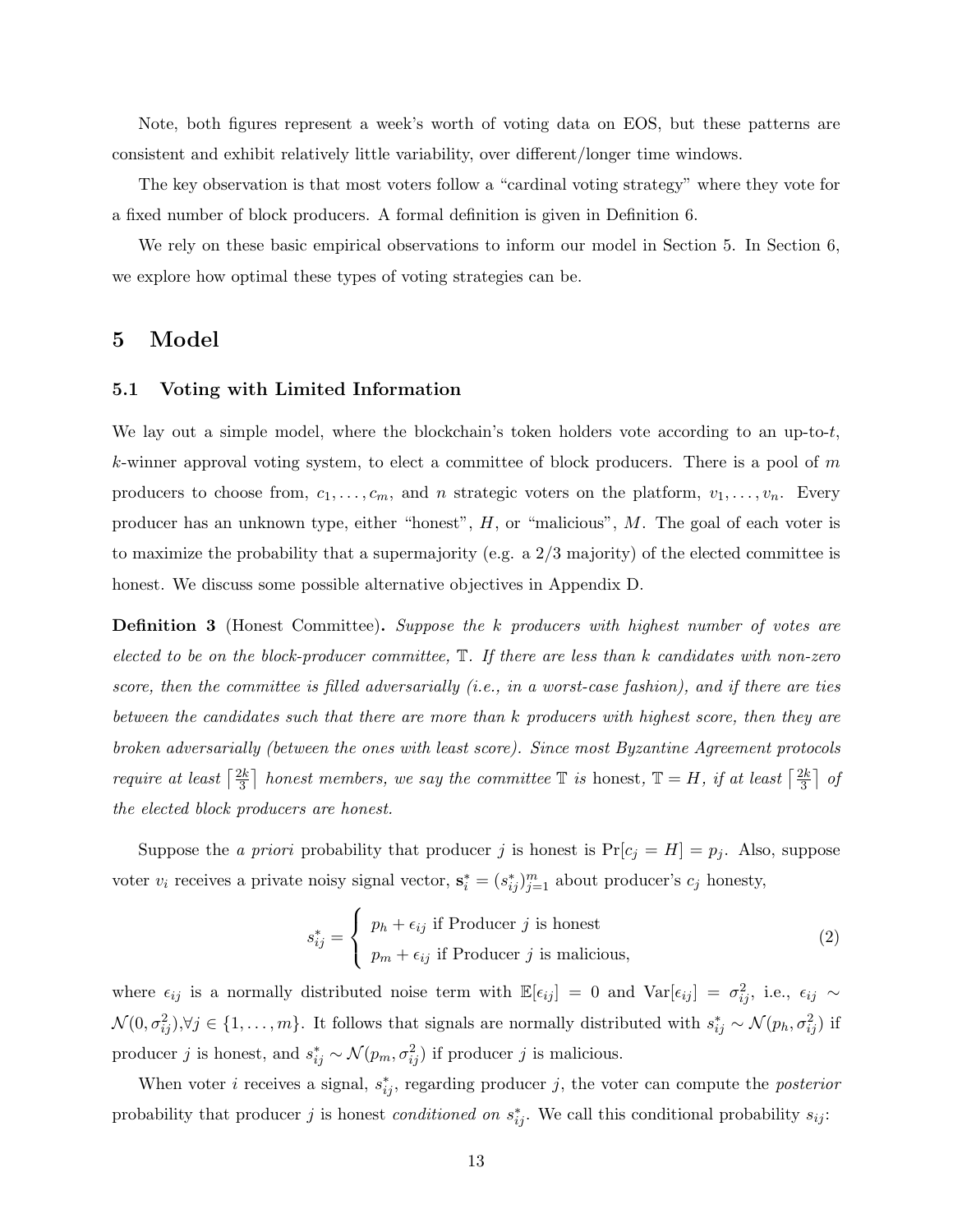$$
s_{ij} \stackrel{\text{def}}{=} \Pr \left[ \text{ producer } j \text{ is honest } \middle| s_{ij}^* \right]. \tag{3}
$$

The map  $s_{ij} \leftrightarrow s_{ij}^*$  is a bijective function, and we calculate it explicitly in Lemma [2](#page-30-0) in Appendix [A.1.](#page-30-1) The result is given below in [\(4\)](#page-13-0).

<span id="page-13-0"></span>
$$
s_{ij} = \frac{1}{1 + \frac{1 - p_j}{p_j} e^{\frac{(s_{ij}^* - p_h)^2 - (s_{ij}^* - p_m)^2}{2\sigma_{ij}^2}}}.
$$
\n
$$
(4)
$$

Our core model assumes all voters are strategic (fully rational), and we seek to characterize the pure-strategy Bayesian Nash equilibria of the game.<sup>7</sup> More specifically, each voter  $v_i$  maximizes the success probability — the probability that the elected committee T is honest, conditioned on the private signal vector they receive,  $s_i$ , given the platform voting system in Definition [2.](#page-10-1)

<span id="page-13-2"></span>
$$
\max_{\mathcal{C}_{v_i} \subseteq \mathcal{C}} \Pr\left[\mathbb{T} = H \mid \{\mathbf{s}_i\}_{i=1}^n\right].\tag{5}
$$

We assume that  $(p_j)_{1\leq j\leq m},(\sigma_{ij})_{1\leq i\leq n,1\leq j\leq m}, p_h, p_m$ , are publicly visible, but voters cannot observe others' private signals.

<span id="page-13-1"></span>**Definition 4** (Voting Strategy). A voting strategy is an algorithm A (in the class  $\mathcal{S}$ ) used by all voters, that takes as input the parameters the voter has access to  $\mathbf{s}_i = (s_{ij})_{j=1}^m, (p_j)_{j=1}^m, (\sigma_{ij})_{j=1}^m, p_h, p_m$ and outputs a subset of candidates the voter wishes to vote for  $C_v \subseteq \mathcal{C}$ . We denote the committee elected by exerting algorithm  $A$  as  $\mathbb{T}_A$ .

After observing their private signal, voters simultaneously submit their "votes"  $\mathcal{C}_{v_i} = \mathcal{C}_{v_i}(\mathbf{s}_i)$ ; we consider any voting strategy in the class of voting strategies, represented by the letter S. With Definition [4,](#page-13-1) we can interchangeably talk about the voters maximizing the success probability by exerting a voting algorithm  $A \in \mathbb{S}$  and rewrite Equation [5](#page-13-2) as:

<span id="page-13-3"></span>
$$
\max_{A \in \mathbb{S}} \Pr\left[\mathbb{T}_A = H\right].\tag{6}
$$

We say that a strategy is optimal if it maximizes the success probability - the probability of electing an honest committee, Equation [5](#page-13-2) or [6.](#page-13-3) Table [1](#page-14-1) summarizes the notation.

<sup>&</sup>lt;sup>7</sup>Note, we also assume all voters in our model have equal weight. Although essentially all real-world platforms rely on stake-weighted voting where voters can have different stakes, our model still applies since we can view each voter as encompassing the voting power of a single unit stake.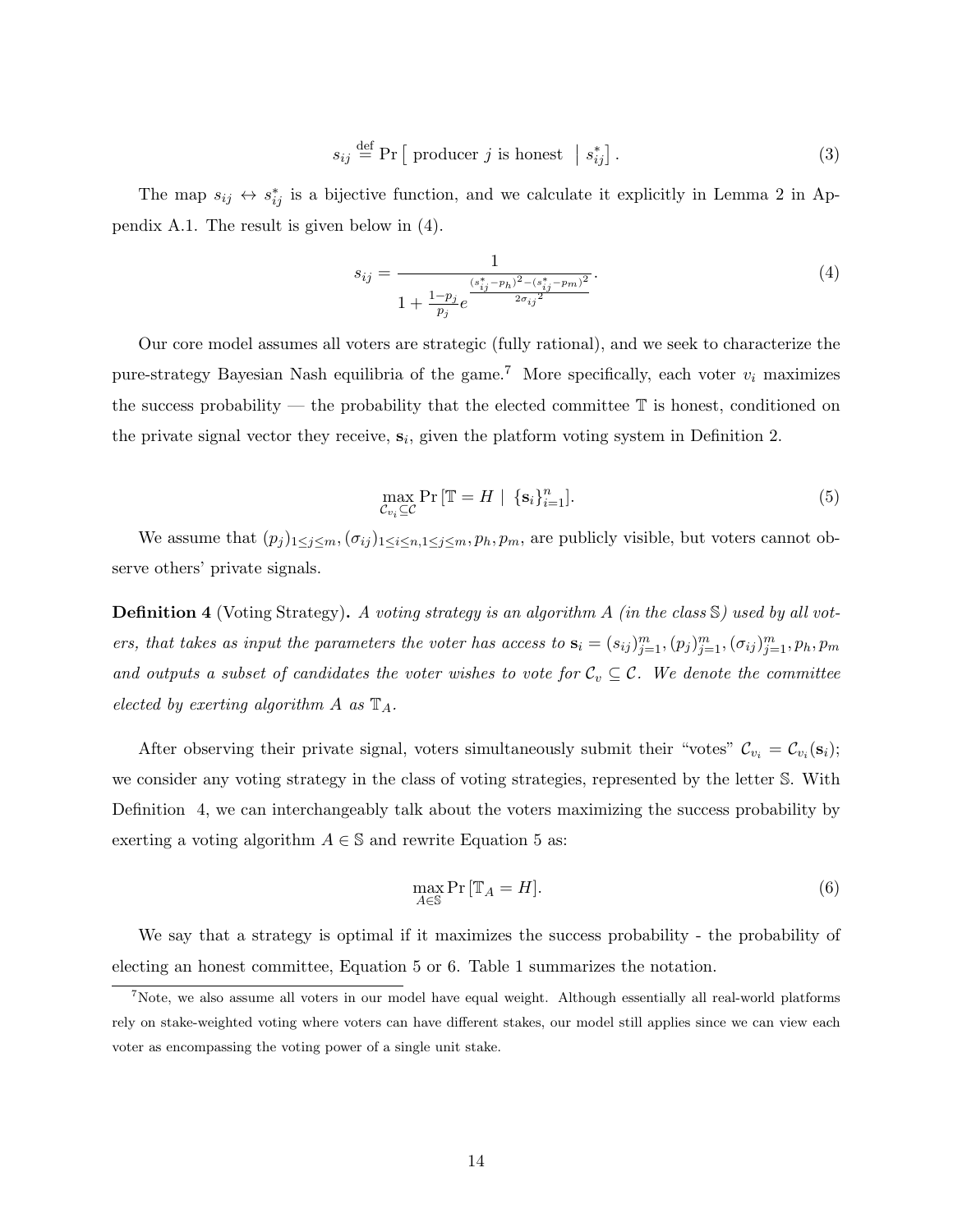<span id="page-14-1"></span>

| m                | Number of (candidate) block producers                                           |
|------------------|---------------------------------------------------------------------------------|
| $\boldsymbol{n}$ | Number of voters                                                                |
| $p_j$            | A priori probability block producer candidate j is honest                       |
| $p_m$            | The base signal for a malicious candidate producer                              |
| $p_h$            | The base signal for an honest candidate producer                                |
| $\sigma_{ij}$    | Standard deviation of the noise, $\epsilon_{ij}$ for voter i, and producer j    |
| $\boldsymbol{k}$ | Elected Committee size                                                          |
| $s_{ij}^*$       | Voter $i$ 's raw signal about producer $j$                                      |
| $s_{ij}$         | Producer j's posterior probability of being honest, conditioned on $s_{ij}^*$ . |

Table 1: Notation

While voters' optimization problem is well-defined, computing the objective function  $Pr[\mathbb{T}_A = H]$ is challenging. As a first step, we need to define the types of voting strategies that are accessible to agents. This is the goal of the next section.

## 5.2 Class of Voting Strategies

In principle, any function  $f : [0,1]^m \to {0,1}^m$  is a possible voting strategy. It seems clear, however, that any reasonable strategy should be coordinate-wise non-decreasing, i.e., if  $s'_j > s_j$  and  $f(s_1,...,s_m) = (y_1,...,y_m) \subset \{0,1\}^m$ , and if  $f(s_1,...,s_{j-1},s'_j,s_{j+1},...,s_m) = (y'_1,...,y'_m)$  then  $y'_j \geq y_j$ . In other words, if one candidate's signal increases (while the other signals remain the same) this *cannot* cause the voter to switch their vote away from the candidate. If we also assume that, aside from the signals, the candidates are otherwise indistinguishable to each voter, then a class of reasonable voting strategies would be to sort the candidates by their signal and vote for the top t candidates. With this intuition we will now consider the reasonable strategies described above as the class S.

Within this broad class, we also single out two particularly simple and intuitive strategies related to our empirical observations, that users could follow: *threshold voting* (Definition [5\)](#page-14-0) and *cardinal* voting (Definition [6\)](#page-15-0).

<span id="page-14-0"></span>**Definition 5** (Threshold Voting). Voter  $v_i$  is said to follow the threshold voting strategy if (prior to seeing the realization his or her signals), voter  $v_i$  chooses a threshold  $z_i \in [0,1]$  and voter  $v_i$  votes for all producers  $c_j$ , with probability of being honest higher than the threshold  $s_{ij} = \Pr \left[ c_j = H \right]$  $s_{ij}^*$   $>$  $z_i$ .

If we define  $p_{ij} \stackrel{\text{def}}{=} \Pr[s_{ij} > z_i]$ , then  $p_{ij}$  is the probability that voter i votes for producer j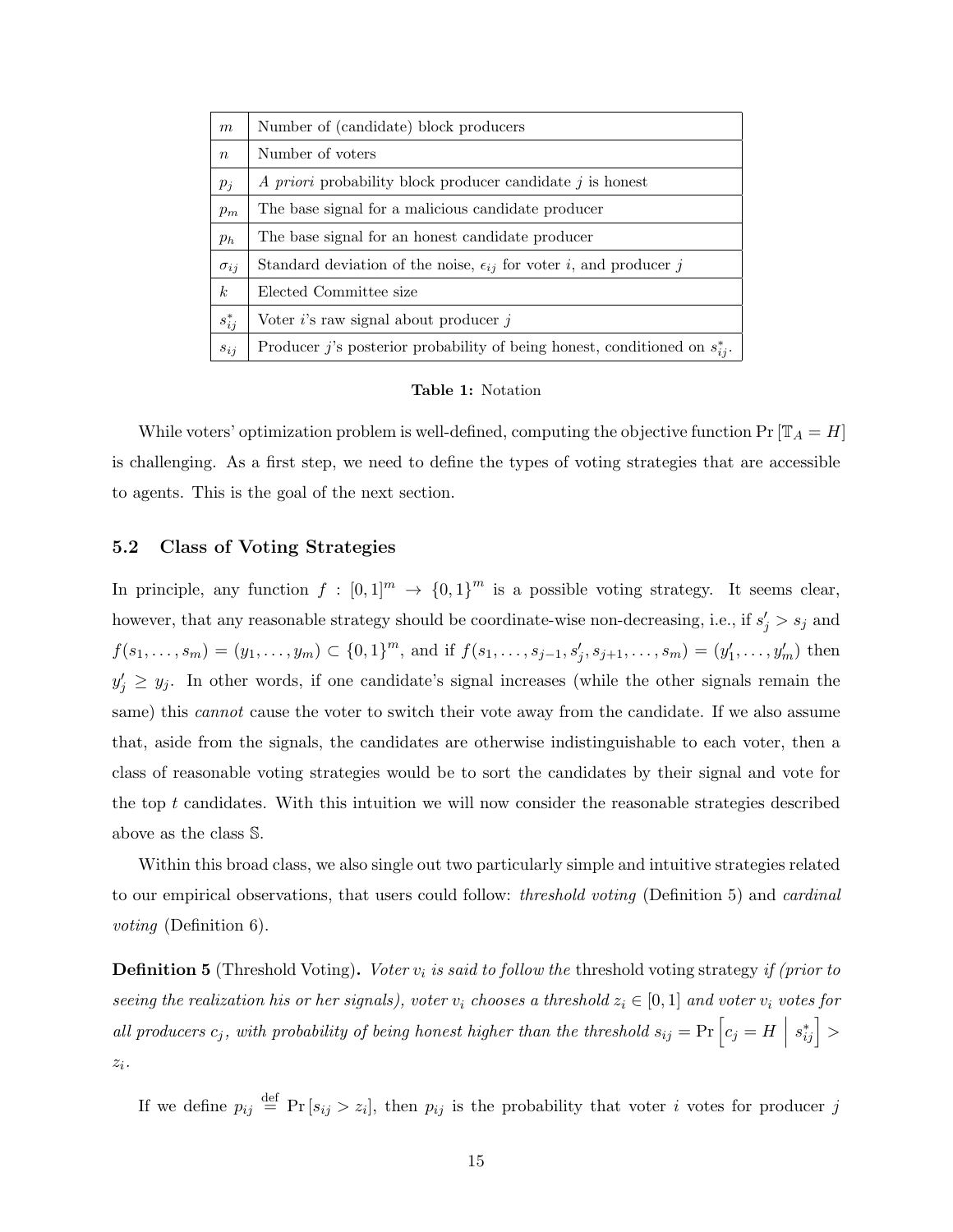(assuming voter i is following the threshold voting strategy). Summing over all n voters, the number of votes received by producer j is distributed as the sum of  $n$  Bernoulli random variables with parameters  $p_{1j}, \ldots, p_{nj}$ . If  $p_{1j} = \cdots = p_{nj}$ , then the number of votes received by producer j is a binomial random variable. When the  $p_{ij}$  are distinct, then the number of votes received by producer j is a Poisson Binomial Random Variable. See Appendix [B](#page-42-0) for a review of known facts about the Poisson Binomial Distribution.

This characterization of the distribution of votes when voters follow the threshold voting strategy will be important as we study the dynamics of this strategy in Section [6.](#page-15-2)

<span id="page-15-0"></span>**Definition 6** (Cardinal Voting). Voter  $v_i$  is said to follow the cardinal voting strategy if (prior to seeing the realization his or her signals), voter  $v_i$  creates a strategy  $z_i \in \{1, \ldots, t\}$ , then voter  $v_i$ orders producers according to their probability of being honest  $s_{ij} = \Pr\left[c_j = H\ \Big|$  $s_{ij}^*$  and votes for the top  $z_i$  producers in the list.

When voters follow the *cardinal voting strategy*, the number of votes received by each producer is still distributed as a Poisson Binomial random variable, but now the parameters  $p_{ij}$  (the probability that voter i votes for candidate j) are much more difficult to compute.

Connecting this back to the empirical voting strategies discussed in Section [4.2,](#page-10-2) Figure [1](#page-11-0) shows that EOS voters tend to follow the cardinal voting strategy with  $z = 1, 21$  or 30.

# <span id="page-15-2"></span>6 Analysis

We begin our analysis by characterizing the probability of electing an honest committee in the most general terms possible (Section [6.1\)](#page-15-3) and unveiling some associated complexities (Section [6.2\)](#page-17-1). We then examine outcomes in a special single-voter/signal pooling case which helps build intuition (Section [6.3\)](#page-19-0), before looking at the general multi-voter case (Section [6.4\)](#page-21-1). The results obtained raise additional questions about asymptotic optimality (Section [6.5\)](#page-22-1). We then compare DPoS to other PoS-based mechanisms (Section [6.6\)](#page-23-0).

## <span id="page-15-3"></span>6.1 The Probability of Electing an Honest Committee

The first step in the analysis is to determine the objective function of the optimization, which is the probability that an elected committee is honest.

<span id="page-15-1"></span>**Theorem 1** (Success Probability). Suppose there are m producers, and each producer is honest independently with probability p. The probability that there are at least  $[2/3 \cdot k]$  honest producers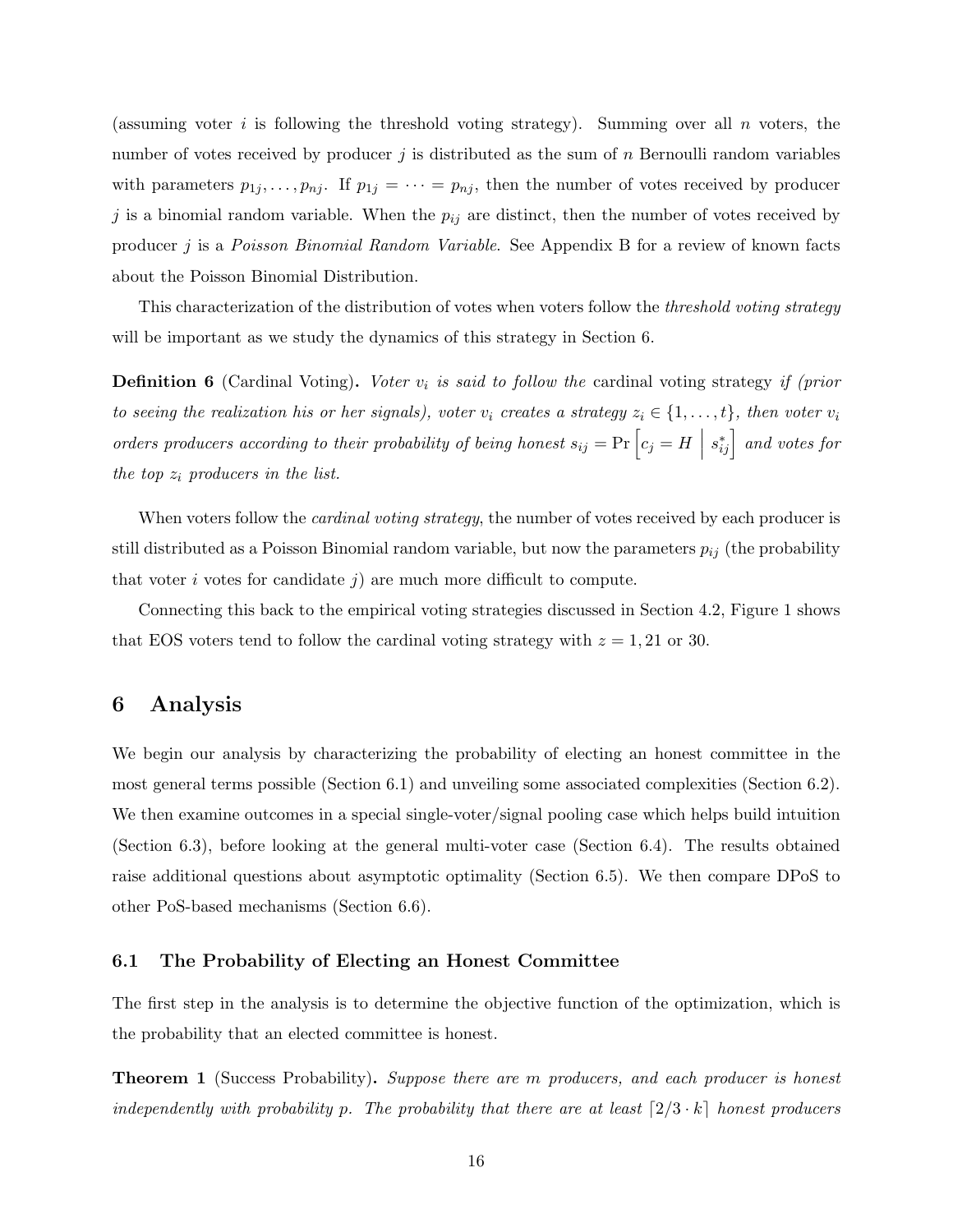in a committee of size  $k$ , is given by:

$$
\Pr\left[\mathbb{T}=H\right] = \sum_{a=m-\lceil 1/3 \cdot k \rceil+1}^{m} {m \choose a} p^a (1-p)^{m-a} + \sum_{a=\lceil 2/3 \cdot k \rceil}^{m-\lceil 1/3 \cdot k \rceil} {m \choose a} p^a (1-p)^{m-a} \sum_{x=0}^{n} \left[ \sum_{j=0}^{\lceil 2/3 \cdot k \rceil-1} {a \choose j} \left( \left( 1 - F^h(x) \right)^j \left( F^h(x) \right)^{a-j} - \left( 1 - F^h(x) + f^h(x) \right)^j \left( F^h(x) - f^h(x) \right)^{a-j} \right) \right] \left( \sum_{j=0}^{\lceil 1/3 \cdot k \rceil-1} {b \choose j} \left( 1 - F^m(x) + f^m(x) \right)^j \left( F^m(x) - f^m(x) \right)^{b-j} \right) \right],
$$
\n(7)

where  $f^h$ ,  $F^h$  are the PDF and CDF of the number of votes received by an honest producer, and  $f^m, F^m$  are the PDF and CDF of the number of votes received by a dishonest producer.

All proofs are in the Appendix. Theorem [1](#page-15-1) is very general, in the sense that it gives the expression for the probability of electing an honest committee under any type of voting strategy – provided that the distribution of votes  $(f<sup>h</sup>, f<sup>m</sup>)$  can be computed.

Note, in Theorem [1](#page-15-1) and for the rest of this section, we assume that producers are indistinguishable except for their type, meaning, the variance of the noise  $\sigma_{ij} = \sigma_i$ , for  $1 \leq j \leq m$  in Equation [2.](#page-12-2) This implies there is a single pdf,  $f^h(x)$  that denotes the probability an honest producer receives x votes. This simplification is done purely for expositional purposes; to obtain the result for the more general case, one would need to replace Theorem 9 (used in the proof of Theorem 1) by the more general Bapat-Beg Theorem [\(Bapat and Beg](#page-25-3) [1989\)](#page-25-3). The resulting expression remains closed-form, but is too cumbersome for display.

Theorem [2](#page-16-0) gives the general form of the distribution of votes  $(f<sup>h</sup>, f<sup>m</sup>)$  received by honest and dishonest producers given the probability that voter  $i$  casts a vote for producer  $j$ .

<span id="page-16-0"></span>**Theorem 2** (Distribution of Votes). For a producer, j, let  $p_i^h$  (resp.  $p_i^m$ ) denote the probability that voter i casts a vote for producer j conditioned on producer j being honest (resp. dishonest). Then the probability distribution of the number of votes received for honest and dishonest producers is given by

$$
f^h(x) = \sum_{A \in F_x} \prod_{i_1 \in A} p_{i_1}^h \prod_{i_2 \in A^c} 1 - p_{i_2}^h \tag{8}
$$

$$
f^{m}(x) = \sum_{A \in F_{x}} \prod_{i_{1} \in A} p_{i_{1}}^{m} \prod_{i_{2} \in A^{c}} 1 - p_{i_{2}}^{m},
$$
\n(9)

where  $F_x$  is the set of all subsets of x integers that can be selected from  $\{1, 2, 3, ..., n\}$ .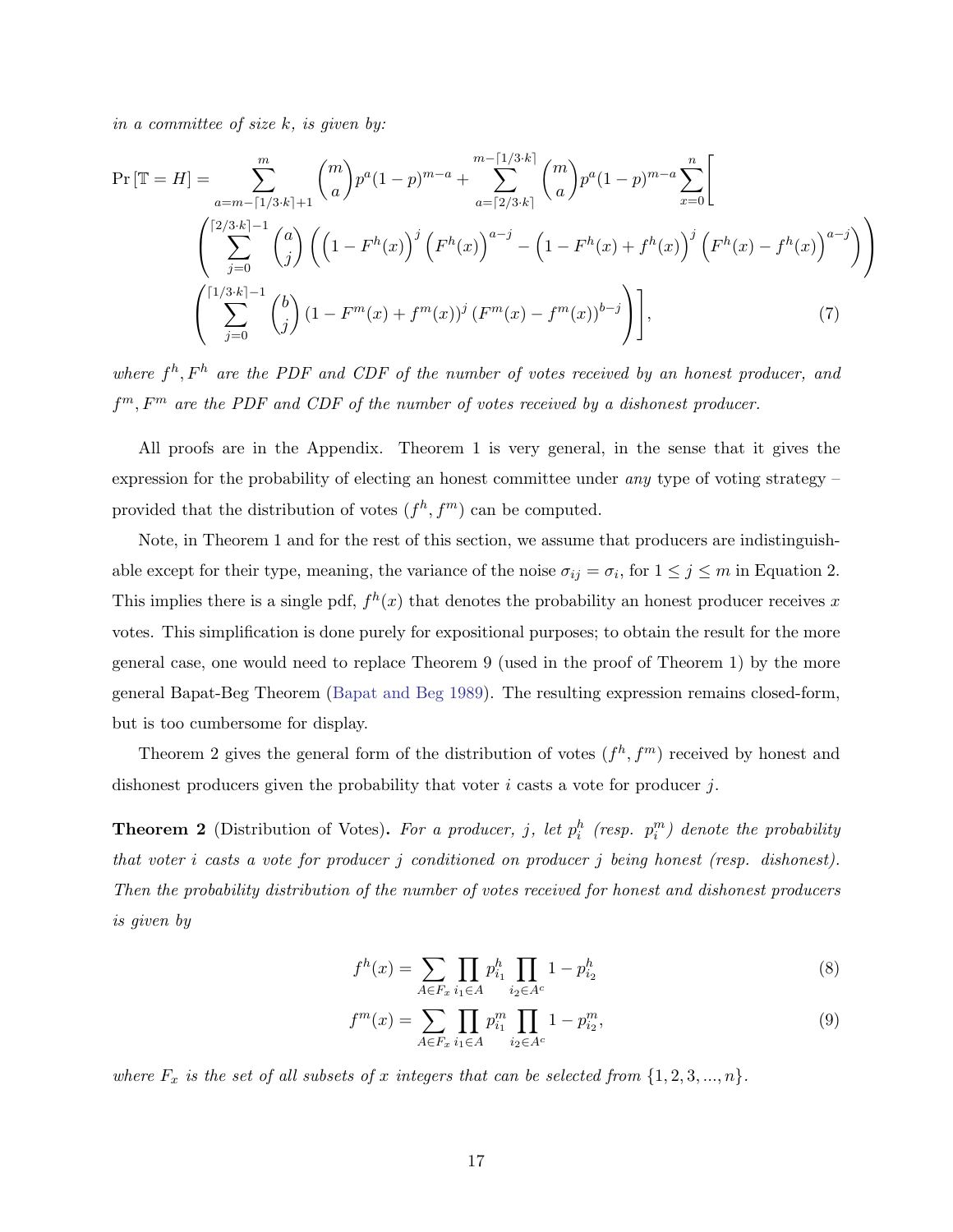Combining Theorems [1](#page-15-1) and [2](#page-16-0) gives a closed-form expression for the success probability whenever  $p_i^h$  and  $p_i^m$  can be calculated. In Propositions [1](#page-17-0) and [2,](#page-17-2) we show how to calculate those probabilities for the two simple strategies we singled out.

<span id="page-17-0"></span>**Proposition 1** (Threshold voting). For a producer j, let  $p_i^h$  (resp.  $p_i^m$ ) denote the probability that voter i casts a vote for producer j conditioned on producer j being honest (resp. dishonest).

When voters follow the threshold strategy (Definition [5\)](#page-14-0) with threshold,  $z_i$ ,

$$
p_i^h = 1 - \Phi\left(\frac{h^{-1}(z_i) - p_h}{\sigma_i}\right), \quad p_i^m = 1 - \Phi\left(\frac{h^{-1}(z_i) - p_m}{\sigma_i}\right),\tag{10}
$$

where  $\Phi$  is the density function of the standard normal distribution, and

$$
h^{-1}(q) \stackrel{\text{def}}{=} \frac{p_h^2 - p_m^2 - 2\sigma^2 \log\left(\frac{p(1-q)}{(1-p)q}\right)}{2(p_h - p_m)}
$$
(11)

is derived in Lemma [2.](#page-30-0)

<span id="page-17-2"></span>**Proposition 2** (Cardinal voting). With notation as in Proposition [1,](#page-17-0) when voters follow the car-dinal strategy (Definition [6\)](#page-15-0) with cardinal,  $z_i$ , then

$$
p_i^h = \sum_{a=0}^m p^a (1-p)^{m-a} \int_{-\infty}^\infty F_{Y_i(x)} f_{s_i|H}(x) \, dx,\tag{12}
$$

$$
p_i^m = \sum_{a=0}^m p^a (1-p)^{m-a} \int_{-\infty}^{\infty} F_{Y_i(x)} f_{s_i|M}(x) dx,
$$
\n(13)

where

$$
F_{Y_i}(x) = \sum_{l=z_i}^{m} \frac{(a!(m-a)!)^2}{z_i!(m-z_i)!}
$$
  

$$
\sum_{\substack{0 \le \lambda_1 \le z_i \\ 0 \le \lambda_2 \le m-z_i}} \left[ \binom{z_i}{\lambda_1} \left( F_{s_i|H} \right)^{\lambda_1} \left( F_{s_i|M} \right)^{z_i-\lambda_1} \binom{m-z_i}{\lambda_2} \left( 1 - F_{s_i|H} \right)^{\lambda_2} \left( 1 - F_{s_i|M} \right)^{m-z_i-\lambda_2} \right] \tag{14}
$$

and  $f_{s_i|H}$ ,  $F_{s_i|H}$ ,  $f_{s_i|M}$ ,  $F_{s_i|M}$  are derived in Lemma [2.](#page-30-0)

## <span id="page-17-1"></span>6.2 Complexity of the Optimal Voting Strategy

Combining Theorems [1](#page-15-1) and [2](#page-16-0) with Propositions [1](#page-17-0) or [2,](#page-17-2) results in highly complex objective functions, and this makes the voters' general optimization problem in [\(6\)](#page-13-3) challenging. To understand the origin of this complexity, we visualize below the objective function, that is, the probability of electing an honest committee, focusing on the case where voters follow a simple threshold voting strategy (the more tractable of the two voting strategy classes).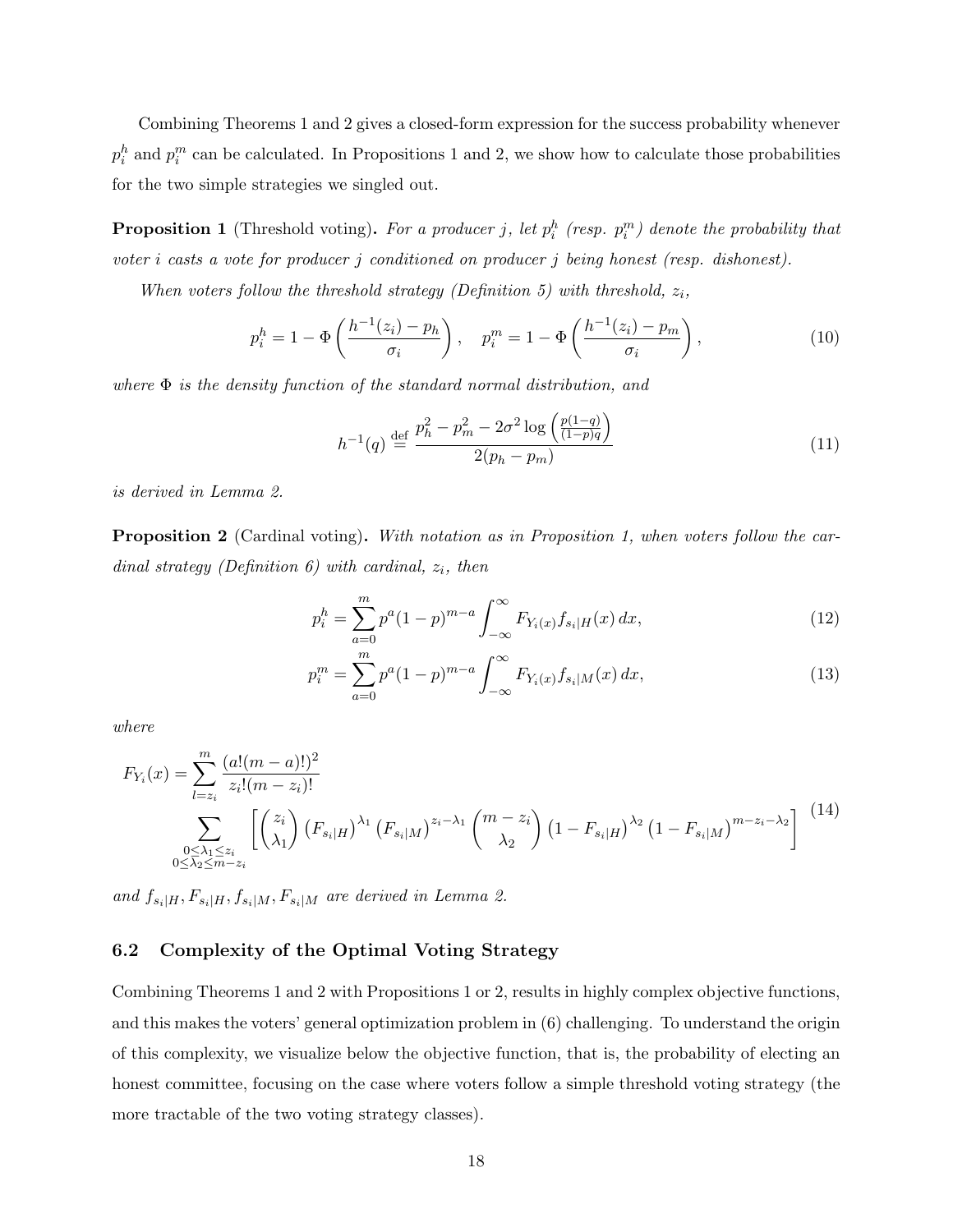As a first step, we plug Proposition [1,](#page-17-0) into Theorems [1](#page-15-1) and [2,](#page-16-0) which gives the exact probability of success as a function of the threshold chosen. Figure [3](#page-18-0) shows the success probability under threshold voting, for *small* numbers of voters  $(n = 1 \text{ to } n = 4)$ . Although, in practice, systems have many more voters, these graphs highlight the complex dynamics of approval voting.

<span id="page-18-0"></span>

**Figure 3:** Success probability as a function of threshold chosen, assuming small number of voters ( $n \in$  $\{1, 2, 3, 4\}$ . Key Takeway: The number of local optima increases with n.

The optimal thresholds tend to hover around  $0.5 - 0.7$ , meaning that with these parameters, voters should vote for any candidate, j, whose posterior probability,  $s_{ij}$ , is above this threshold and not vote for any candidate below this threshold. The thinness of the peaks, however, indicates that even small deviations from the optimal strategy can drastically reduce the success probability. In addition, the number of local optima increases with  $n$ . These properties can make the optimization problem intractable at relatively low or medium values of n (with the exception of  $n = 1$ , for which the objective is unimodal).

Next, we examine the situation for a large number of voters  $n = 100$ , in Figure [4.](#page-19-1)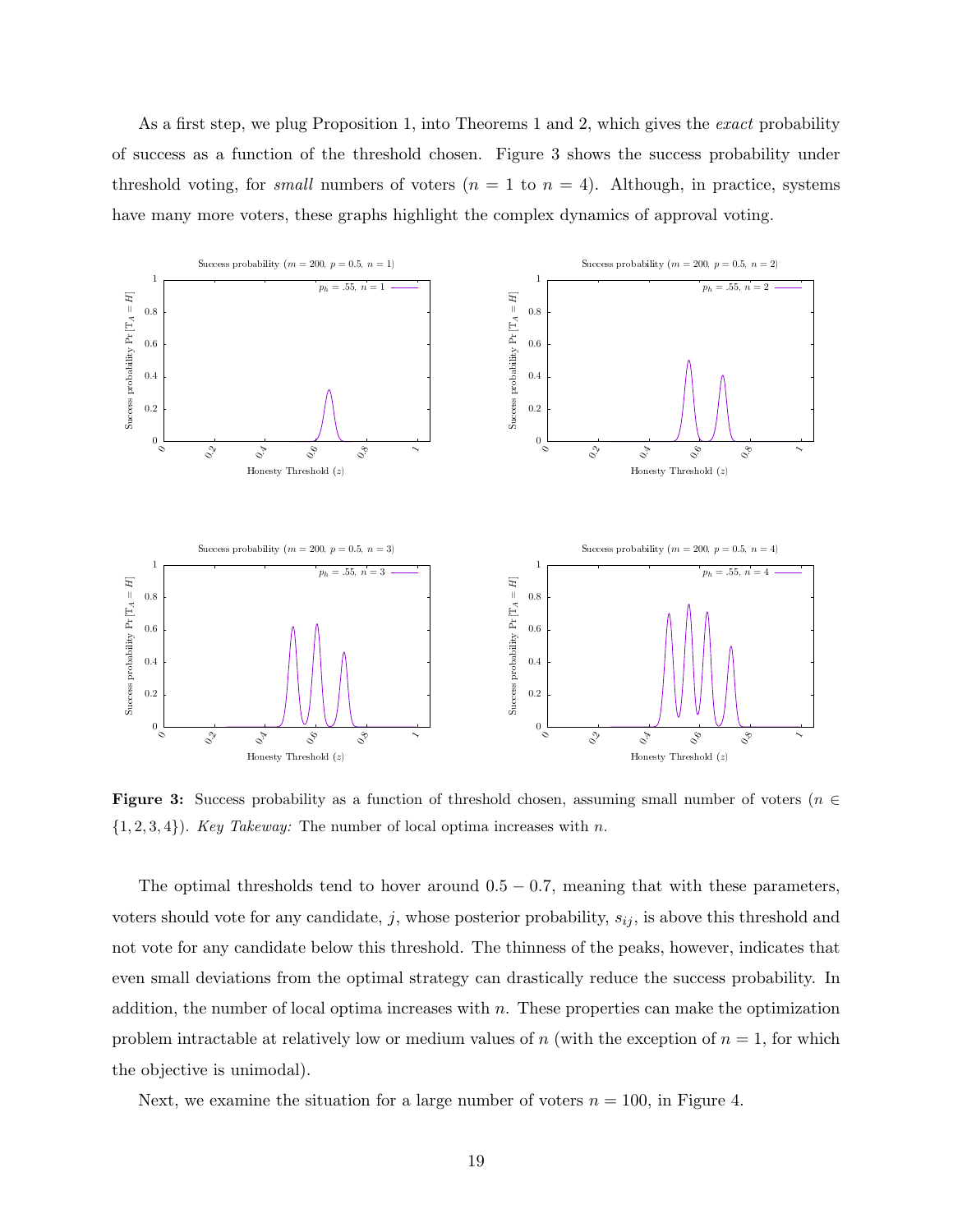<span id="page-19-1"></span>

**Figure 4:** Success probability as a function of threshold chosen, assuming large number of voters  $(n = 100)$ . Key Takeway: For large n, the probability of success goes to  $100\%$  across a wide range of thresholds, and thus a wide range of voting strategies yields nearly optimal results.

Figure [4](#page-19-1) shows that for large n, the previous issues fade: the local optima tend to merge, and almost any reasonable threshold has an almost 100% probability of success.

Combining insights from Figures [3](#page-18-0) and [4,](#page-19-1) we conclude that the voters' problem behaves drastically differently depending on low vs. high-number of voters, and hints that asymptotic analysis may offer more tractable results.

Next, we analytically characterize (to the extent possible) the optimality of voting strategies, separating the  $n = 1$  case from the general  $n > 1$  case.

## <span id="page-19-0"></span>6.3 Special Cases: Single-Voter & Signal Pooling

In this section we consider the special case of a single voter  $(n = 1)$ . Beyond letting us build intuition, we show that the general  $n > 1$  case, collapses to  $n = 1$  when voters are allowed to credibly (and costlessly) share their signals. This is more than a mere hypothetical exercise. Signal pooling has no obvious downside in our setting given voter incentives are aligned, and thus could be plausible in practice.

#### Single Voter

Before presenting the result, we introduce one intermediate technical lemma that will be useful throughout the analysis.

<span id="page-19-2"></span>**Lemma 1.** Suppose X is a Poisson Binomial random variable with k trials and let  $X_P$  with  $P = \{p_{j_1}, \ldots, p_{j_k}\}\$ denote the Poisson Binomial with parameters  $(p_{j_1}, \ldots, p_{j_k})$ . Let  $m \geq k$ , and x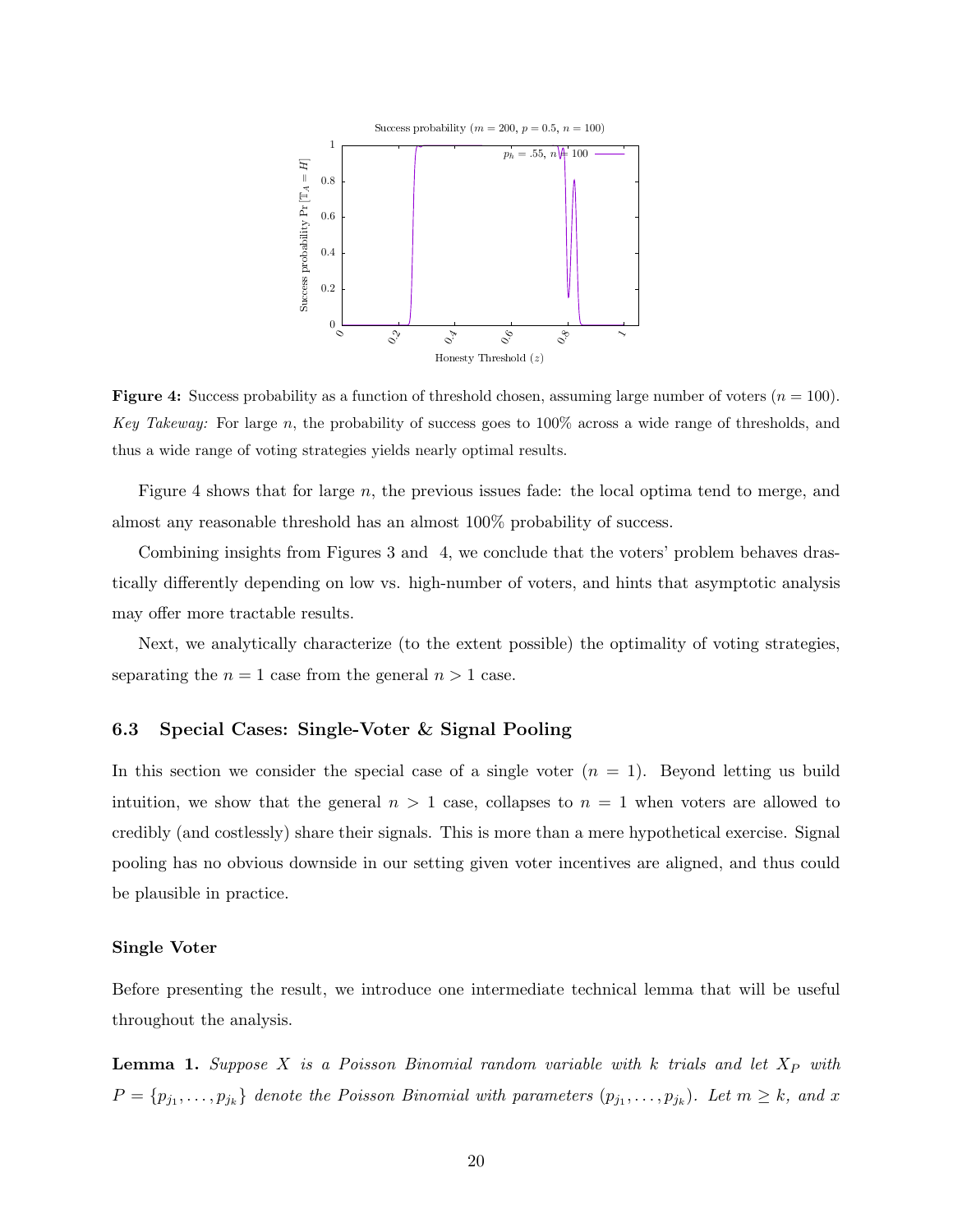be positive integers,  $\{p_1, \ldots, p_m\} \subseteq [0,1]^m$  such that  $p_1 \geq \cdots \geq p_m$  then argmax  $P \subseteq \{p_1,...,p_m\}$  $Pr[X_P > x] =$  $\{p_1, \ldots, p_k\}.$ 

To understand the implication of Lemma [1,](#page-19-2) consider a  $k$ -winner approval voting system in which candidates have posterior probabilities of being honest  $s_1, \ldots, s_m$ . Suppose the subset of candidates elected to the committee is  $\mathbb{T} = \{c_{j_1}, \ldots, c_{j_k}\}\$  so that their posterior probabilities are  $\{s_{j_1},\ldots,s_{j_k}\}\.$  If we think about the realization of honesty of each candidate as a trial l with probability  $s_{j_l}$  then the number of honest candidates on the committee X is a Poisson Binomial with parameters  $(s_{j_1},...,s_{j_k})$ . The success probability, e.g. the probability of an honest committee is the probability that the number of honest candidates on the committee is at least  $2/3k$ . Lemma [1](#page-19-2) implies that the success probability is maximized when each of the posterior probabilities of the different candidates is as high as it can be.

<span id="page-20-0"></span>**Proposition 3** (Optimality of Cardinal voting when  $n = 1$ ). Consider a k-winner approval voting system with  $n = 1$  voter and  $m \geq k$  candidates, then the globally optimal strategy is the cardinal strategy with  $z = k$ .

Proposition [3](#page-20-0) follows from the fact that if there is only a single voter, that voter possesses all relevant information about each producer's type, and the voter can unilaterally decide the committee. Thus the optimal strategy is to form the committee from the candidates that have the highest (posterior) probability of being honest. In other words, the voter should vote for the top k candidates (when sorted accorded to their posterior probability of being honest), and this strategy is optimal across all possible strategies, not just cardinal or threshold voting.

<span id="page-20-1"></span>**Proposition 4** (Suboptimality of Threshold voting when  $n = 1$ ). Consider a k-winner approval voting system with  $n = 1$  voter and  $m \geq k$  candidates, then any threshold strategy is **not** optimal.

More specifically, when we say a strategy  $A \in \mathbb{S}$  is not optimal we mean that there is a nonzero probability event (realization of signals) in which the non-optimal strategy achieves a success probability that is strictly smaller than would be achieved using a different strategy  $B \in \mathbb{S}$ .

<span id="page-20-2"></span>
$$
\Pr\left[\mathbb{T}_A = H \mid (\mathbf{s}_i)_{i=1}^n\right] < \Pr\left[\mathbb{T}_B = H \mid (\mathbf{s}_i)_{i=1}^n\right], \text{ for } \Pr[(\mathbf{s}_i)_{i=1}^n] > 0. \tag{15}
$$

In particular, in the proof of Proposition [4](#page-20-1) we show Equation [\(15\)](#page-20-2) is true for  $n = 1$  and  $A =$ Threshold,  $B =$  Cardinal. In other words, we show that for  $n = 1$  the threshold strategy gives a strictly lower success probability than the cardinal strategy.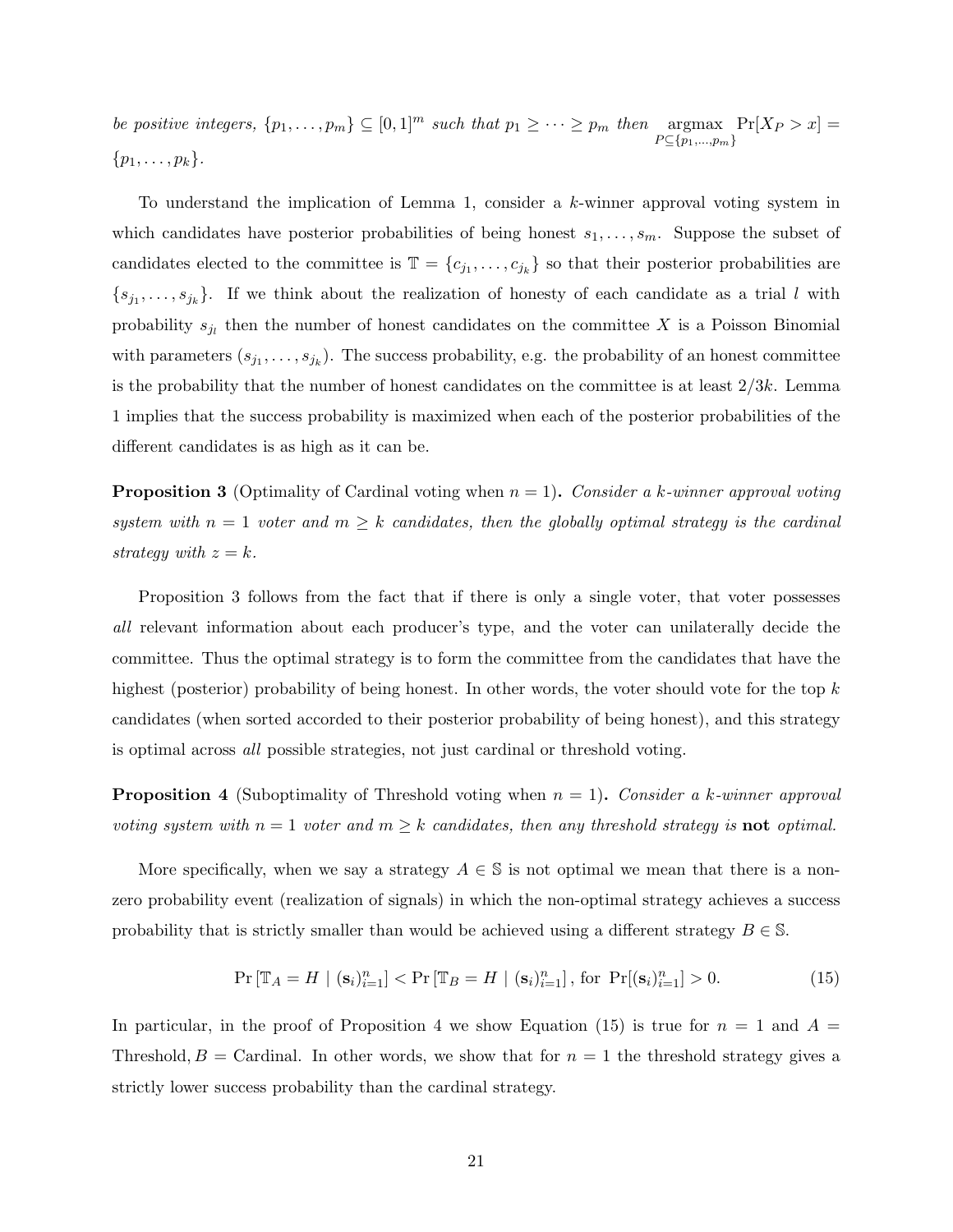#### Signal Sharing/Pooling

If voters could credibly (and costlessly) share their private signals, then it is straightforward to show that they effectively act as a single voter.

As in the private signal setting, each voter can calculate the probability that a given producer is honest, conditioned on the received signals. But now, we assume voters can condition on all the signals. We calculate the resulting posterior probability in Lemma [3](#page-34-0) in Appendix [A.1.](#page-30-1)

Proposition [5](#page-21-2) shows that when voters share their signal, the optimal strategy (out of all possible strategies) is to follow the cardinal voting strategy with threshold  $z = k$ .

<span id="page-21-2"></span>**Proposition 5** (Optimality of Cardinal Voting with Shared Signals). Consider a k-winner approval voting system with  $n > 0$  voters,  $m \geq k$  candidates and such that voters' private signals are credibly shared. Then the globally optimal strategy is the cardinal strategy with  $z = k$  where each voter  $v_i$  is ranking based on the shared  $s_j$  instead of their private  $s_{ij}$ .

A natural question that follows is, whether cardinal voting persists to be the optimal strategy in the general multi-voter case. We examine this in the next section.

#### <span id="page-21-1"></span>6.4 General Case: Multiple Voters

Given we show in the previous Section [6.3](#page-19-0) that the threshold strategy is already suboptimal for  $n = 1$ , while the cardinal strategy is in fact optimal for  $n = 1$ , we focus our attention here on the latter.

In the multi-voter setting  $(n > 1)$ , the optimal cardinal strategy becomes extremely complex and even computing the exact success probability for a fixed strategy is difficult. Despite this, we can formally show that the cardinal strategy that was always optimal with  $n = 1$  may become suboptimal with  $n > 1$ .

<span id="page-21-0"></span>**Proposition 6** (Suboptimality of Cardinal voting when  $n > 1$ ). Consider a k-winner Approval Voting system with  $n > 1$  voter and  $m \geq k$  candidates, then the cardinal strategy can be suboptimal.

Intuitively, this result occurs because a vote for a candidate can actually bump other candidates out of the committee. To dig deeper, consider a situation with two voters (voter 0 and voter 1), where voter 0 has better information than voter 1, (i.e.,  $\sigma_{0j} \ll \sigma_{1j}$  for all  $j \in [m]$ ). Even if  $\sigma_{1j}$  is large, voter 1's signals convey information (a single voter who had access to the signals  $(s_{01},\ldots,s_{0m})$  and  $(s_{11},\ldots,s_{1m})$  would do better than one with access to  $(s_{01},\ldots,s_{0m})$  alone). The problem is that voter 1 can only convey information about their signal through discrete votes, and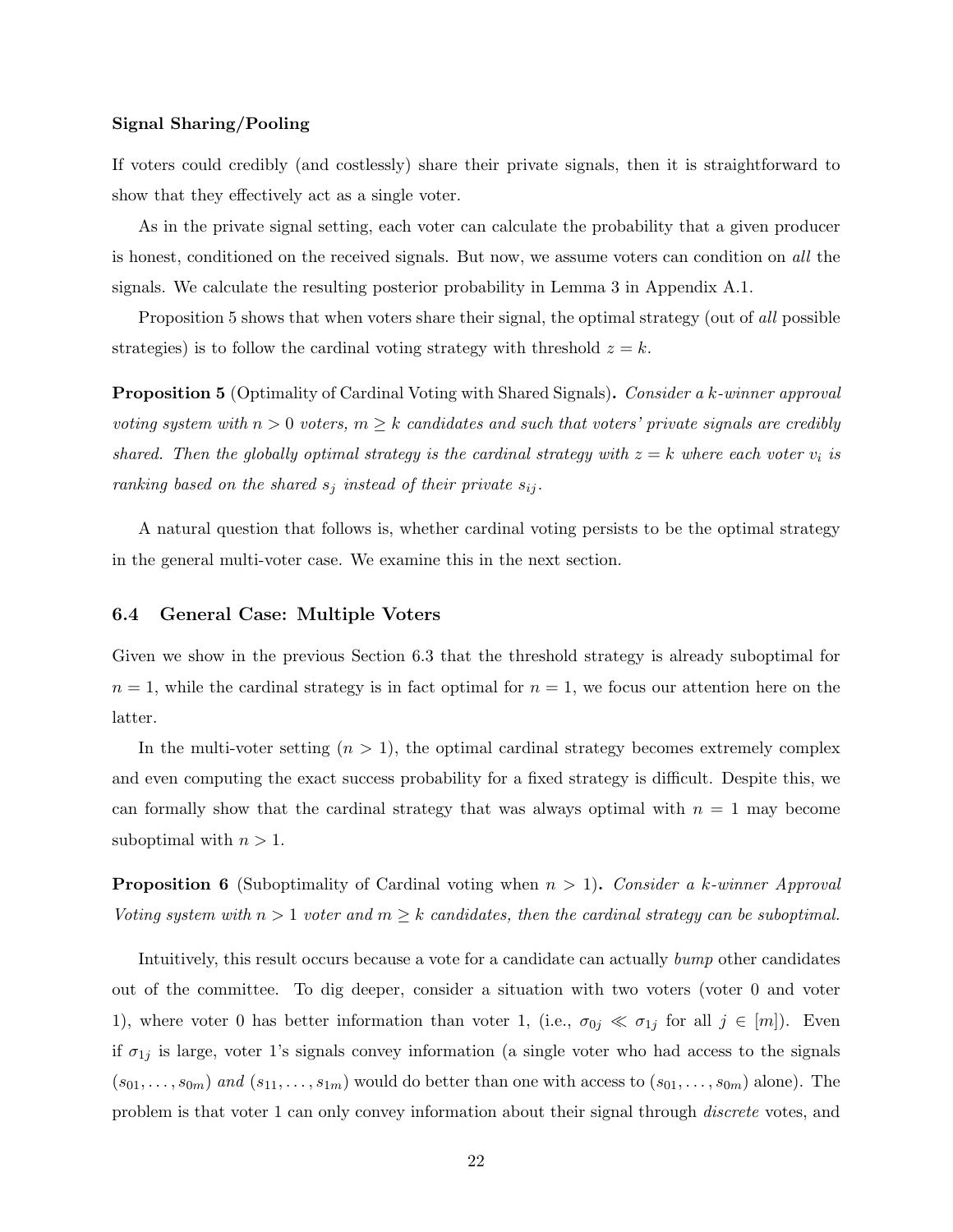a vote for candidate j may be too strong an endorsement for that candidate given that the signal  $s_{1j}$  is only weakly informative.

As an extreme case, consider a situation where voter 0 is perfectly informed (i.e., voter 0 can differentiate between honest and dishonest producers with probability 1), and voter 1 is perfectly uninformed (i.e., from voter 1's perspective, each candidate is honest independently with probability p, in other words  $s_{1j} = p$  for all  $j \in [m]$ ). In this case, it should be clear that voter 1 should not cast any votes, while voter  $0$  should cast  $k$  votes.

The suboptimality of the cardinal voting strategy persists even if both voters have the same information (i.e.,  $\epsilon_{0j} = \epsilon_{1j}$  for  $j \in [m]$ ). This is because the *realized* signals can convey different amounts of information. For example, suppose voter 0's sorted signals are  $s_{0j_1^0} \ge s_{0j_2^0} \ge \cdots \ge s_{0j_m^0}$ and voter 1's sorted signals are  $s_{1j_1^1} \geq \cdots \geq s_{1j_m^1}$ . Suppose as well that  $s_{0j_k^0} \gg s_{0j_{k+1}^0}$ , but  $s_{1j_{k-1}^1} \approx s_{1j_k^1} \approx s_{1j_{k+1}^1}$ . In this case, voter 0 has high confidence that the committee should consist of the candidates  $\{j_1^0, \ldots, j_k^0\}$ , but voter 1 is essentially indifferent between candidates  $j_{k-1}^1, j_k^1, j_{k+1}^1$ . The cardinality strategy with threshold k would force voter 1 to vote for  $j_{k-1}^1$  and  $j_k^1$ , but not  $j_{k+1}^1$ , and this vote (based on little information) could displace committee members who would have been elected by voter 0 (whose signals were very informative).

#### <span id="page-22-1"></span>6.5 Asymptotic Optimality

So far, we have established via Proposition [4,](#page-20-1) that the threshold strategy is suboptimal, and via Proposition [6,](#page-21-0) that the cardinality strategy may be suboptimal. However, our basic numerical study in Section [6.2](#page-17-1) suggests that as the number of voters increases, this optimality gap becomes less important.

<span id="page-22-0"></span>**Theorem 3** (Exponential Convergence). Let  $M$  denote the set of dishonest producers, and suppose there exists a set of honest producers, H, with  $|\mathcal{H}| \geq 2/3k$ , and a  $\delta > 0$  such that  $\min_{i \in [n], j \in \mathcal{H}} p_{ij} \geq$  $\max_{i\in[n],j\in\mathcal{M}} p_{ij} + \delta$ , where  $p_{ij}$  denotes the probability that voter i votes for producer j. Then

$$
\Pr\left[\mathbb{T} = H\right] \ge 1 - 2m^2 e^{-\delta^2 n/2}.\tag{16}
$$

Theorem [3](#page-22-0) shows that as the number of voters,  $n$ , tends to infinity, almost any reasonable strategy has a very high chance of electing an honest committee. In particular, as long as signals are not completely uninformative, that is, as long as there exists a  $\delta > 0$  gap  $p_{ij} > p_{ij'} + \delta$  when j is honest and  $j'$  is dishonest, the probability of an honest committee tends to one exponentially in the number of voters  $n$  (assuming there are enough honest producers to fill the committee). The lower bound on the success probability *decreases* quadratically in the number of block producer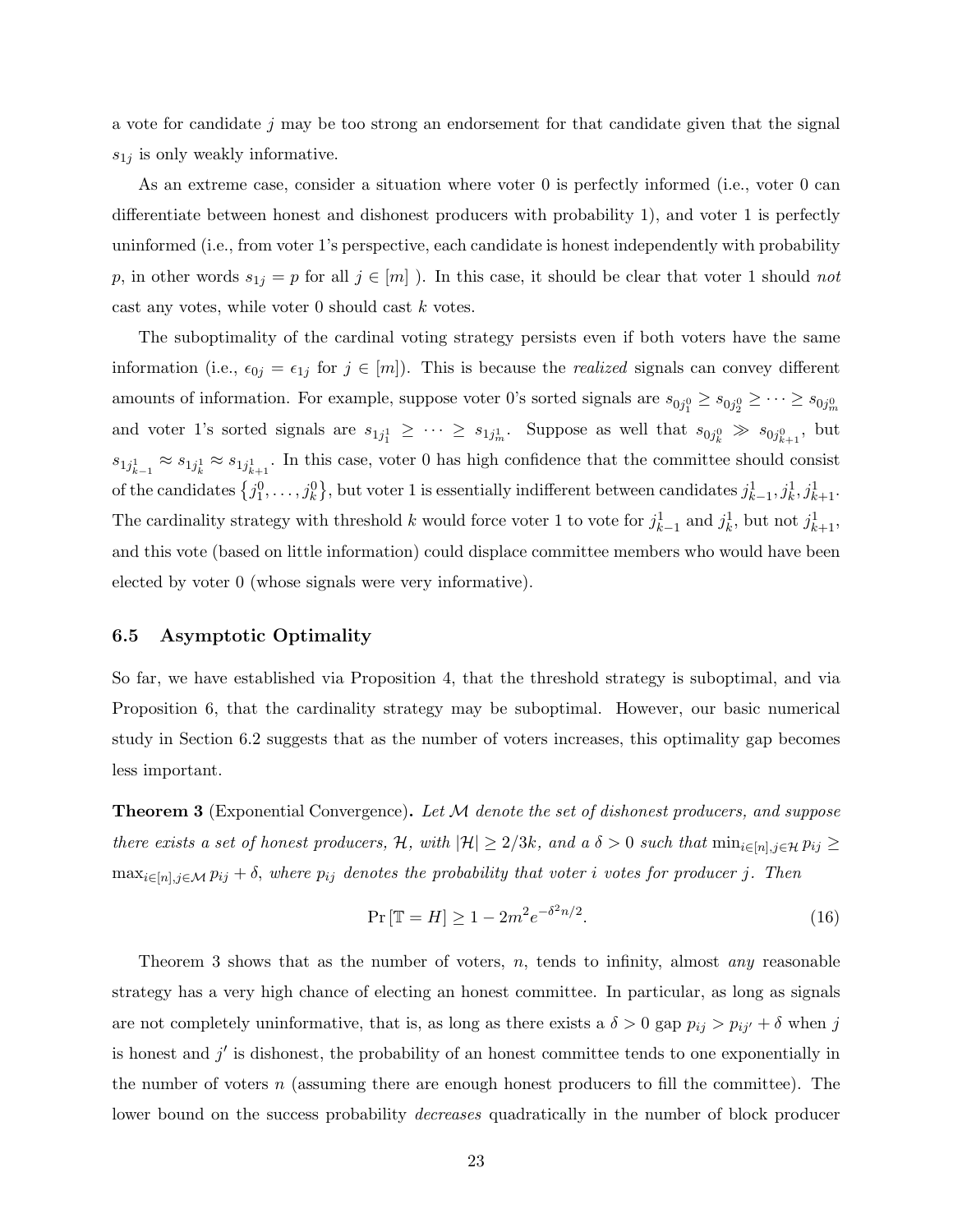candidates m, because if there are too many block producers relative to the number of voters, no single block producer can amass enough votes to make it onto the committee with high probability. As long as there are not too many candidates, however, the exponential dependence on the number of voters dominates the quadratic dependence on the number of producer candidates. Importantly, this result holds across all voting strategy classes, and this leads to the following two corollaries.

**Corollary 1.** If  $p_h > p_m$ , and  $mp \gg k$ , then the probability of an honest committee when all voters follow the Threshold strategy converges to 1 as  $m, n \to \infty$  (assuming  $n \gg m$ ).

**Corollary 2.** If  $p_h > p_m$ , and  $mp \gg k$ , then the probability of an honest committee when all voters follow the Cardinality strategy converges to 1 as  $m, n \to \infty$  (assuming  $n \gg m$ ).

<span id="page-23-1"></span>Figure [5](#page-23-1) illustrates the exponential convergence result, assuming each voter follows a generally suboptimal Threshold Voting strategy (Definition [5\)](#page-14-0) with  $z = p$ . The figure shows that as long as the signals are not completely uninformative  $(p_h \neq 0.5)$ , the probability of success rapidly converges to 100%.



Figure 5: Rate of Convergence to Optimality under the suboptimal threshold voting strategy. Key Takeaway: The success probability quickly goes to one, as n increases.

Note, convergence to optimality also holds (more trivially) for other asymptotics of interest, such as if the signal informativeness  $\frac{p_h-p_m}{\sigma} \to \infty$  or if the prior  $p \to 1$ . See Appendix [E](#page-47-0) for an illustration.

#### <span id="page-23-0"></span>6.6 Efficiency Gains over Alternative Proof of Stake Protocols

Since most Proof of Stake systems support delegation, the main difference between Proof of Stake and Delegated Proof of Stake comes down to how the block producers are elected – either by lottery or by vote.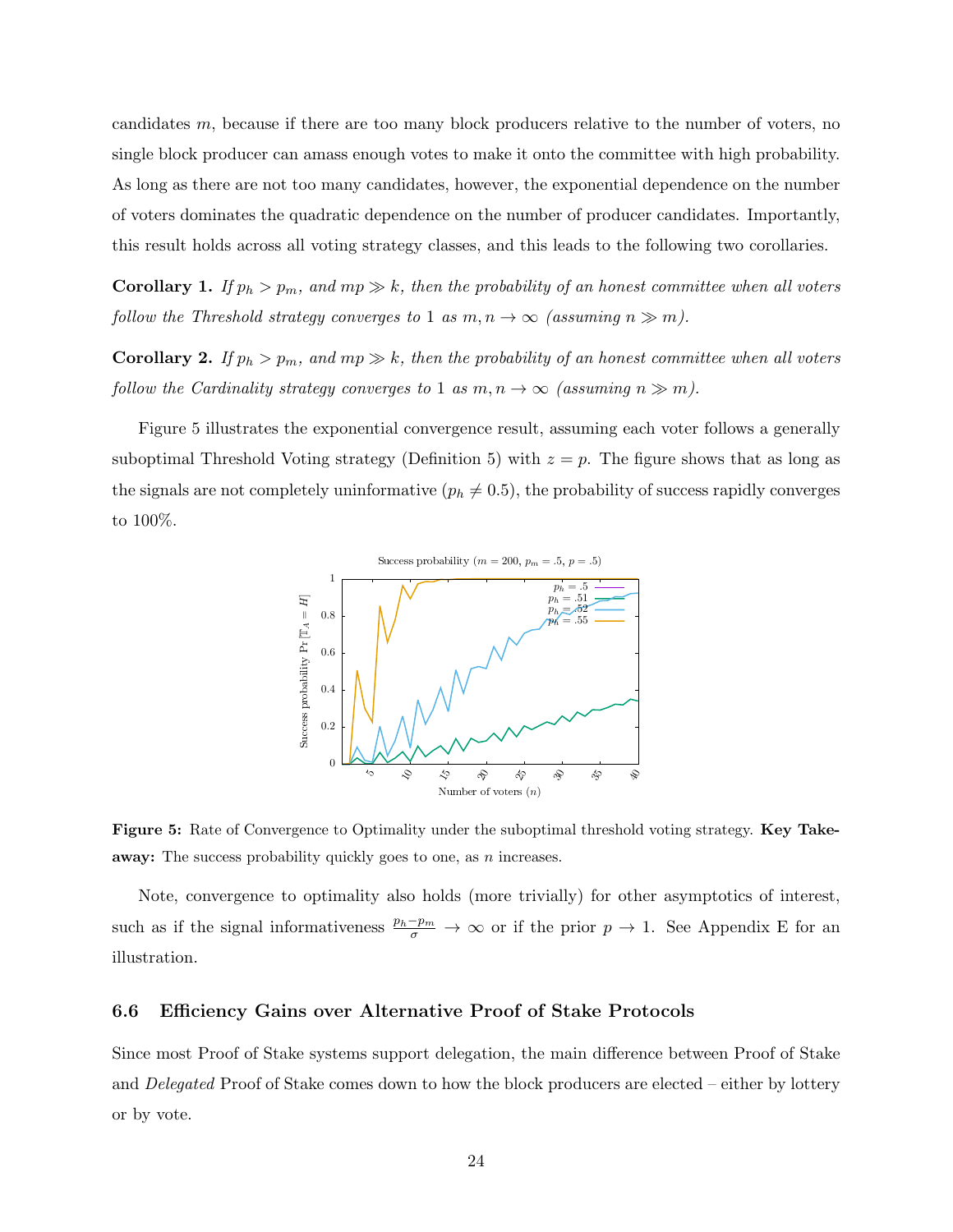In DPoS, as discussed, each block is certified by a committee using a traditional consensus mechanism (like PBFT), and this allows the blockchain to have immediate finality. This feature is not restricted to DPoS, and PoS systems also use committees to run classical consensus mechanisms. For example, Algorand uses (randomly selected) committees to certify each block.

Intuitively speaking, allowing users to vote, should increase the probability of electing an honest committee, and thus reduce the size of the committee needed to ensure that it reaches the critical (2/3rd) threshold of honest members. For example, Algorand suggests a target committee size of about 1500, instead of 21 for EOS [\(Chen and Micali](#page-26-12) [2016\)](#page-26-12)[Section 5.1].

In Figure [6,](#page-24-0) we plot the minimum committee size necessary to achieve a desired failure probability, when the committee is chosen randomly (as in Algorand) or according to an approval vote (as in DPoS). Even when the voters have only minimal information ( $p_m = .5, p_h = .55$  and  $\sigma = .1$ ), allowing users to vote for candidates drastically reduces the size of the committee necessary to achieve a specific failure bound. Since the committee executes a Byzantine Agreement protocol with communication cost that is quadratic in the committee size,  $k$ , minimizing the committee size is critical for performance.

<span id="page-24-0"></span>

**Figure 6:** The minimum committee size required (y axis) to achieve a failure probability of  $10^{-x}$ ,  $x \in [3, 10]$ , when the committee is chosen at random (as in Algorand) vs. when the committee is elected by voters (as in DPoS). Key takeaway: DPoS consensus requires much smaller committee sizes for the same level of security.

Note, Figure [6](#page-24-0) was generated assuming the voters follow the threshold voting strategy with  $z = p$ . Since we know this strategy is suboptimal, the figure can be viewed as a conservative estimate. In other words, plotting a similar figure for the optimal election strategy would further reinforce our key insight.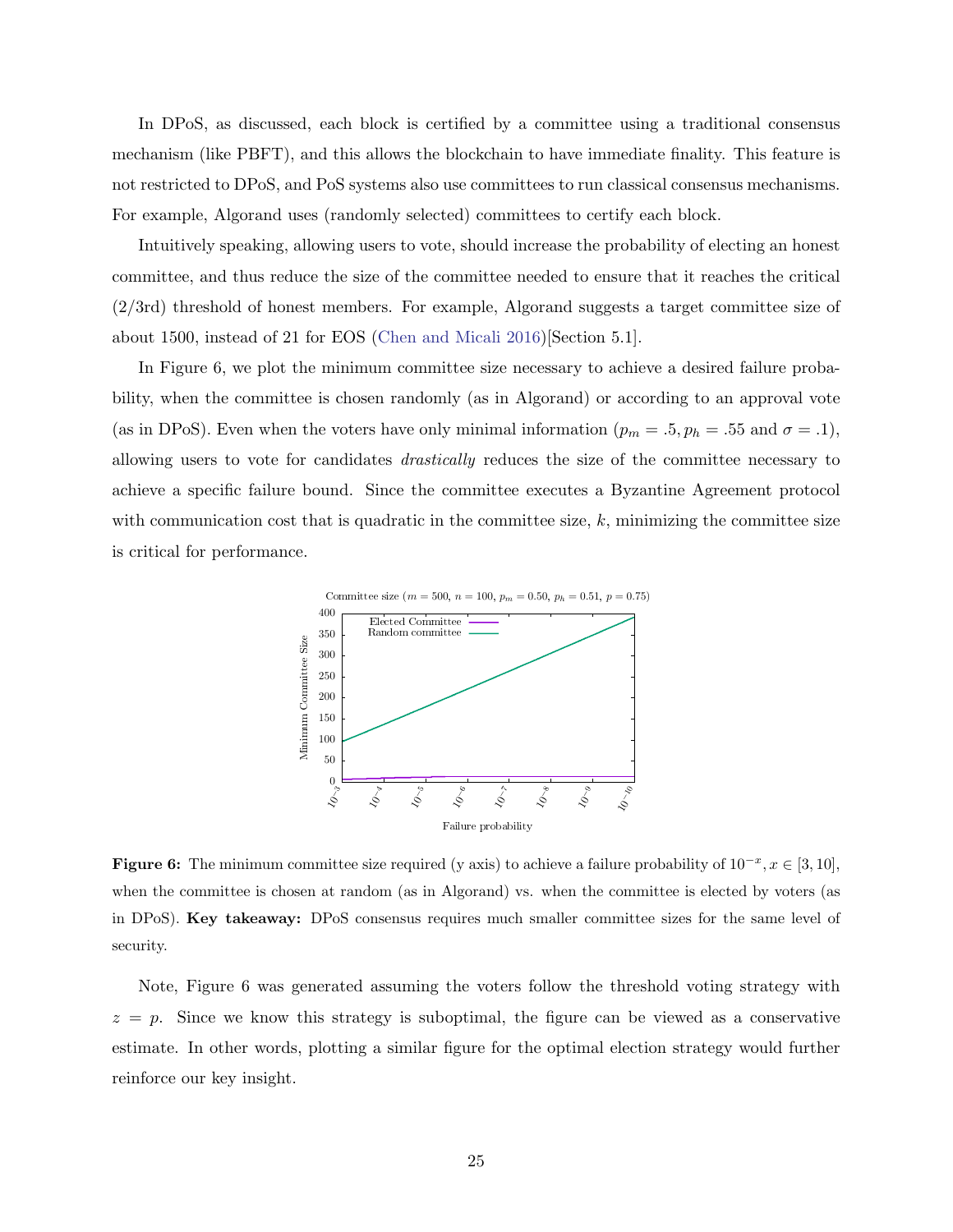# <span id="page-25-0"></span>7 Discussion

Our results suggest that while voters in committee-based consensus seem to be following intuitive, yet suboptimal strategies, these systems are nonetheless asymptotically robust and efficient from an election perspective. Beyond optimizing to reduce failure rates, however, our model does not deal with other features that voters may care about (a discussion can be found in Appendix [D\)](#page-46-0). These are outside the scope of this work, but could be of interest for future work.

For instance, one drawback of electing committees (as in Cosmos, EOS and TRON) as opposed to selecting random committees (as in Algorand) is that elections seems to lead to stagnation, especially early on in the blockchain life-cycle. EOS represents a rather extreme example: The first 89 million EOS blocks were mined by only 63 distinct producers [Zheng et al.](#page-29-9) [\(2020b\)](#page-29-9). By comparison, the first 655,000 Bitcoin blocks were mined by more than 275,000 distinct addresses, and the first 8 million Ethereum blocks were mined by over 5000 distinct addresses [Zheng et al.](#page-29-10) [\(2020a\)](#page-29-10).

A small, static set of block producers reduces decentralization – a core tenet of almost all cryptocurrencies. The idea that there should be a diversity of block producers is core to the open, democratic ideals that spawned much of the blockchain ecosystem, and the idea that there should be turnover in the set of block producers has been formalized in the notion of *chain quality* which is a measure of fairness. Chain quality is a measure of whether (in sufficiently long time windows) the fraction of blocks contributed by each participant is proportional to their hash power or stake [Garay et al.](#page-27-13) [\(2015\)](#page-27-13).

Chain quality is a different metric by which we could measure different election mechanisms, and this could be an interesting direction for future research.

# References

- <span id="page-25-4"></span>Agarwal M, Aggarwal V (2018) Regret bounds for stochastic combinatorial multi-armed bandits with linear space complexity. arXiv preprint arXiv:1811.11925.
- <span id="page-25-2"></span>Alsabah H, Capponi A (2020) Pitfalls of bitcoin's proof-of-work: R&d arms race and mining centralization. Available at SSRN 3273982 .
- <span id="page-25-3"></span>Bapat R, Beg M (1989) Order statistics for nonidentically distributed variables and permanents. Sankhyā: The Indian Journal of Statistics, Series A 79–93.
- <span id="page-25-1"></span>Bentov I, Pass R, Shi E (2016) Snow white: Provably secure proofs of stake. IACR Cryptol. ePrint Arch. 2016(919).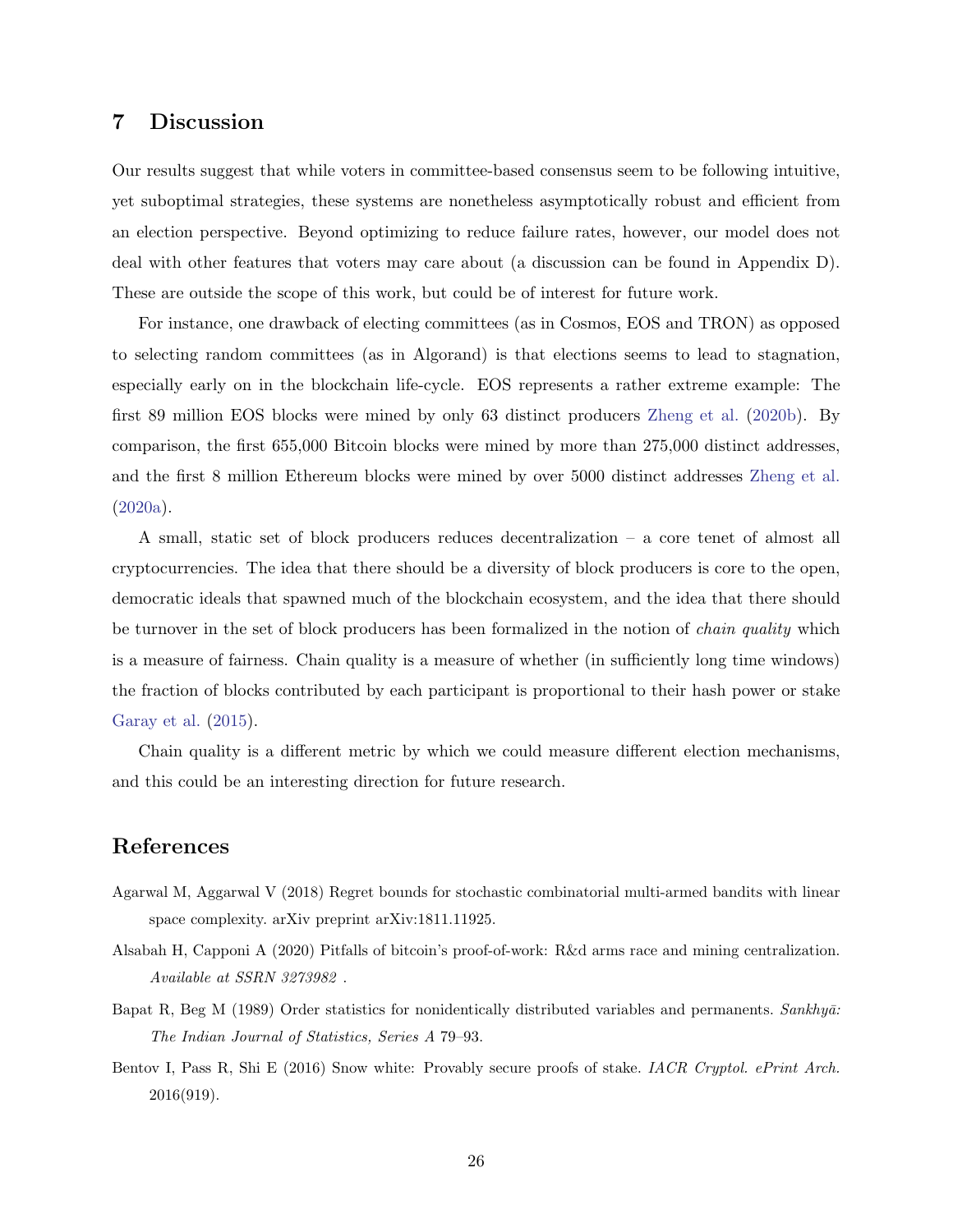- <span id="page-26-13"></span>Biais B, Bisiere C, Bouvard M, Casamatta C (2019) The blockchain folk theorem. The Review of Financial Studies 32(5):1662–1715.
- <span id="page-26-9"></span>Binance (2020) Delegated proof of stake explained. URL [https://academy.binance.com/en/articles/](https://academy.binance.com/en/articles/delegated-proof-of-stake-explained) [delegated-proof-of-stake-explained](https://academy.binance.com/en/articles/delegated-proof-of-stake-explained).
- <span id="page-26-5"></span>Binance Academy (2021) <https://academy.binance.com/en/glossary/transactions-per-second-tps>.
- <span id="page-26-7"></span>Bitcoin Wiki (2021) <https://en.bitcoin.it/wiki/Confirmation>.
- <span id="page-26-11"></span>Bitshares (2021) Delegated proof of stake (dpos). URL [https://how.bitshares.works/en/master/](https://how.bitshares.works/en/master/technology/dpos.html) [technology/dpos.html](https://how.bitshares.works/en/master/technology/dpos.html).
- <span id="page-26-1"></span>Brams S, Fishburn PC (2007) Approval Voting (Springer), URL [http://dx.doi.org/10.1007/](http://dx.doi.org/10.1007/978-0-387-49896-6) [978-0-387-49896-6](http://dx.doi.org/10.1007/978-0-387-49896-6).
- <span id="page-26-6"></span><span id="page-26-4"></span>Buchman E (2016) Tendermint: Byzantine fault tolerance in the age of blockchains.
- Cambridge University (2021) Cambridge bitcoin electricty consumption index. URL <https://cbeci.org/>.
- <span id="page-26-2"></span>Castro M, Liskov B (1999) Practical byzantine fault tolerance. Proceedings of the Third Symposium on Operating Systems Design and Implementation, 173–186 (USENIX Association).
- <span id="page-26-15"></span>Cesa-Bianchi N, Lugosi G (2012) Combinatorial bandits. Journal of Computer and System Sciences 78(5):1404–1422.
- <span id="page-26-12"></span>Chen J, Micali S (2016) Algorand. ArXiv: abs/1607.01341.
- <span id="page-26-18"></span>Chen W, Hu W, Li F, Li J, Liu Y, Lu P (2016) Combinatorial multi-armed bandit with general reward functions. Proceedings of the 30th International Conference on Neural Information Processing Systems, 1659–1667.
- <span id="page-26-16"></span>Chen W, Wang Y, Yuan Y (2013) Combinatorial multi-armed bandit: General framework and applications. International Conference on Machine Learning, 151–159 (PMLR).
- <span id="page-26-17"></span>Combes R, Talebi MS, Proutiere A, Lelarge M (2015) Combinatorial bandits revisited. arXiv preprint arXiv:1502.03475 .
- <span id="page-26-14"></span>Cong LW, He Z, Li J (2021) Decentralized mining in centralized pools. The Review of Financial Studies 34(3):1191–1235.
- <span id="page-26-8"></span><span id="page-26-0"></span>Copeland T (2020) Steem vs tron: The rebellion against a cryptocurrency empire. Decrypt .
- Cosmos (2021) Validator FAQ. <https://hub.cosmos.network/main/validators/validator-faq.html>.
- <span id="page-26-10"></span>Cryptopedia (2021) What are proof of stake (PoS) and delegated proof of stake (DPoS)? URL [https://www.gemini.com/cryptopedia/proof-of-stake-delegated-pos-dpos#](https://www.gemini.com/cryptopedia/proof-of-stake-delegated-pos-dpos#section-delegated-proof-of-stake) [section-delegated-proof-of-stake](https://www.gemini.com/cryptopedia/proof-of-stake-delegated-pos-dpos#section-delegated-proof-of-stake).
- <span id="page-26-3"></span>Daian P, Goldfeder S, Kell T, Li Y, Zhao X, Bentov I, Breidenbach L, Juels A (2020) Flash boys 2.0: Frontrunning in decentralized exchanges, miner extractable value, and consensus instability. 2020 IEEE Symposium on Security and Privacy (SP), 910–927 (IEEE).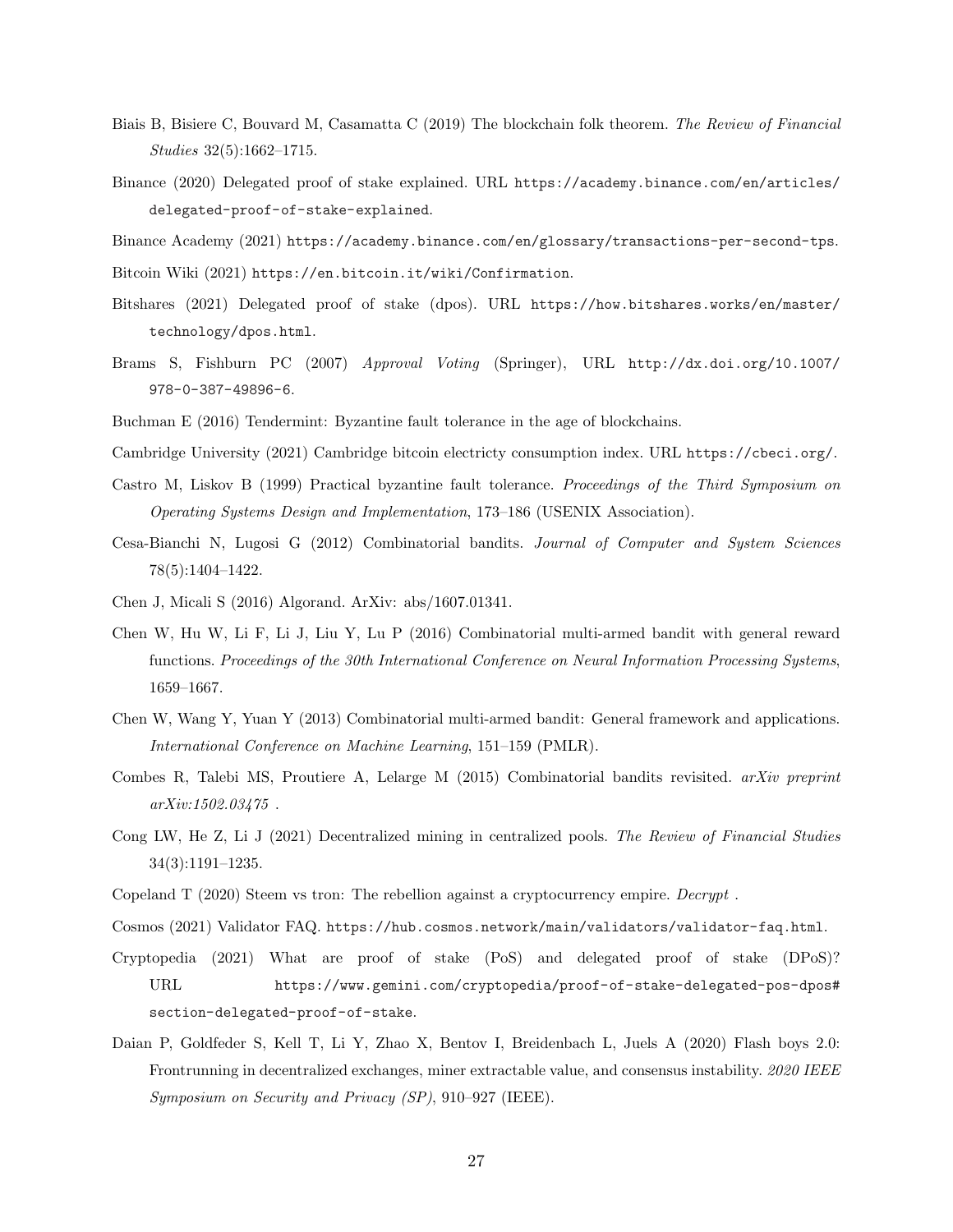- <span id="page-27-15"></span>Dubhashi DP, Panconesi A (2009) Concentration of measure for the analysis of randomized algorithms (Cambridge University Press).
- <span id="page-27-8"></span>Easley D, O'Hara M, Basu S (2019) From mining to markets: The evolution of bitcoin transaction fees. Journal of Financial Economics 134(1):91–109.
- <span id="page-27-4"></span>Elkind E, Faliszewski P, Skowron P, Slinko A (2017) Properties of multiwinner voting rules. Social Choice and Welfare 48(3):599–632.
- <span id="page-27-12"></span>EOS A (2018) EOS voting guide. https://medium.com/@auroraeos/eos-voting-guide-3bf4e0be251b.
- <span id="page-27-5"></span>Fanti G, Kogan L, Viswanath P (2019) Economics of proof-of-stake payment systems. Technical report, Working paper.
- <span id="page-27-14"></span>Fernández M, Williams S (2010) Closed-form expression for the poisson-binomial probability density function. IEEE Transactions on Aerospace and Electronic Systems 46(2):803–817.
- <span id="page-27-10"></span><span id="page-27-1"></span>Flashbots (2021) <https://explore.flashbots.net/>.
- Gan J, Tsoukalas G, Netessine S (2021a) Initial coin offerings, speculation, and asset tokenization. Management Science 67(2):914-931.
- <span id="page-27-11"></span>Gan R, Tsoukalas G, Netessine S (2021b) To infinity and beyond: Financing platforms with uncapped crypto tokens. Available at SSRN 3776411.
- <span id="page-27-13"></span>Garay J, Kiayias A, Leonardos N (2015) The Bitcoin backbone protocol: Analysis and applications. EURO-CRYPT, 281–310 (Springer).
- <span id="page-27-7"></span>Garratt R, van Oordt MR (2020) Why fixed costs matter for proof-of-work based cryptocurrencies. Available at SSRN 3572400 .
- <span id="page-27-6"></span>Gaži P, Kiayias A, Zindros D (2019) Proof-of-stake sidechains. 2019 IEEE Symposium on Security and Privacy (SP), 139–156 (IEEE).
- <span id="page-27-2"></span>Gleehokie, 1337micro, Chanryma, testzcrypto, hkshwa, bytemaster, nathanhourt (2018) EOS.IO technical white paper v2. URL [https://github.com/EOSIO/Documentation/blob/master/](https://github.com/EOSIO/Documentation/blob/master/TechnicalWhitePaper.md) [TechnicalWhitePaper.md](https://github.com/EOSIO/Documentation/blob/master/TechnicalWhitePaper.md).
- <span id="page-27-16"></span>Glueck DH, Karimpour-Fard A, Mandel J, Hunter L, Muller KE (2008) Fast computation by block permanents of cumulative distribution functions of order statistics from several populations. Communications in Statistics - Theory and Methods 37(18):2815–2824.
- <span id="page-27-3"></span>Hu Q, Yan B, Han Y, Yu J (2021) An improved delegated proof of stake consensus algorithm. Procedia Computer Science 187:341–346.
- <span id="page-27-9"></span>Huberman G, Leshno JD, Moallemi C (2021) Monopoly without a monopolist: An economic analysis of the bitcoin payment system. The Review of Economic Studies ISSN 0034-6527, URL [http://dx.doi.org/](http://dx.doi.org/10.1093/restud/rdab014) [10.1093/restud/rdab014](http://dx.doi.org/10.1093/restud/rdab014), rdab014.
- <span id="page-27-0"></span>Hui A (2020) Arbitration challenged in hostile work environment lawsuit. [https://www.coindesk.com/](https://www.coindesk.com/markets/2020/07/09/tron-arbitration-challenged-in-hostile-work-environment-lawsuit/) [markets/2020/07/09/tron-arbitration-challenged-in-hostile-work-environment-lawsuit/](https://www.coindesk.com/markets/2020/07/09/tron-arbitration-challenged-in-hostile-work-environment-lawsuit/).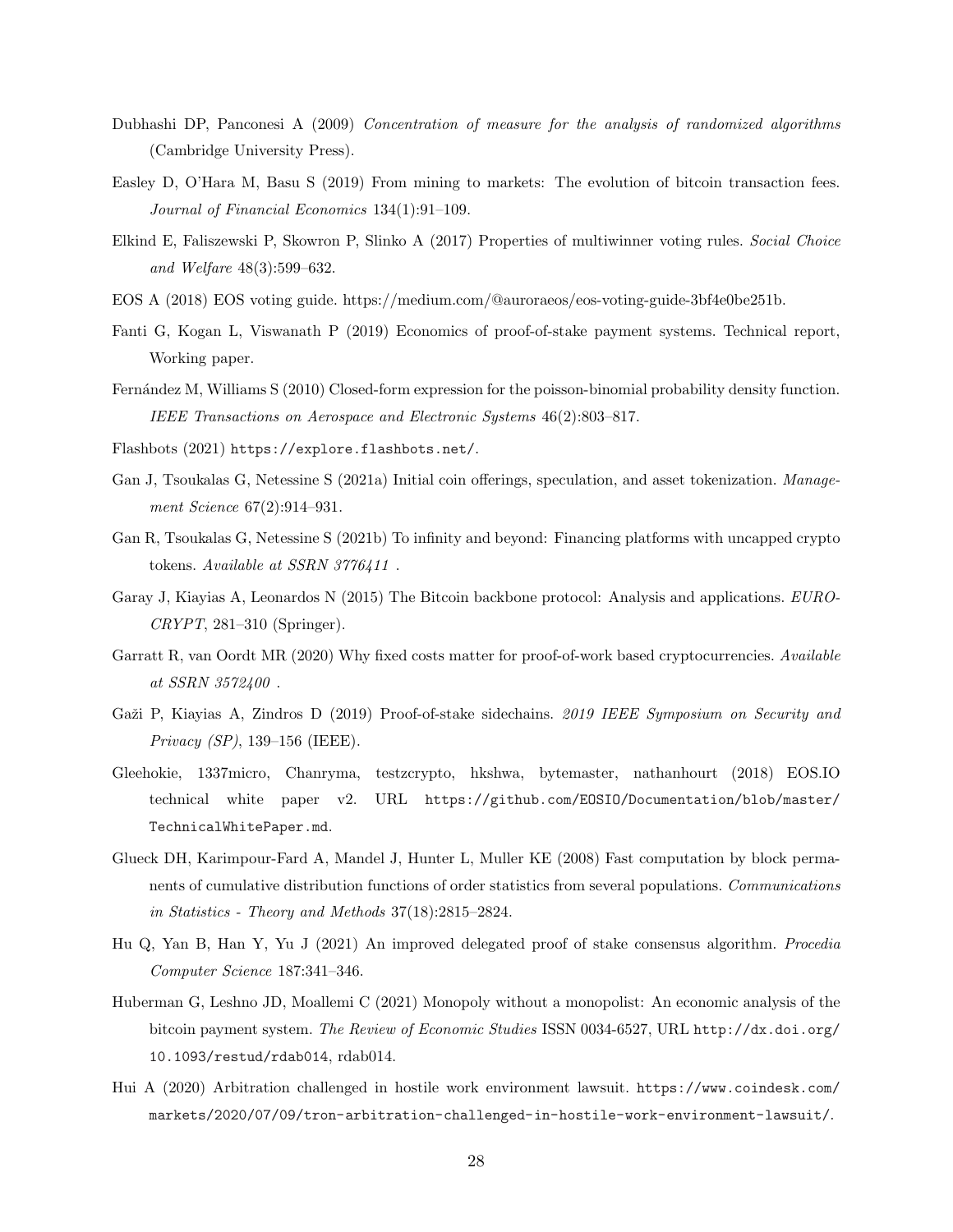<span id="page-28-3"></span>InsideTheSimulation (2021) [https://ethmerge.com/]( https://ethmerge.com/ ).

- <span id="page-28-1"></span>John K, Rivera TJ, Saleh F (2020) Economic implications of scaling blockchains: Why the consensus protocol matters. Available at SSRN.
- <span id="page-28-9"></span>Kiayias A, Russell A, David B, Oliynykov R (2017) Ouroboros: A provably secure proof-of-stake blockchain protocol. Annual International Cryptology Conference, 357–388 (Springer).
- <span id="page-28-14"></span>Kilgour D (2010) Approval balloting for multi-winner elections. Handbook on Approval Voting (Springer, Berlin, Heidelberg).
- <span id="page-28-4"></span>Kogias EK, Jovanovic P, Gailly N, Khoffi I, Gasser L, Ford B (2016) Enhancing Bitcoin security and performance with strong consistency via collective signing. 25th USENIX security symposium USENIX security 16), 279–296.
- <span id="page-28-2"></span>Lamport L, Shostak R, Pease M (1982) The Byzantine generals problem. ACM Transactions on Programming Languages and Systems 4(3):382–401.
- <span id="page-28-8"></span>Leonardos S, Reijsbergen D, Piliouras G (2020) Weighted voting on the blockchain: Improving consensus in proof of stake protocols. International Journal of Network Management 30(5):e2093.
- <span id="page-28-12"></span>Lewis-Pye A, Roughgarden T (2020) A general framework for the security analysis of blockchain protocols. arXiv preprint arXiv:2009.09480 .
- <span id="page-28-13"></span>Lewis-Pye A, Roughgarden T (2021) How does blockchain security dictate blockchain implementation?  $arXiv$ preprint arXiv:2109.04848 .
- <span id="page-28-5"></span>Meng Y, Cao Z, Qu D (2018a) A committee-based byzantine consensus protocol for blockchain. 2018 IEEE 9th International Conference on Software Engineering and Service Science (ICSESS), 1–6 (IEEE).
- <span id="page-28-6"></span>Meng Y, Cao Z, Qu D (2018b) A committee-based byzantine consensus protocol for blockchain. 2018 IEEE 9th International Conference on Software Engineering and Service Science (ICSESS), 1–6 (IEEE).
- <span id="page-28-0"></span>Nakamoto S (2008) Bitcoin: A peer-to-peer electronic cash system. Decentralized Business Review 21260.
- <span id="page-28-7"></span>Niemi RG (1984) The problem of strategic behavior under approval voting. The American Political Science Review 78(4):952–958, ISSN 00030554, 15375943, URL <http://www.jstor.org/stable/1955800>.
- <span id="page-28-15"></span>NY E (2019) The missing piece to the EOS incentive model: Part 1. [https://medium.com/eos-new-york/]( https://medium.com/eos-new-york/the-missing-piece-to-the-eos-incentive-model-bd39977d243f) [the-missing-piece-to-the-eos-incentive-model-bd39977d243f]( https://medium.com/eos-new-york/the-missing-piece-to-the-eos-incentive-model-bd39977d243f).
- <span id="page-28-10"></span>Pagnotta ES (2021) Decentralizing money: Bitcoin prices and blockchain security. The Review of Financial Studies ISSN 0893-9454, URL <http://dx.doi.org/10.1093/rfs/hhaa149>, hhaa149.
- <span id="page-28-16"></span>Pham TD, Tran LT (1982) On functions of order statistics in the non IID case. Sankhyā: The Indian Journal of Statistics, Series A 251–261.
- <span id="page-28-11"></span>Prat J, Walter B (2021) An equilibrium model of the market for bitcoin mining. Journal of Political Economy 129(8):000–000.
- <span id="page-28-17"></span>Rejwan I, Mansour Y (2020) Top-k combinatorial bandits with full-bandit feedback. Algorithmic Learning Theory, 752–776 (PMLR).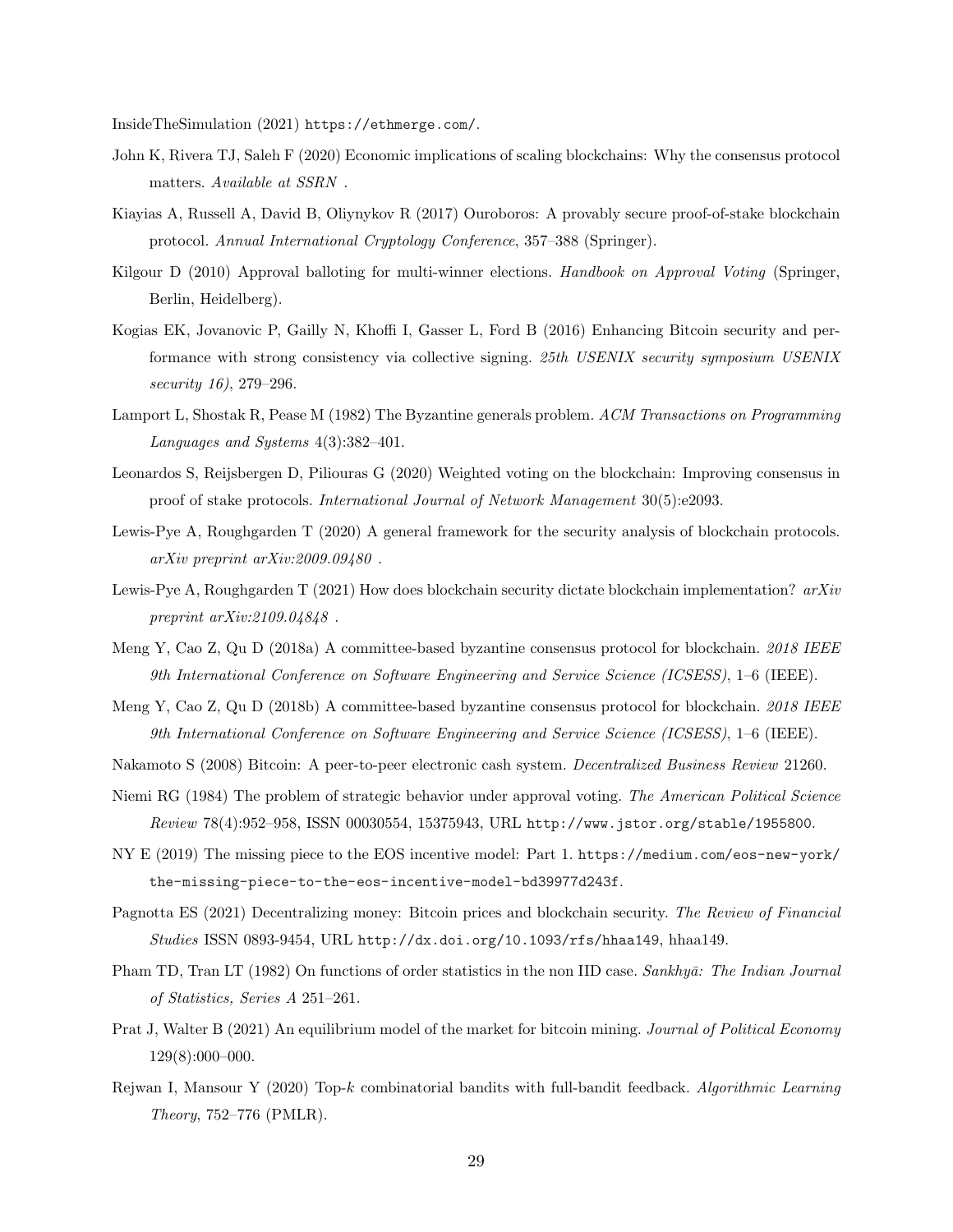- <span id="page-29-7"></span>Roşu I, Saleh F (2021) Evolution of shares in a proof-of-stake cryptocurrency. Management Science 67(2):661–672.
- <span id="page-29-2"></span>Rubin J (2021) Block.one pays \$27.5m to settle class-action lawsuit. *Coindesk*.
- <span id="page-29-3"></span>Saleh F (2021) Blockchain without waste: Proof-of-stake. The Review of financial studies 34(3):1156–1190.
- <span id="page-29-4"></span><span id="page-29-0"></span>The Block (2021) <https://www.theblockcrypto.com/data/on-chain-metrics/ethereum>.
- The Interchain Foundation (2017) https://blog.cosmos.network/consensus-compare-tendermint-bft-vs-eos-dpos-46c5
- <span id="page-29-5"></span>TRON (2018) TRON whitepaper version 2.0. [https://tron.network/static/doc/white\\_paper\\_v\\_2\\_0.]( https://tron.network/static/doc/white_paper_v_2_0.pdf ) [pdf]( https://tron.network/static/doc/white_paper_v_2_0.pdf ).
- <span id="page-29-8"></span>Tsoukalas G, Falk BH (2020) Token-weighted crowdsourcing. Management Science 66(9):3843–3859.
- <span id="page-29-1"></span>Xu B, Luthra D, Cole Z, Blakely N (2018) EOS: An architectural, performance, and economic analysis. Retrieved June 11:2019.
- <span id="page-29-6"></span>Yang F, Zhou W, Wu Q, Long R, Xiong NN, Zhou M (2019) Delegated proof of stake with downgrade: A secure and efficient blockchain consensus algorithm with downgrade mechanism. IEEE Access 7:118541-118555.
- <span id="page-29-10"></span>Zheng P, Zheng Z, Wu J, Dai HN (2020a) Xblock-ETH: Extracting and exploring blockchain data from Ethereum. IEEE Open Journal of the Computer Society 1:95–106.
- <span id="page-29-9"></span>Zheng W, Zheng Z, Dai HN, Chen X, Zheng P (2020b) Xblock-EOS: Extracting and exploring blockchain data from EOSIO. arXiv preprint arXiv:2003.11967.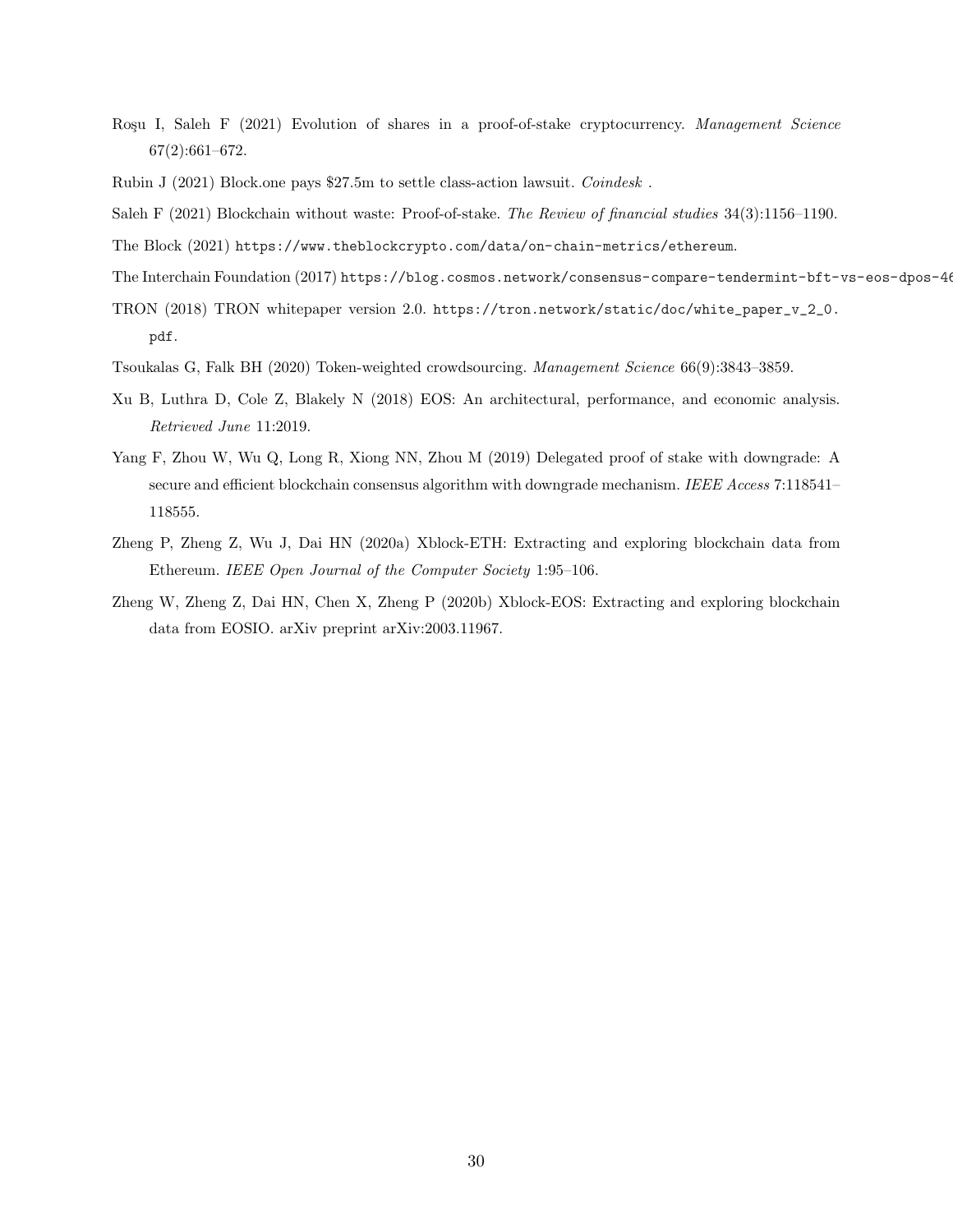# Appendix

# A Proofs

## <span id="page-30-1"></span>A.1 Posterior probabilities

<span id="page-30-0"></span>**Lemma 2.** Let c be a producer with a priori probability to be honest  $p$ , suppose a voter receives a signal

$$
s^* = \begin{cases} p_h + \epsilon \text{ if } Product \text{ } j \text{ is honest} \\ p_m + \epsilon \text{ if } Product \text{ } j \text{ is malicious} \end{cases}
$$

with  $\epsilon \sim \mathcal{N}(0, \sigma^2)$ , then

(i) 
$$
\Pr[c = H \mid s^*] = \frac{1}{1 + \frac{1-p}{p}e^{\frac{(s^* - p_h)^2 - (s^* - p_m)^2}{2\sigma^2}}}
$$
  
\n(ii)  $f_{s|H}(x) = \frac{\sigma}{\sqrt{2\pi}x(1-x)(p_h - p_m)} \cdot e^{-\left(\frac{(p_h - p_m)^2 + 2\sigma^2 \log\left(\frac{p(1-x)}{(1-p)x}\right)}{2\sqrt{2\sigma}(p_h - p_m)}\right)^2}$ 

One useful implication of Lemma [2](#page-30-0) is that we can interchangeably talk about the voters considering the probabilities of producers to be honest conditioned on their signals instead of the original signals. Meaning, the model facilitates comparisons with Bayesian posteriors. In particular conditioned on  $s_{ij}^*$ , Lemma [2](#page-30-0) shows that the probability that producer  $c_j$  is honest is

$$
s_{ij} \stackrel{\text{def}}{=} \Pr[c_j = H | s_{ij}^*] = \frac{1}{1 + \frac{1 - p_j}{p_j} e^{\frac{(s_{ij}^* - p_h)^2 - (s_{ij}^* - p_m)^2}{2\sigma_{ij}^2}}}.
$$
(17)

**Proof of Lemma [2.](#page-30-0)** Part (i): Let  $f_{\epsilon}(x)$  denote the PDF of  $\epsilon$ . Bayes' Theorem says

$$
\Pr\left[c = H \mid s^*\right] = \frac{\Pr\left[c = H\right] \Pr\left[s^* \mid c = H\right]}{\Pr\left[s^*\right]}
$$
\n(18)

$$
= \frac{\Pr\left[c = H\right] \Pr\left[s^* \mid c = H\right]}{\left(\Pr\left[c = H\right] \Pr\left[s^* \mid c = H\right] + \Pr\left[c = M\right] \Pr\left[s^* \mid c = M\right]\right)}
$$
(19)

$$
= \frac{1}{1 + \frac{\Pr[c=M]}{\Pr[c=H]} \frac{\Pr[s^* \mid c=M]}{\Pr[s^* \mid c=H]}} \tag{20}
$$

$$
=\frac{1}{1+\frac{1-p}{p}\frac{f_{\epsilon}(s^{*}-p_{m})}{f_{\epsilon}(s^{*}-p_{h})}}\tag{21}
$$

(22)

Now,

$$
f_{\epsilon}(x) = \frac{1}{\sigma\sqrt{2\pi}}e^{-\frac{x^2}{2\sigma^2}}.
$$
\n(23)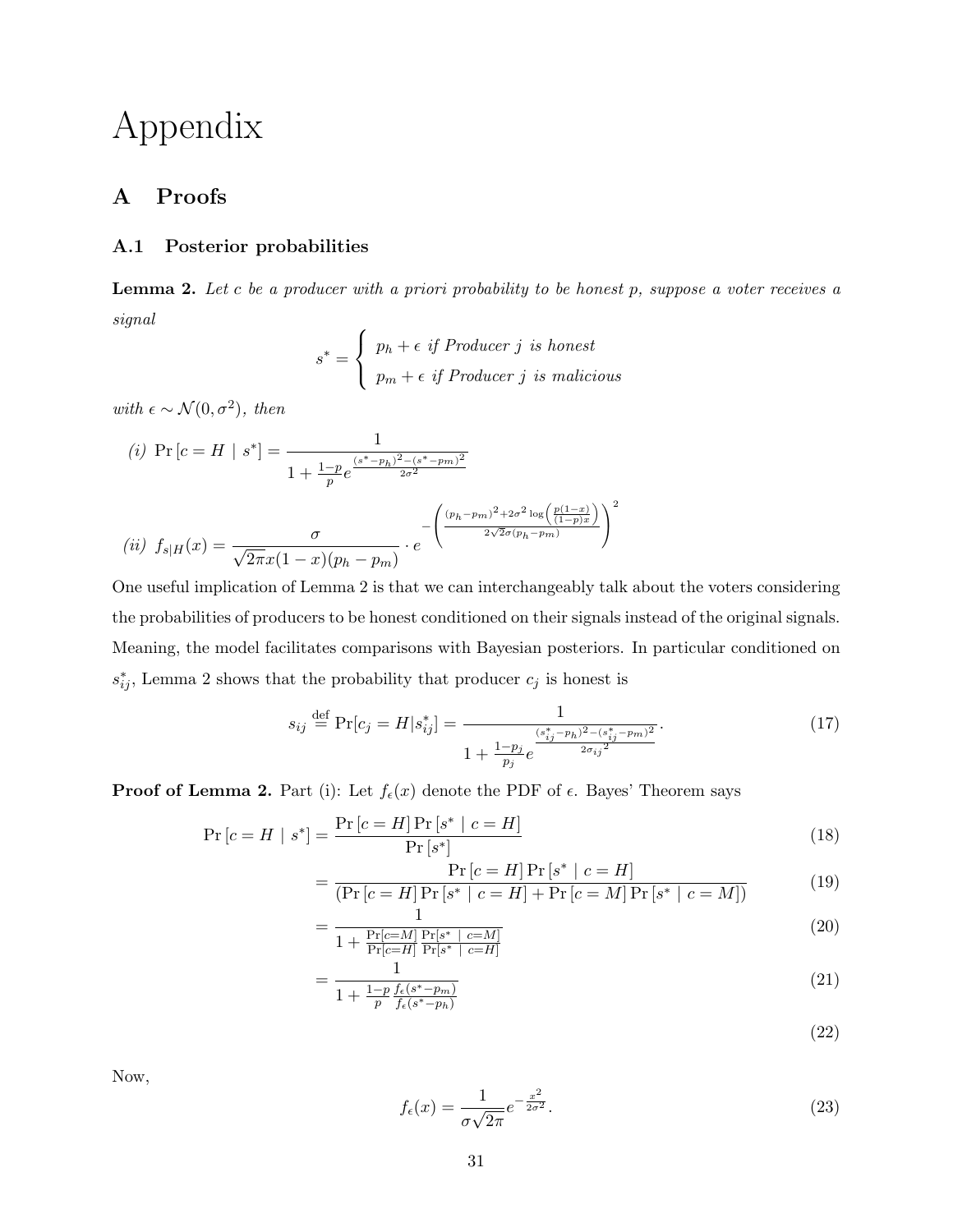Thus

$$
\Pr\left[c = H \mid s^*\right] = \frac{1}{1 + \frac{1 - p}{p} e^{\frac{(s^* - p_h)^2 - (s^* - p_m)^2}{2\sigma^2}}}
$$
(24)

Part (ii): Let

$$
h(s^*) \stackrel{\text{def}}{=} \frac{1}{1 + \frac{1 - p}{p} e^{\frac{(s^* - p_h)^2 - (s^* - p_m)^2}{2\sigma^2}}}
$$
(25)

then  $s = h(s^*)$ , by Lemma [2.](#page-30-0)

Since  $h(\cdot)$  is strictly increasing, the cumulative density function satisfies

$$
F_s(x) = F_{s^*} \left( h^{-1}(x) \right) \tag{26}
$$

and the conditional cumulative distribution function satisfies

$$
F_{s|H}(x) = F_{s^*|H}\left(h^{-1}(x)\right) \tag{27}
$$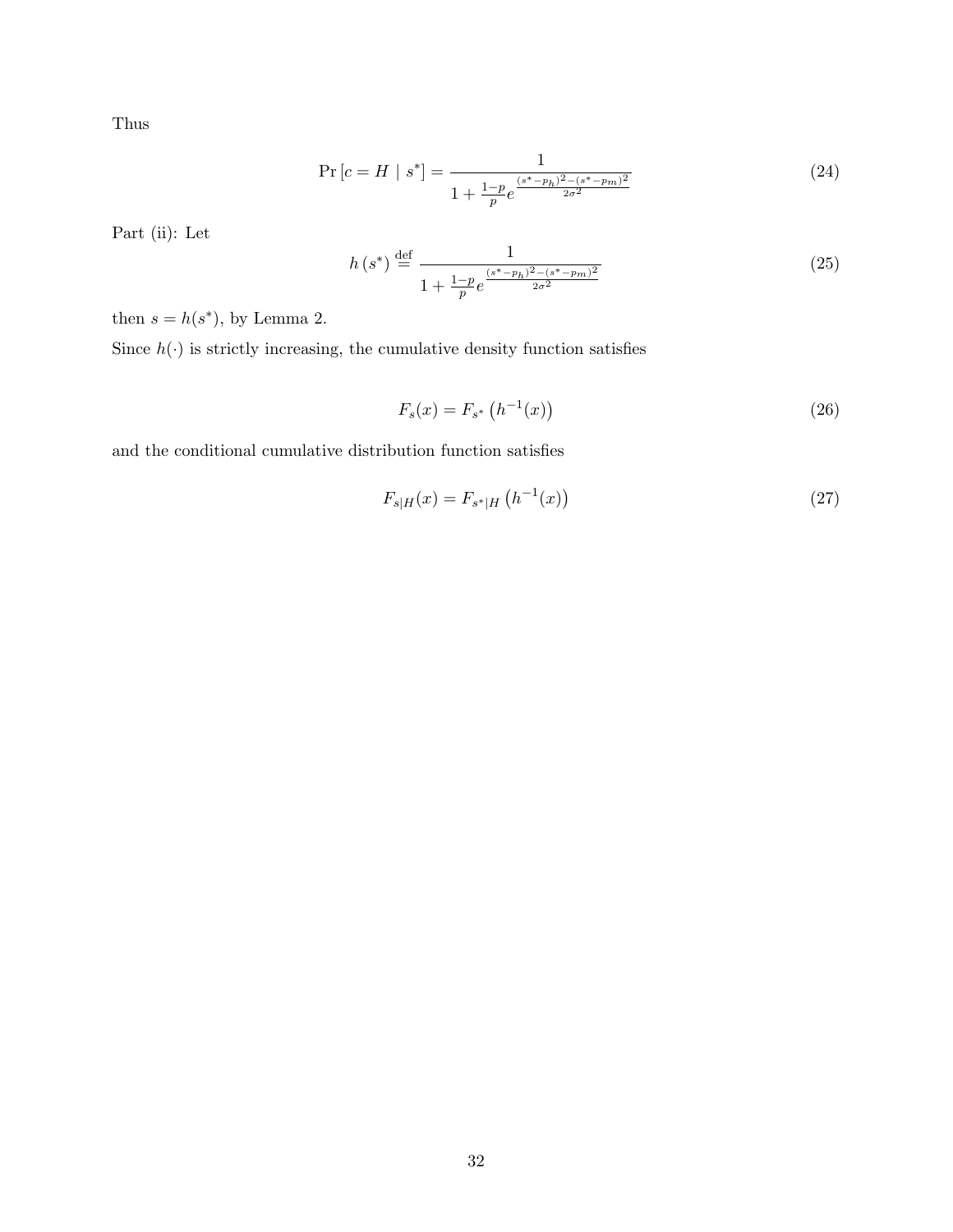Thus it suffices to calculate  $h^{-1}(\cdot)$ .

$$
q = \frac{1}{1 + \frac{1-p}{p}e^{\frac{(s^* - p_h)^2 - (s^* - p_m)^2}{2\sigma^2}}}
$$
  
\n
$$
\Downarrow
$$
  
\n
$$
\frac{1}{q} = 1 + \frac{1-p}{p}e^{\frac{(s^* - p_h)^2 - (s^* - p_m)^2}{2\sigma^2}}
$$
  
\n
$$
\Downarrow
$$
  
\n
$$
\frac{p}{1-p} \left(\frac{1}{q} - 1\right) = e^{\frac{(s^* - p_h)^2 - (s^* - p_m)^2}{2\sigma^2}}
$$
  
\n
$$
\Downarrow
$$
  
\n
$$
\frac{p(1-q)}{(1-p)q} = e^{\frac{(s^* - p_h)^2 - (s^* - p_m)^2}{2\sigma^2}}
$$
  
\n
$$
\frac{1}{\left(\frac{p(1-q)}{(1-p)q}\right)} = \frac{(s^* - p_h)^2 - (s^* - p_m)^2}{2\sigma^2}
$$
  
\n
$$
\downarrow
$$
  
\n
$$
2\sigma^2 \log \left(\frac{p(1-q)}{(1-p)q}\right) = (s^* - p_h)^2 - (s^* - p_m)^2
$$
  
\n
$$
\downarrow
$$
  
\n
$$
2\sigma^2 \log \left(\frac{p(1-q)}{(1-p)q}\right) = 2(p_m - p_h)s^* + p_h^2 - p_m^2
$$
  
\n
$$
\downarrow
$$
  
\n
$$
s^* = \frac{p_h^2 - p_m^2 - 2\sigma^2 \log \left(\frac{p(1-q)}{(1-p)q}\right)}{2(p_h - p_m)}
$$

Thus

<span id="page-32-1"></span>
$$
h^{-1}(q) = \frac{p_h^2 - p_m^2 - 2\sigma^2 \log\left(\frac{p(1-q)}{(1-p)q}\right)}{2(p_h - p_m)}
$$
(28)

Since  $F_{s^*|H}(x) = F_{\epsilon}(s^* - p_h)$ , and

<span id="page-32-0"></span>
$$
f_{\epsilon}(x) \stackrel{\text{def}}{=} \frac{1}{\sigma\sqrt{2\pi}}e^{-\frac{x^2}{2\sigma^2}},\tag{29}
$$

We have

$$
f_{s|H}(x) = \frac{df}{dx} F_{s^*|H}(h^{-1}(x) - p_h)
$$
  
=  $f_{s^*|H}(h^{-1}(x) - p_h) \cdot \frac{df}{dx}h^{-1}(x)$  (30)

Now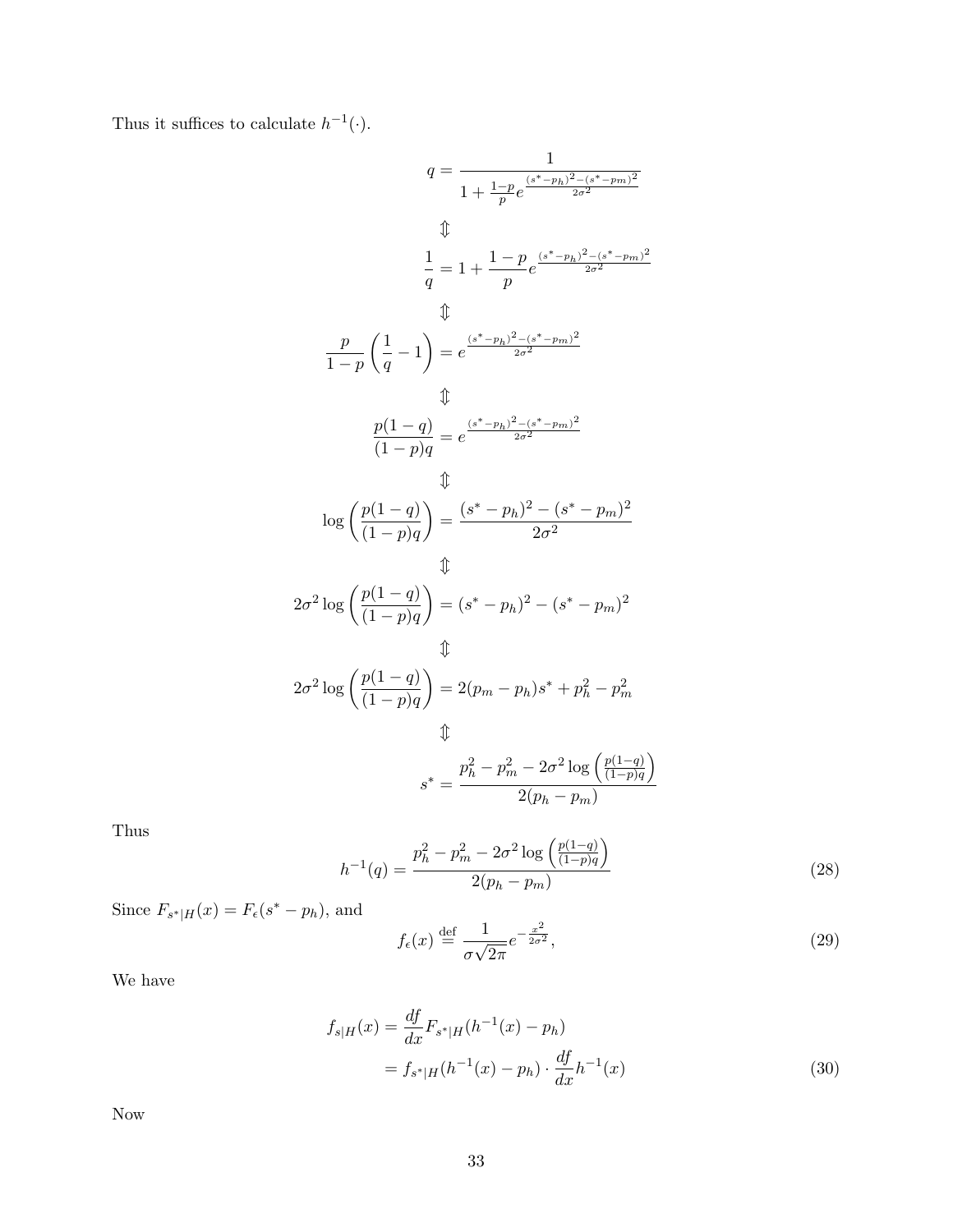$$
f_{s^*|H}(h^{-1}(x)) = f_{\epsilon} (h^{-1}(x) - p_h)
$$
  
= 
$$
\frac{1}{\sigma \sqrt{2\pi}} e^{-\frac{(h^{-1}(x) - p_h)^2}{2\sigma^2}}
$$
  
= 
$$
\frac{1}{\sigma \sqrt{2\pi}} e^{-\frac{\left(\frac{-(p_h - p_m)^2 - 2\sigma^2 \log\left(\frac{p(1-x)}{(1-p)x}\right)}{2(p_h - p_m)}\right)^2}{2\sigma^2}}
$$
  
= 
$$
\frac{1}{\sigma \sqrt{2\pi}} e^{-\frac{\left(\frac{(p_h - p_m)^2 + 2\sigma^2 \log\left(\frac{p(1-x)}{(1-p)x}\right)}{2\sqrt{2}\sigma(p_h - p_m)}\right)^2}{2\sqrt{2}\sigma(p_h - p_m)}}
$$
(31)

and

<span id="page-33-0"></span>
$$
\frac{d}{dx}h^{-1}(x) = \frac{d}{dx}\frac{p_h^2 - p_m^2 - 2\sigma^2 \log\left(\frac{p(1-x)}{(1-p)x}\right)}{2(p_h - p_m)}
$$
\n
$$
= -\frac{\sigma^2}{p_h - p_m}\frac{d}{dx}\log\left(\frac{p(1-x)}{(1-p)x}\right)
$$
\n
$$
= \frac{\sigma^2}{p_h - p_m}\frac{1}{x(1-x)}
$$
\n(32)

Thus by Equations [30,](#page-32-0) [31](#page-33-0) and [32](#page-33-1)

$$
f_{s|H}(x) = \frac{1}{\sigma\sqrt{2\pi}}e^{-\left(\frac{(p_h - p_m)^2 + 2\sigma^2 \log\left(\frac{p(1-x)}{(1-p)x}\right)}{2\sqrt{2}\sigma(p_h - p_m)}\right)^2} \cdot \frac{-\sigma^2}{x(x-1)(p_h - p_m)}
$$

$$
= \frac{\sigma}{\sqrt{2\pi}x(1-x)(p_h - p_m)} \cdot e^{-\left(\frac{(p_h - p_m)^2 + 2\sigma^2 \log\left(\frac{p(1-x)}{(1-p)x}\right)}{2\sqrt{2}\sigma(p_h - p_m)}\right)^2}
$$
(33)

Similarly

$$
f_{s|M}(x) = \frac{\sigma}{\sqrt{2\pi}x(1-x)(p_h - p_m)} \cdot e^{-\left(\frac{(p_h - p_m)^2 - 2\sigma^2 \log\left(\frac{p(1-x)}{(1-p)x}\right)}{2\sqrt{2}\sigma(p_h - p_m)}\right)^2}
$$
(34)

<span id="page-33-1"></span>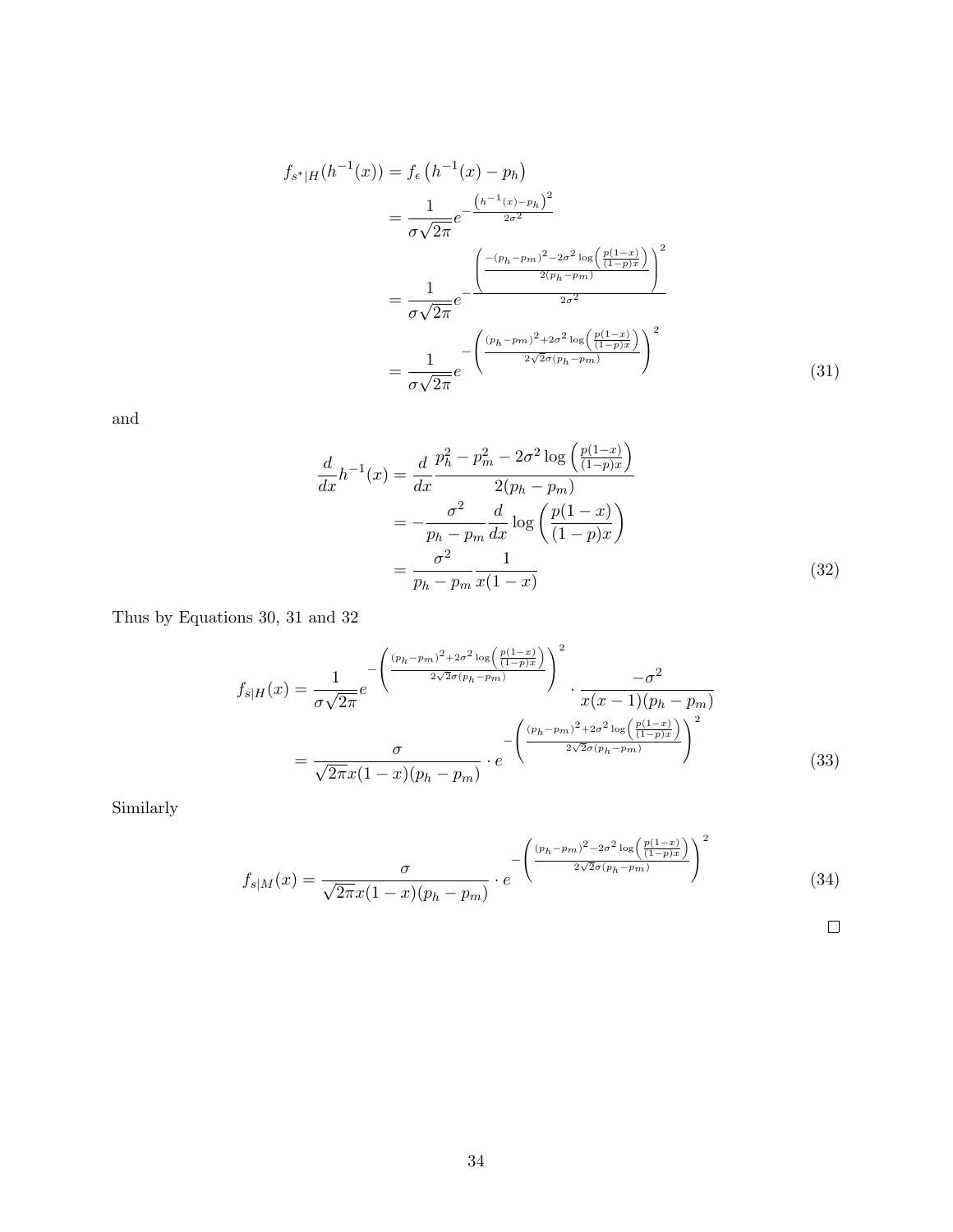

Figure 7: The probability a producer is honest, conditioned on a single voter's received signal,  $s^*$ 



Figure 8: The distribution of the posterior probability, s, conditioned for an honest producer.

<span id="page-34-0"></span>**Lemma 3.** Let  $c_j$  be a producer with a priori probability to be honest  $p_j$ , suppose voter  $v_i$  receives a signal  $(s_{ij}^*)$  about producers  $c_j$  honesty as in equation [\(2\)](#page-12-2).

$$
s_{ij}^* = \begin{cases} p_h + \epsilon_{ij} & \text{if } Product \text{ } j \text{ is honest} \\ p_m + \epsilon_{ij} & \text{if } Product \text{ } j \text{ is malicious} \end{cases}
$$

with  $\epsilon_{ij} \sim \mathcal{N}(0, \sigma_{ij}^2)$ , then

$$
\Pr\left[c_j = H \mid s_{1j}^*, \ldots, s_{nj}^*\right] = \frac{1}{1 + \frac{1 - p_j}{p_j} e^{\frac{\sum_{i=1}^n \left[(s_{ij}^* - p_h)^2 - (s_{ij}^* - p_m)^2\right]}{2\sigma_{ij}^2}}}.
$$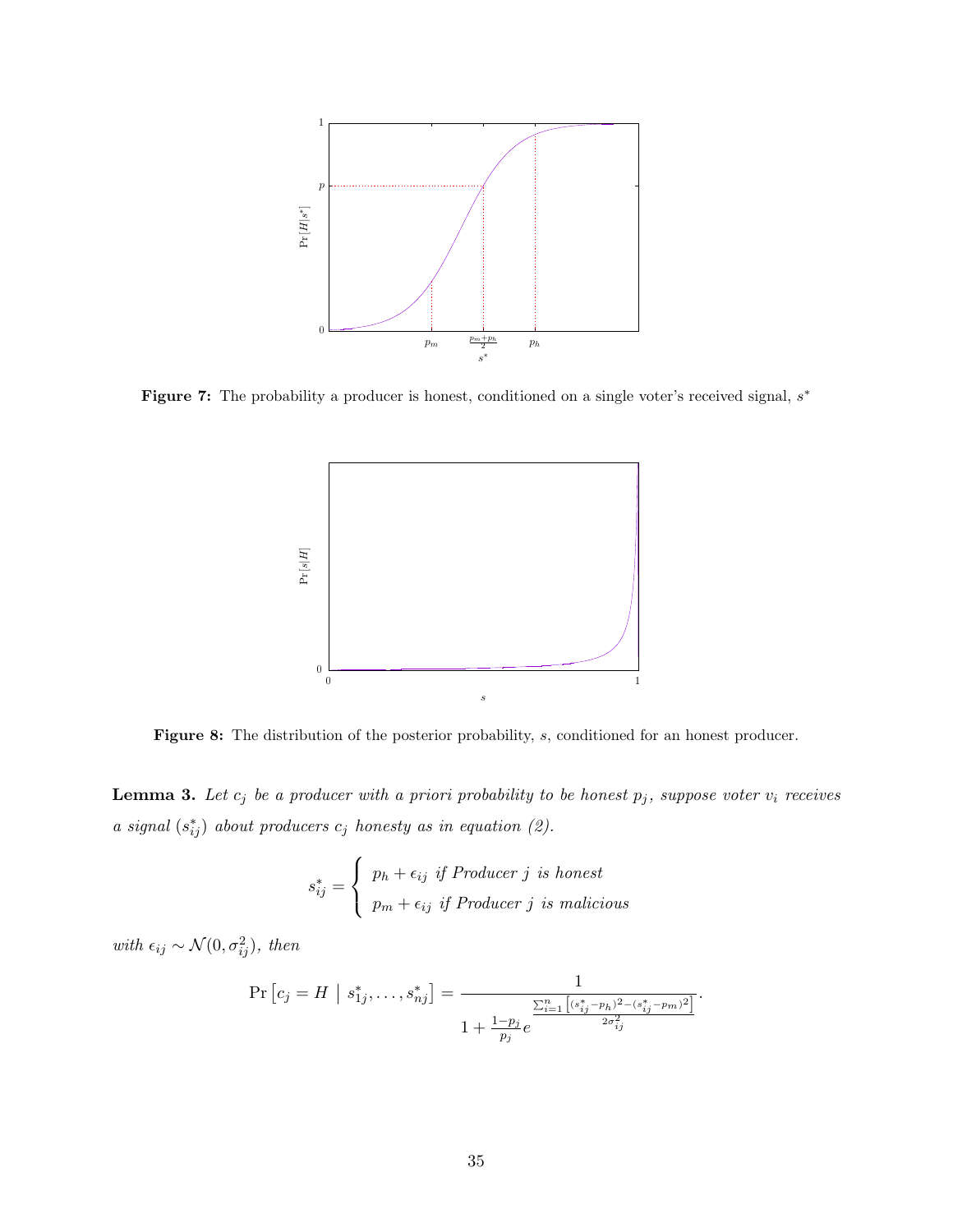## Proof of Lemma [3.](#page-34-0)

$$
\Pr\left[c_{j} = H \mid s_{1j}^{*}, \ldots, s_{nj}^{*}\right] = \frac{\Pr\left[c_{j} = H\right] \Pr\left[s_{1j}^{*}, \ldots, s_{nj}^{*} \mid c_{j} = H\right]}{\Pr\left[s_{1j}^{*}, \ldots, s_{nj}^{*}\right]}
$$
\n
$$
= \frac{\Pr\left[c_{j} = H\right] \Pr\left[s_{1j}^{*}, \ldots, s_{nj}^{*} \mid c_{j} = H\right]}{\left(\Pr\left[c_{j} = H\right] \Pr\left[s_{1j}^{*}, \ldots, s_{nj}^{*} \mid c_{j} = H\right] + \Pr\left[c_{j} = M\right] \Pr\left[s_{1j}^{*}, \ldots, s_{nj}^{*} \mid c_{j} = M\right]\right)}
$$
\n(36)

$$
= \frac{1}{1 + \frac{\Pr[c_j = M]}{\Pr[c_j = H]} \frac{\Pr[\{s_{1j}^*, \dots, s_{nj}^* \mid c_j = M\}]}{\Pr[\{s_{1j}^*, \dots, s_{nj}^* \mid c_j = H]}}}
$$
(37)

$$
= \frac{1}{1 + \frac{\Pr[c_j = M]}{\Pr[c_j = H]} \frac{\prod_{i=1}^{n} \Pr[s_{ij}^* \mid c_j = M]}{\prod_{i=1}^{n} \Pr[s_{ij}^* \mid c_j = H]}}
$$
(38)

$$
= \frac{1}{1 + \frac{1 - p_j \prod_{i=1}^{n} f_{\epsilon_{ij}}(s_{ij}^* - p_m)}{\prod_{i=1}^{n} f_{\epsilon_{ij}}(s_{ij}^* - p_h)}}
$$
(39)

$$
(40)
$$

Now,

$$
f_{\epsilon_{ij}}(x) = \frac{1}{\sigma_{ij}\sqrt{2\pi}} e^{-\frac{x^2}{2\sigma_{ij}^2}}.
$$
\n(41)

Thus

$$
\Pr\left[c_j = H \mid s_{1j}^*, \dots, s_{nj}^*\right] = \frac{1}{1 + \frac{1 - p_j}{p_j} e^{\frac{\sum_{i=1}^n (s_{ij}^* - p_m) - (s_{ij}^* - p_h)}{2\sigma_{ij}^2}}}.
$$
\n(42)

 $\Box$ 

#### A.2 Proofs for Section [6](#page-15-2)

**Proof of Theorem [1.](#page-15-1)** We condition on the number of honest and dishonest producers. There are m producers, and each is honest with probability p. Suppose there are a honest producers and  $b \stackrel{\text{def}}{=} m - a$  dishonest producers. (Note that  $a \sim Bin(m, p)$ ).

The committee is *honest* if at least  $\lceil 2/3k \rceil$  of the elected block producers are honest.

<span id="page-35-0"></span>**Claim 1.** The committee is honest if and only if the  $\lceil 2/3k \rceil$ -st top-ranked honest producer has more votes than the  $\lceil 1/3k \rceil$ -th ranked dishonest producer

Let  $X_1^h, \ldots, X_a^h$  denote the number of votes received by an honest producer j and  $X_{a,1}^h, \ldots, X_{a,a}^h$ their order statistics. Similarly, let  $X_1^m, \ldots, X_b^m$  denote the number of votes received by a malicious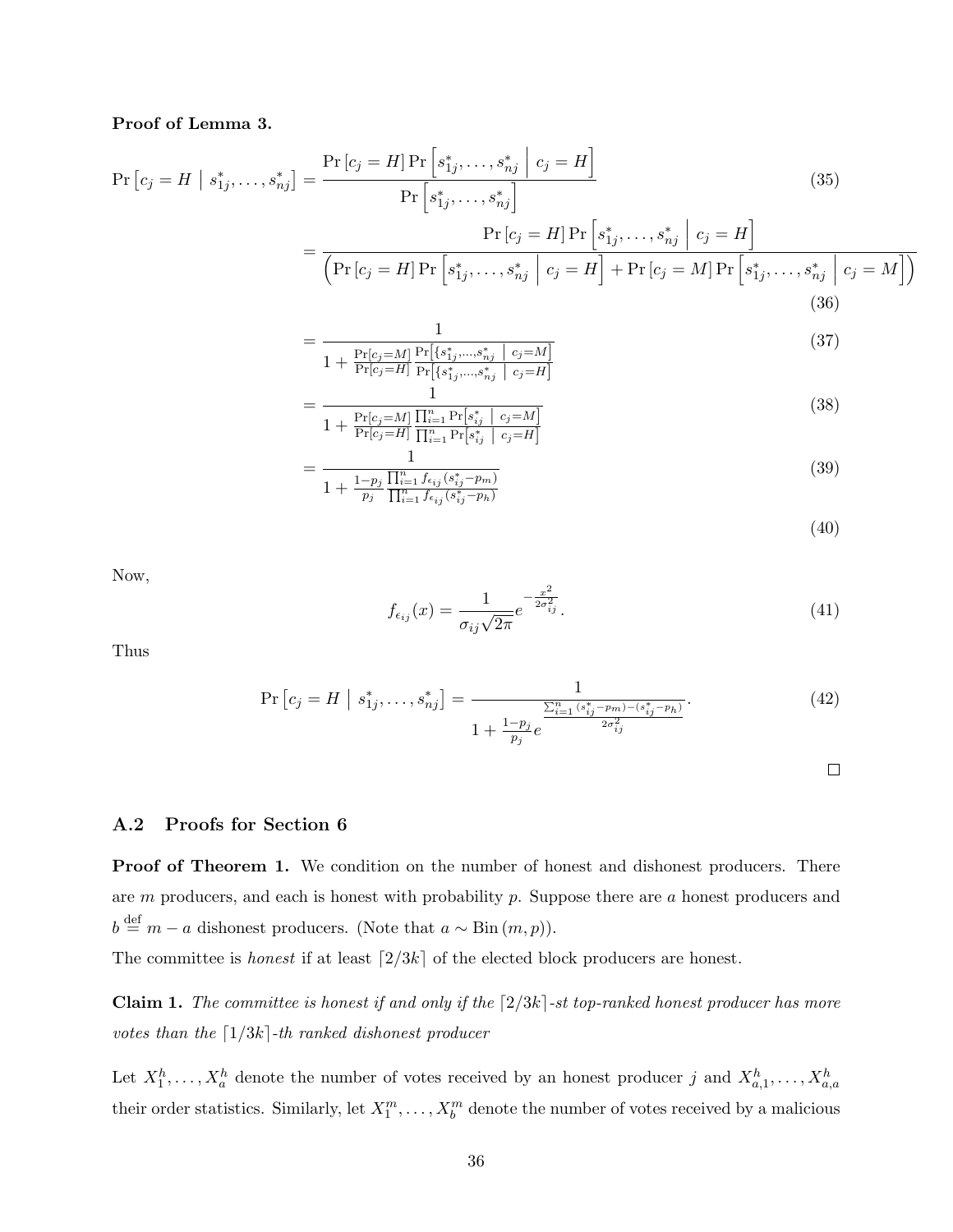producer j and  $X_{b,1}^m, \ldots, X_{b,b}^m$  $X_{b,1}^m, \ldots, X_{b,b}^m$  $X_{b,1}^m, \ldots, X_{b,b}^m$  their order statistics. With this notation Claim 1 becomes:

$$
X^{h}{}_{a,a-[2/3k]+1} > X^{m}{}_{b,b-[1/3k]+1}
$$
\n
$$
(43)
$$

We define  $X \stackrel{\text{def}}{=} X^h_{a,a-[2/3k]+1}$  and  $Y \stackrel{\text{def}}{=} X^m_{b,b-[1/3k]+1}$ .

If  $a < \lceil 2/3k \rceil$  then the success probability is zero. Also if  $a > m - \lceil 1/3k \rceil$  then  $b < \lceil 1/3k \rceil$  so the success probability is 1 hence:

<span id="page-36-1"></span>
$$
\Pr\left[\mathbb{T} = H\right] = \sum_{a=m-\lceil 1/3k \rceil+1}^{m} 1 \cdot \Pr\left[a=a\right] + \sum_{a=\lceil 2/3k \rceil}^{m-\lceil 1/3k \rceil} \Pr\left[X > Y | a=a\right] \Pr\left[a=a\right] \tag{44}
$$

We have:

<span id="page-36-0"></span>
$$
\Pr\left[a=a\right] \sim \text{Bin}\left(m, p\right) = \binom{m}{a} p^a (1-p)^{m-a} \tag{45}
$$

For any discrete, independent random variables, X and Y

$$
\Pr[X > Y] = \sum_{x} \Pr[X = x] \Pr[Y < x] \tag{46}
$$

so together with Theorems [8](#page-43-0)[,9](#page-44-0) we have:

$$
\Pr\left[X > Y\right] = \sum_{x=0}^{n} \Pr[X = x] \Pr[Y < x] \tag{47}
$$

$$
=\sum_{x=0}^{n} f_X(x)(F_Y(x) - f_Y(x))
$$
\n(48)

$$
= \sum_{x=0}^{n} \left[ \left( \sum_{j=0}^{\lceil 2/3k \rceil - 1} {a \choose j} \left( \left( 1 - F^h(x) \right)^j \left( F^h(x) \right)^{a-j} - \left( 1 - F^h(x) + f^h(x) \right)^j \left( F^h(x) - f^h(x) \right)^{a-j} \right) \right)
$$
\n(49)

$$
\left(\sum_{j=0}^{\lceil 1/3k \rceil - 1} \binom{b}{j} \left(1 - F^m(x) + f^m(x)\right)^j \left(F^M(x) - f^m(x)\right)^{b-j}\right)\right]
$$
(50)

Plugging the last equation and Equation [45](#page-36-0) to Equation [44](#page-36-1) gives the result.

**Proof of Theorem [2.](#page-16-0)** If the probability that voter i votes for candidate j when candidate j is honest (resp. dishonest) is  $p_i^h$  (resp.  $p_i^m$ ), then the total number of votes for candidate j is distributed as a Poisson Binomial with parameters  $p_1^h, \ldots, p_n^h$  (resp.  $p_1^m, \ldots, p_n^m$ ).

Then applying Equation [84](#page-42-1) in Definition [7](#page-42-2) gives the result.

Proof of Proposition [1.](#page-17-0) The number of votes received by an honest producer is distributed according to a Poisson random variable with parameters  $p_1^h, \ldots, p_n^h$ , where

$$
p_i^h = 1 - F_{s|H}(z_i)
$$
\n(51)

$$
= 1 - \Phi\left(\frac{h^{-1}(z_i) - p_h}{\sigma_i}\right) \tag{52}
$$

 $\Box$ 

 $\Box$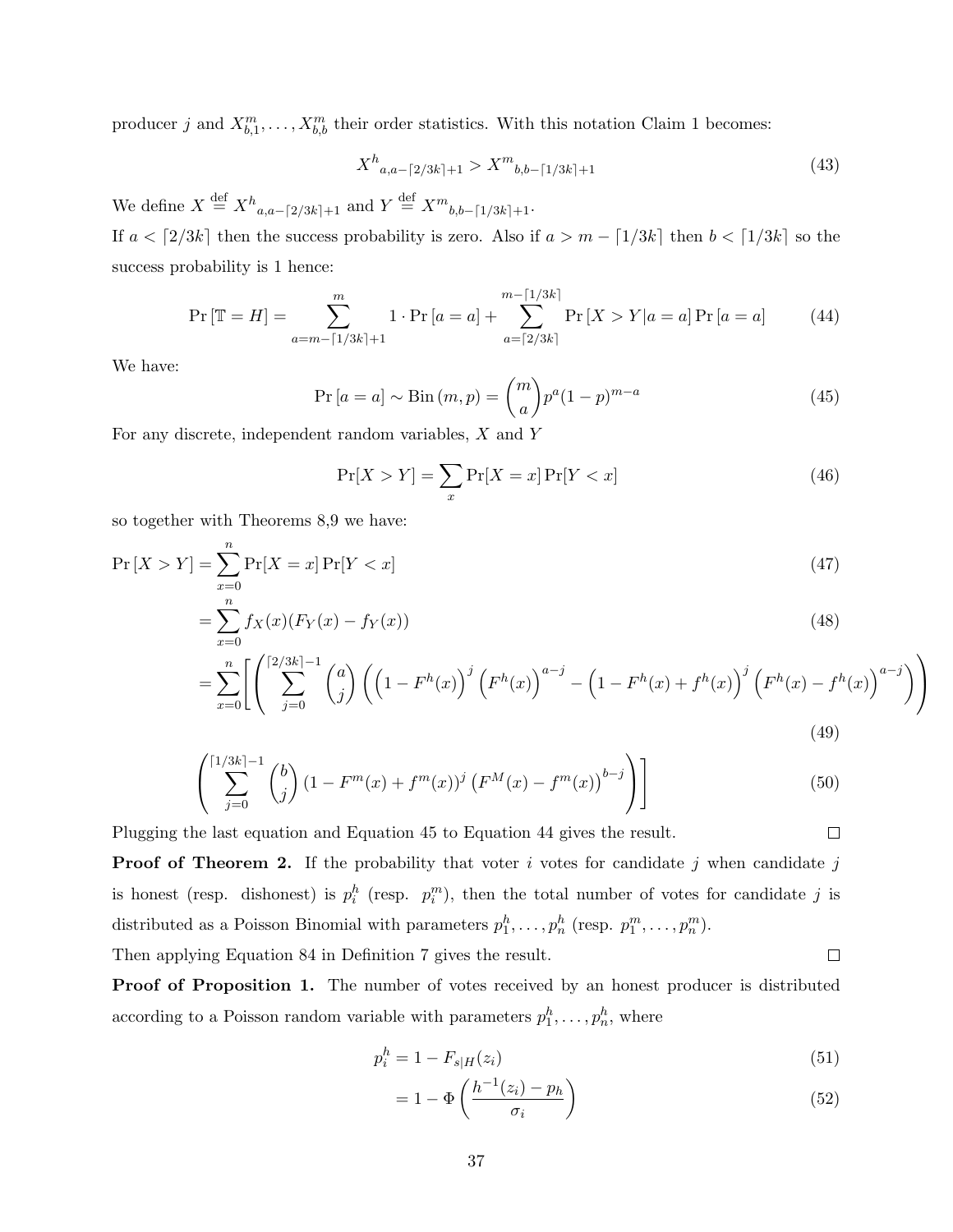where  $\Phi$  is the CDF of the standard normal distribution and  $h^{-1}(\cdot)$  is defined in Equation [28.](#page-32-1) Similarly, the number of of votes received by a dishonest producer is distributed according to a Poisson random variable with  $p_1^m, \ldots, p_n^m$ , where

$$
p_i^m = 1 - F_{s|M}(z_i)
$$
\n(53)

$$
=1-\Phi\left(\frac{h^{-1}(z_i)-p_m}{\sigma_i}\right) \tag{54}
$$

 $\Box$ 

**Proof of Proposition [2.](#page-17-2)** When voters follow the cardinal strategy, for voter  $i$  to vote for candidate j, its signal needs to be among the top  $z_i$  signals, meaning:

$$
p_i = \Pr[s_{ij} \text{ is in the top } z_i \text{ signals}] \tag{55}
$$

Let  $S_{m,1}^i, \ldots, S_{m,m}^i$  denote that order statistics of  $s_{i1}, \ldots, s_{im}$ . Then for candidate j to be chosen by voter *i* it needs to hold that  $s_{ij} \geq S_{m,z_i}^i$  so:

<span id="page-37-0"></span>
$$
p_i = \Pr\left[s_{ij} \ge S_{m,z_i}^i\right] = \Pr\left[s_i \ge S_{m,z_i}^i\right] \tag{56}
$$

with the last equality since we assumed  $\sigma_{ij} = \sigma_i$ . Let  $X_i = s_i$  and  $Y_i = S^i_{m,z_i}$  then equation [56](#page-37-0) becomes:

<span id="page-37-1"></span>
$$
p_i = \Pr\left[X_i \ge Y_i\right] = \int_{-\infty}^{\infty} \Pr\left[Y_i \le x\right] \Pr\left[X_i = x\right] \, dx = \int_{-\infty}^{\infty} F_{Y_i}(x) f_{X_i}(x) \, dx \tag{57}
$$

As in the Proof of Theorem [1,](#page-15-1) we condition on the number of honest producers: a.  $a \sim Bin(m, p)$ where p is the probability of a producer to be honest. The real valued random variables  $(s_{ij})_{1\leq j\leq m}$ are drawn from two populations. Lemma 2 provides the PDF and CDF of honest producers  $f_{s_i|H}, F_{s_i|H}$  and malicious producers  $f_{s_i|M}, F_{s_i|M}$ . W.L.O.G, suppose that  $F_{s_{ij}} = F_{s_i|H}$  for all  $1 \leq j \leq a$  and  $F_{s_{ij}} = F_{s_i|M}$  for all  $a + 1 \leq j \leq m$ . By Theorem [11](#page-44-1) we have that

<span id="page-37-2"></span>
$$
F_{Y_i}(x) = \sum_{l=z_i}^{m} \frac{(a!(m-a)!)^2}{z_i!(m-z_i)!}
$$
  

$$
\sum_{\substack{0 \le \lambda_1 \le z_i \\ 0 \le \lambda_2 \le m-z_i}} \left[ \binom{z_i}{\lambda_1} \left( F_{s_i|H} \right)^{\lambda_1} \left( F_{s_i|M} \right)^{z_i-\lambda_1} \binom{m-z_i}{\lambda_2} \left( 1 - F_{s_i|H} \right)^{\lambda_2} \left( 1 - F_{s_i|M} \right)^{m-z_i-\lambda_2} \right] \tag{58}
$$

So finally Equation [57](#page-37-1) becomes:

<span id="page-37-3"></span>
$$
p_i = \sum_{a=0}^{m} p^a (1-p)^{m-a} \int_{-\infty}^{\infty} F_{Y_i(x)} f_{s_i}(x) dx,
$$
\n(59)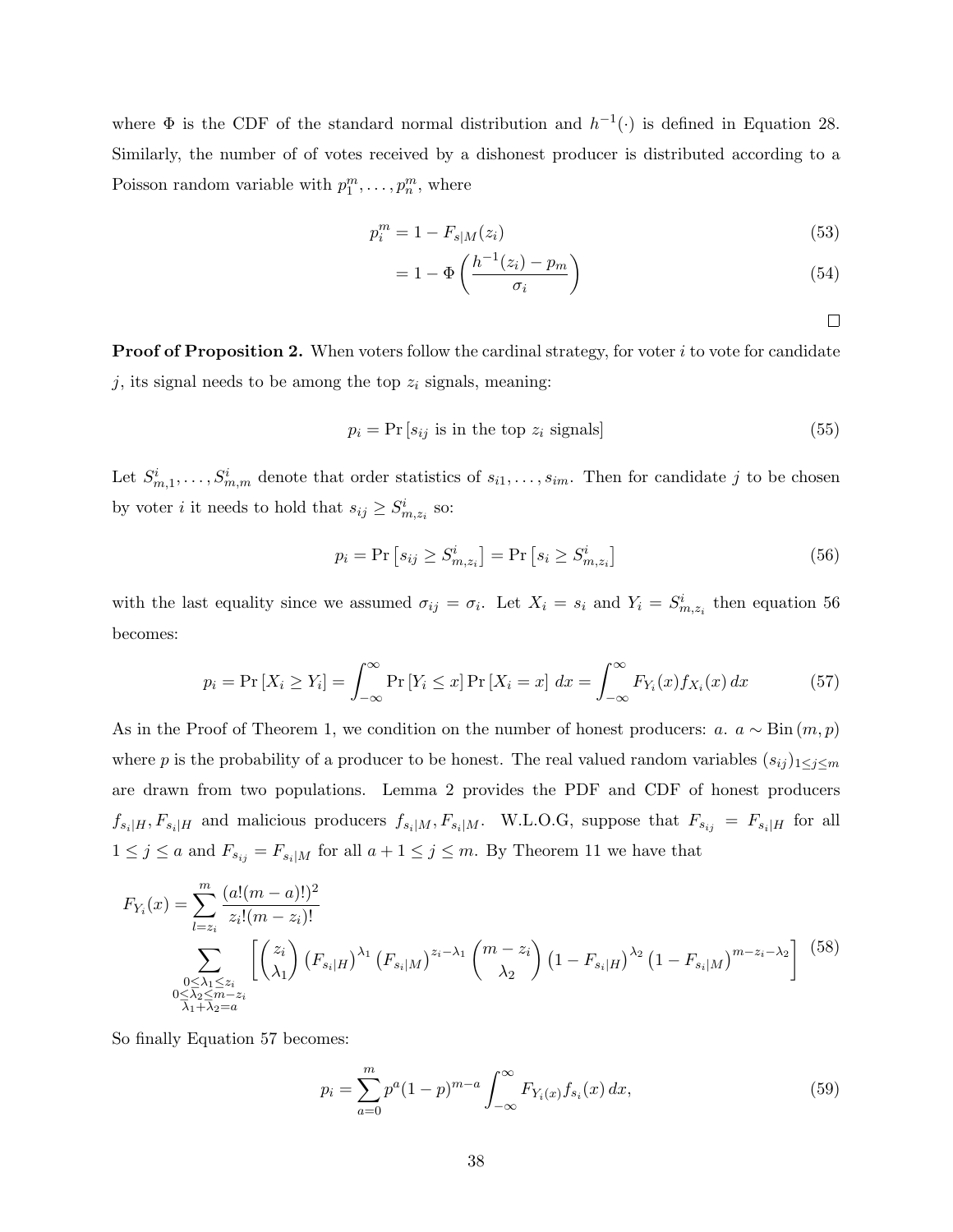where  $F_{Y_i}$  is given by Equation [58.](#page-37-2) If the candidate is honest then  $p_i^h$  is given by Equation [59](#page-37-3) with  $f_{s_i} = f_{s_i|H}$  derived in Lemma [2.](#page-30-0) Similarly, if the candidate is malicious then  $p_i^m$  is given by Equation [59](#page-37-3) with  $f_{s_i} = f_{s_i|M}$ .  $\Box$ 

Proof of Lemma [1.](#page-19-2) Follows immediately from Lemma [4,](#page-42-3)[5](#page-42-4) and stochastic order definition [9.](#page-44-2)  $\Box$ **Proof of Proposition [3.](#page-20-0)** Suppose that voter  $v_1$  receives conditioned signals  $s_j$  on candidate  $c_j$ and they are sorted so that  $s_1 \geq \cdots \geq s_m$ . Let  $\mathcal{C}_{v_1} = \{c_{j_1}, \ldots, c_{j_z}\}\)$  be voter  $v_1$  strategy then the candidates on the chosen committee are  $\mathbb{T} = \{c_{j_1}, \ldots, c_{j_z}, c_{j_{z+1}}, \ldots, c_{j_k}\}\$  where  $c_{j_{z+1}}, \ldots, c_{j_k}$  are filled adversarially. Let  $X$  be the random variable that is the number of honest producers on the chosen committee. Then X is a Poisson Binomial with probabilities  $(s_{j_1},...,s_{j_z},s_{j_{z+1}},...,s_{j_k})$  and so  $Pr[\mathbb{T} = H] = Pr[X > 2/3k]$ . Define  $X_P$  with  $P = \{s_{j_1}, \ldots, s_{j_l}\} \subseteq \{s_1, \ldots, s_m\}$  to be the Poisson Binomial with parameters  $(s_{j_1},...,s_{j_l})$  $(s_{j_1},...,s_{j_l})$  $(s_{j_1},...,s_{j_l})$  then by Lemma 1 we have (with  $x = 2/3k$ ) that

<span id="page-38-0"></span>
$$
\underset{P \subseteq \{s_1, \dots, s_m\}}{\text{argmax}} \Pr[X_P > 2/3k] = \{s_1, \dots, s_k\} \tag{60}
$$

So by definition the optimal strategy for  $v_1$  is achieved by setting  $z = k$  and  $\mathcal{C}_{v_1} = \{c_1, \ldots, c_k\}.$ That is, choosing the top  $z = k$  candidates which is the Cardinal strategy with  $z = k$ .  $\Box$ 

**Proof of Proposition [4.](#page-20-1)** It suffices to consider the single voter case. Let  $z \in (0,1)$  and suppose voter  $v_1$  receives ordered, conditioned signals  $s_j$ , follows the threshold strategy and votes for all candidates  $s_j > z$ . Let  $m_z \in [0, \ldots, m]$  denote the number of candidates that receive a vote.

If  $m_z \neq k$  then this strategy is not optimal by equation [60.](#page-38-0) To show that the Threshold strategy is not optimal, it remains to show that  $Pr[m_z \neq k] > 0$ .

Since  $m_z$  is distributed as a Poisson Binomial with parameters  $p_1, \ldots, p_m$  with  $p_j \stackrel{\text{def}}{=} \Pr[s_j > z]$ and  $p_j > 0, \forall j \in [1, \ldots, m]$ , we have that  $Pr[m_z = i] > 0$  for all  $i \in [0, \ldots, m]$ , which means that  $Pr[m_z = k] < 1.$  $\Box$ 

**Proof of Proposition [5.](#page-21-2)** Suppose that the resulting posterior probabilities of honesty for the can-didates using Lemma [3](#page-34-0) are  $s_j$  and they are sorted so that  $s_1 \geq \cdots \geq s_m$ . Let the elected candidates on the committee be  $\mathbb{T} = \{c_{j_1}, \ldots, c_{j_k}\}\.$  Let X be the random variable that is the number of honest producers on the chosen committee. Then X is a Poisson Binomial with probabilities  $(s_{j_1},...,s_{j_k})$ and so  $Pr[\mathbb{T} = H | \mathbf{s}_i] = Pr[X > 2/3k]$ . Define  $X_P$  with  $P = \{s_{j_1}, \ldots, s_{j_l}\} \subseteq \{s_1, \ldots, s_m\}$  to be the Poisson Binomial with parameters  $(s_{j_1},...,s_{j_l})$  $(s_{j_1},...,s_{j_l})$  $(s_{j_1},...,s_{j_l})$  then by Lemma 1 we have (with  $x = 2/3k$ ) that

<span id="page-38-1"></span>
$$
\underset{P \subseteq \{s_1, \dots, s_m\}}{\text{argmax}} \Pr[X_P > 2/3k] = \{s_1, \dots, s_k\} \tag{61}
$$

If we set  $z = k$  and  $\mathcal{C}_{v_i} = \{c_1, \ldots, c_k\}$ . That is, choosing the top  $z = k$  candidates based on the posteriors  $s_i$  we achieve the maximum on the RHS of equation [\(61\)](#page-38-1).  $\Box$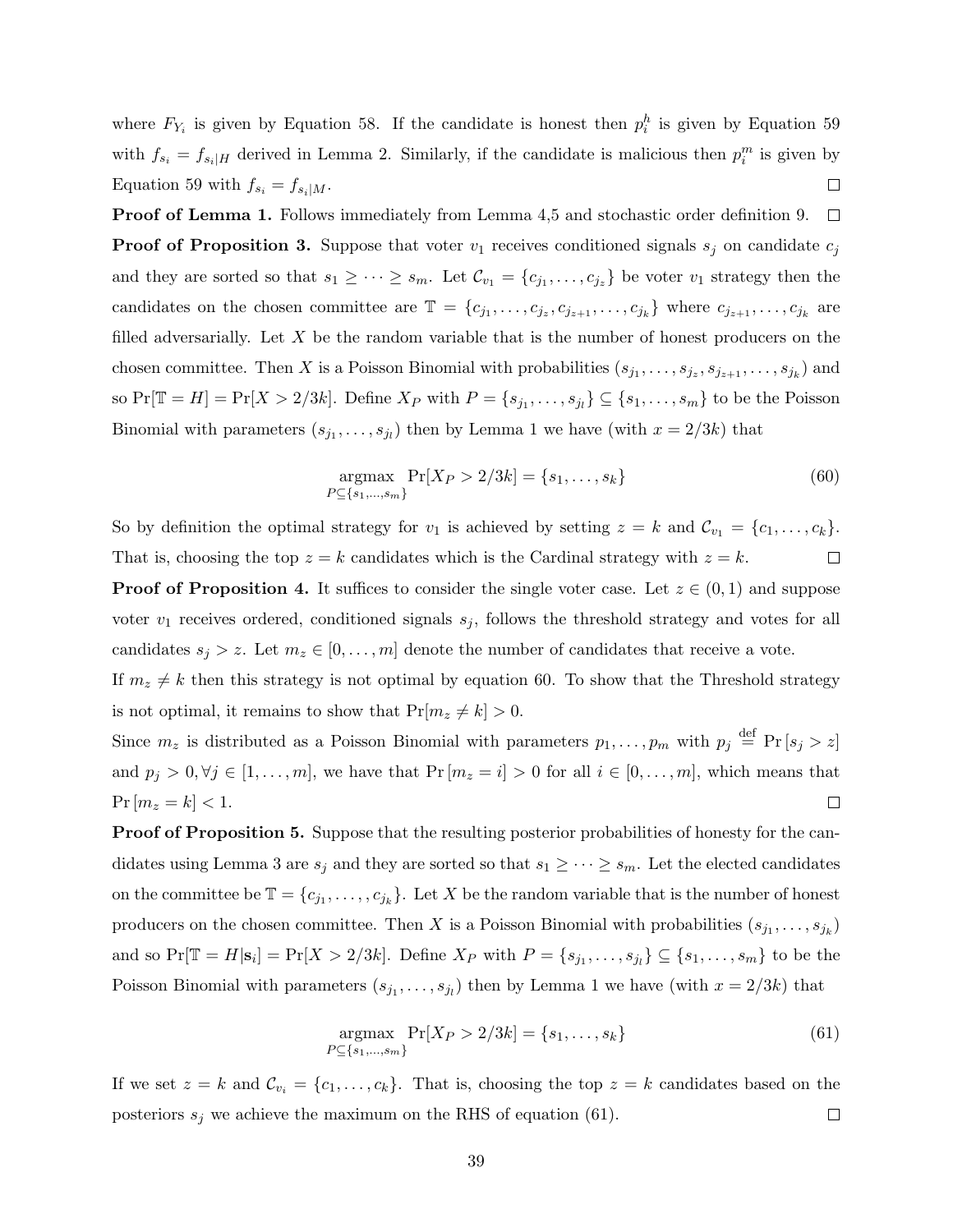**Proof of Proposition [6.](#page-21-0)** Proposition [3](#page-20-0) shows that for  $z \neq k$  the Cardinal strategy may be suboptimal.

Consider a setting with two voters, where  $p_m = p_h$ . When  $p_m = p_h$ , all the signals are uninformative, i.e.,  $s_{ij} = p$  for all  $i \in [n], j \in [m]$ .

Now, suppose both voters follow the cardinal strategy with thresholds  $z_0, z_1$ . In this case, voter i will vote (randomly) for  $z_i$  candidates.

Since there are only two voters, every candidate receives  $0, 1$  or 2 votes. Let  $X_0, X_1, X_2$  denote the subsets producers that receive 0, 1 and 2 votes respectively. Let  $\mathcal H$  and  $\mathcal M$  denote the set of honest and dishonest producers.

Thus  $X_0 \cup X_1 \cup X_2 = [m] = \mathcal{H} \cup \mathcal{M}$ , where  $\cup$  denotes the disjoint union of sets. First, note that since there are two voters,

$$
|X_1| + 2|X_2| = z_0 + z_1 \tag{62}
$$

Since  $|X_2| \le \min(z_0, z_1)$ , we have  $|X_1 \cup X_2| \ge \max(z_0, z_1)$ , which means that when  $\max(z_0, z_1) \ge k$ (i.e., either voter votes for k candidates) no candidates from  $X_0$  will ever make it to the committee. To show that the threshold  $z_i = k$  strategy is suboptimal, it suffices to consider strategies with  $\max(z_0, z_1) \geq k$ .

Since we assume that ties are broken in a worst-case fashion, the committee will be dishonest if and only if there are x dishonest candidates in  $X_2$  and there are at least  $t + 1 - x$  dishonest candidates in  $X_1$  and  $|X_2| \leq k - (t + 1 - x)$ . because in this case, the adversary can choose  $k - (t + 1 - x)$ dishonest candidates from  $X_1$  to fill the committee.

In other words, the committee will be dishonest with probability

$$
\Pr\left[\mathbb{T} \neq H\right] = \sum_{a=0}^{\min(z_0, z_1)} \Pr[|X_2| = a] \sum_{x=0}^{a} \Pr[|X_2 \cap \mathcal{M}| = x \mid |X_2| = a] \Pr[|X_1 \cap \mathcal{M}| \ge t + 1 - x]
$$
\n(63)

Note that if we did *not* assume  $\min(z_0, z_1) \geq k$ , some candidates from  $X_0$  could make it onto the committee, and Equation [63](#page-39-0) would have extra terms.

Now  $|X_2|$  is distributed as a hypergeometric random variable with parameters  $(z_0, z_1, m)$  (i.e.,  $z_1$ ) draws from a population of size m with  $z_0$  "distinguished" items), and  $|X_1|$  is distributed as a  $z_0 + z_1 - 2|X_2|$ .

Thus we have

<span id="page-39-0"></span>
$$
\Pr\left[|X_2| = a\right] = \frac{\binom{z_0}{a}\binom{m-z_0}{z_1-a}}{\binom{m}{z_1}}
$$
\n(64)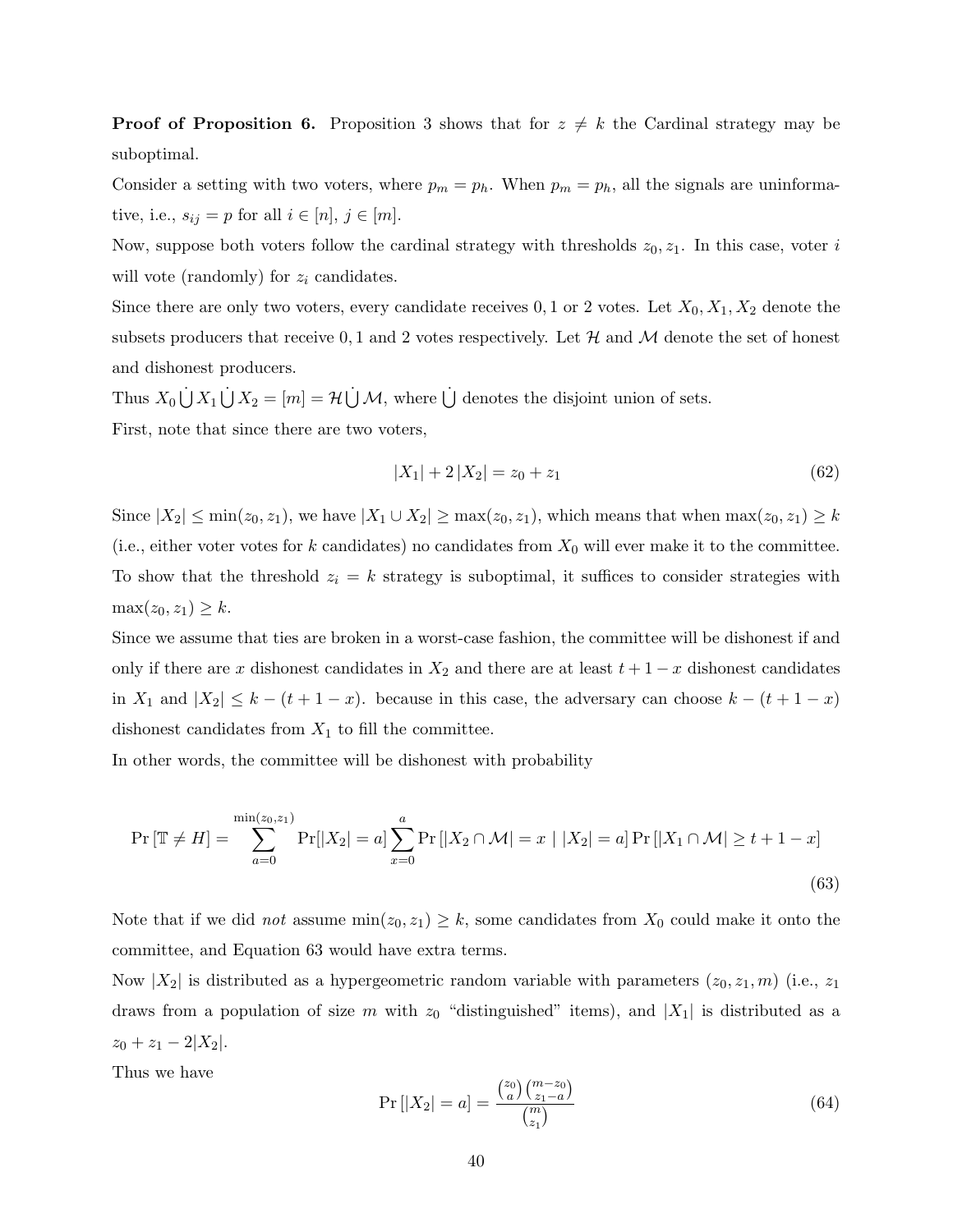Since each producer is dishonest independently with probability  $p$ , the number of dishonest producers in  $X_2$  is binomial random variable with parameters  $a, p$ .

$$
Pr[|X_2 \cap M| = x | |X_2| = a] = Pr[Bin(a, p) = x]
$$
\n(65)

(66)

and

$$
Pr[|X_1 \cap \mathcal{M}| = x | |X_2| = a] = Pr[|X_1 \cap \mathcal{M}| = x | |X_1| = z_0 + z_1 - 2a]
$$
(67)

$$
= Pr [Bin(z0 + z1 - 2a, p) = x]
$$
\n(68)

<span id="page-40-1"></span><span id="page-40-0"></span>(69)

Equation [63](#page-39-0) becomes

$$
\Pr\left[\mathbb{T} \neq H\right] = \sum_{a=0}^{\min(z_0, z_1)} \Pr\left[|X_2| = a\right] \cdot \sum_{x=0}^{a} \Pr\left[\text{Bin}(a, p) = x\right] \cdot \Pr\left[\text{Bin}(z_0 + z_1 - 2a, p) \ge t + 1 - x\right] \tag{70}
$$

$$
= \sum_{a=0}^{\min(z_0, z_1)} \Pr[|X_2| = a] \cdot \Pr[\text{Bin}(z_0 + z_1 - a, p) \ge t + 1]
$$
  
\n
$$
\ge \sum_{a=0}^{\min(z_0, z_1)} \Pr[|X_2| = a] \cdot \Pr[\text{Bin}(\max(z_0, z_1), p) \ge t + 1]
$$
  
\n
$$
= \Pr[\text{Bin}(\max(z_0, z_1), p) \ge t + 1]
$$
\n(71)

When  $z_0 = z_1 = k$  (both voters vote for k producers) Equation [70](#page-40-0) becomes

$$
\sum_{a=0}^{k} \Pr[|X_2| = a] \cdot \sum_{x=0}^{a} \Pr[\text{Bin}(a, p) = x] \cdot \Pr[\text{Bin}(2(k-a), p) \ge t+1-x]
$$
 (72)

$$
= \sum_{a=0}^{k} \Pr\left[|X_2| = a\right] \cdot \Pr\left[\text{Bin}(2k - a, p) \ge t + 1\right] \tag{73}
$$

> 
$$
\sum_{a=0}^{k} \Pr[|X_2| = a] \cdot \Pr[\text{Bin}(k, p) \ge t + 1]
$$
 (74)

$$
= \Pr\left[\text{Bin}(k, p) \ge t + 1\right] \tag{75}
$$

When  $z_0 = k$ , and  $z_1 = 0$  (voter 1 abstains) Equation [70](#page-40-0) becomes

<span id="page-40-2"></span>
$$
\Pr\left[\text{Bin}(k, p) \ge t + 1\right] = \sum_{b=t+1}^{k} \binom{k}{b} (1-p)^b p^{k-b} \tag{76}
$$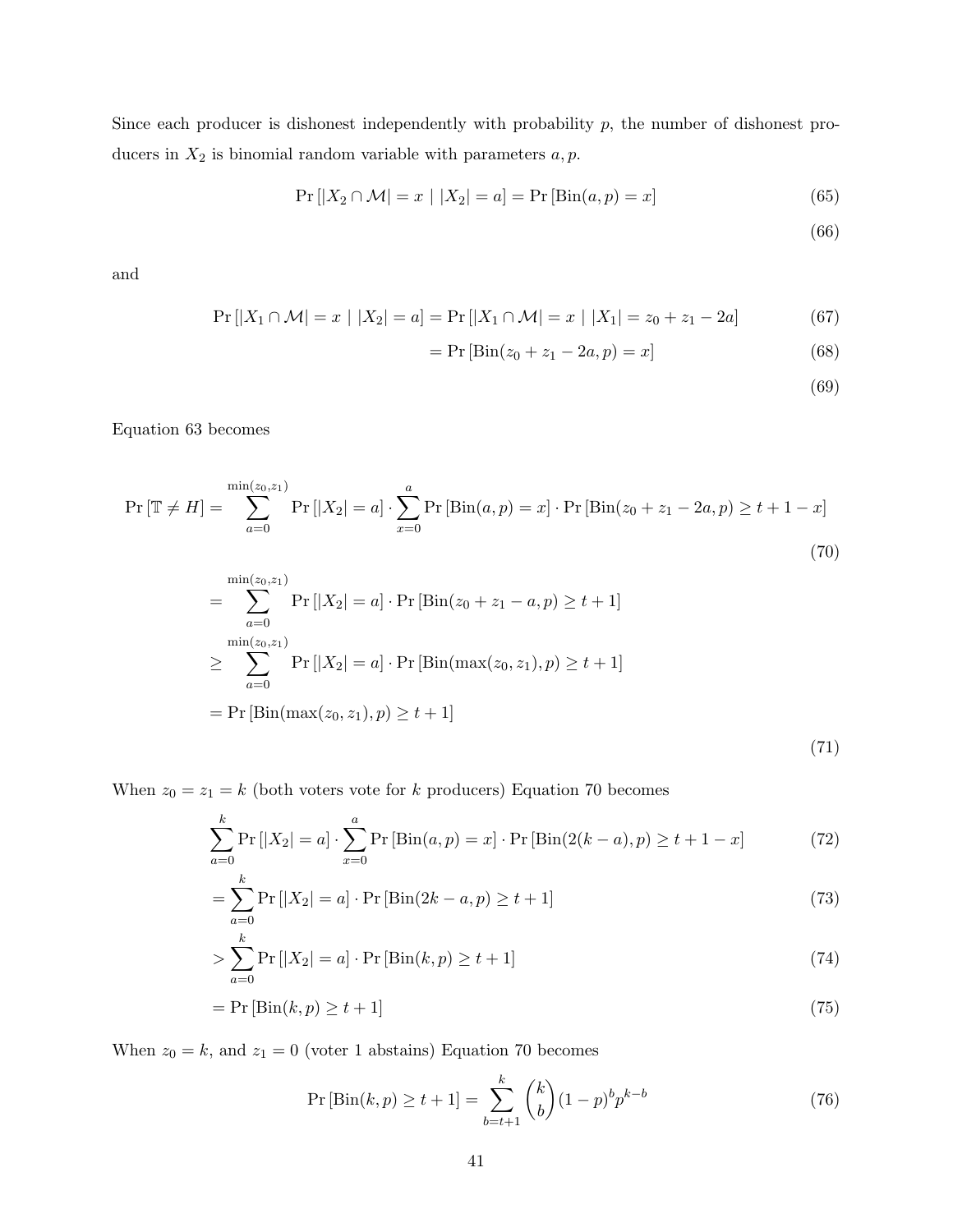Here, we see that Equation [72](#page-40-1) is strictly greater than Equation [76,](#page-40-2) so voter 1 is strictly better off  $\Box$ setting  $z_1 = 0$  (voting for no producers) than voting for k producers.

**Proof of Theorem [3.](#page-22-0)** First, note that since  $|\mathcal{H}| \geq 2/3k$ , then if all members of  $\mathcal{H}$  receive more votes than all dishonest producers, then the committee will be honest. Thus it suffices to show that all members of  $H$  will receive more votes than all members of  $M$  with high probability.

Let  $X_j$  denote the number of votes received by producer j. Then  $X_j$  is a Poisson Binomial with parameters  $p_{1j}, \ldots, p_{nj}$ .

Fix  $j_h \in \mathcal{H}$ , and  $j_m \in \mathcal{M}$ . Then, by assumption

$$
\sum_{i=1}^{n} p_{ij_h} \ge n\delta + \sum_{i=1}^{n} p_{ij_m} \tag{77}
$$

The Chernoff bound for Poisson Binomials (Theorem [6\)](#page-43-1) shows that for all  $t > 0$ 

$$
\Pr\left[X_{j_h} < \sum_{i=1}^n p_{ij_h} - t\right] \le e^{-\frac{2t^2}{n}}\tag{78}
$$

and similarly

$$
\Pr\left[X_{j_m} > \sum_{i=1}^n p_{ij_m} + t\right] \le e^{-\frac{2t^2}{n}} \tag{79}
$$

If  $X_{j_h} \leq X_{j_m}$ , then either

$$
X_{j_h} < \sum_{i=1}^n p_{ij_h} - \frac{n\delta}{2} \tag{80}
$$

or

$$
X_{j_m} > \sum_{i=1}^{n} p_{ij_m} + \frac{n\delta}{2}.
$$
\n(81)

By a union bound, the probability that either of these events happens is bounded by

$$
2e^{-\delta^2 n/2}.\tag{82}
$$

Taking a union bound over all pairs  $j_h \in \mathcal{H}$ , and  $j_m \in \mathcal{M}$ , we have the probability that all  $j_h \in \mathcal{H}$ receive more votes than all  $j_m \in \mathcal{M}$ , is at least

$$
1 - 2m^2 e^{-\delta^2 n/2}.
$$
\n(83)

 $\Box$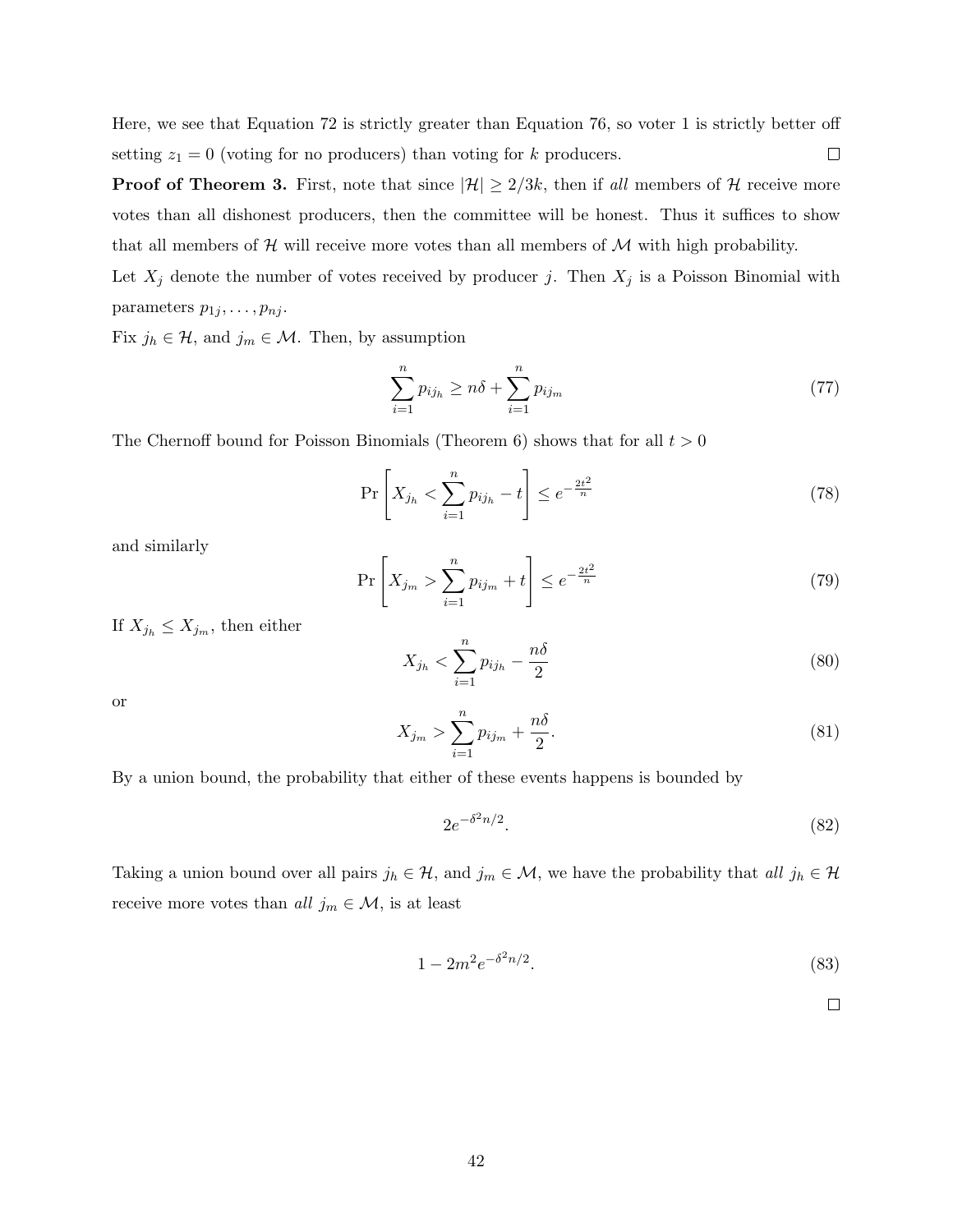## <span id="page-42-0"></span>B Poisson Binomial Distributions

#### B.1 Definitions

<span id="page-42-2"></span>**Definition 7** (Poisson Binomial Distribution). If  $\{X_i\}$  are independent Bernoulli random variables, and  $Pr[X_i = 1] = p_i$ , then the distribution of  $X \stackrel{\text{def}}{=} \sum_i X_i$  is called the Poisson Binomial Distribution with parameters  $(p_1, \ldots, p_n)$ .

A simple counting argument shows that if X has a Poisson Binomial distribution with parameters  $p_1, \ldots, p_n$ , then for any  $\ell \in 0, \ldots, n$ 

<span id="page-42-1"></span>
$$
\Pr[X = \ell] = \sum_{A \in F_{\ell}} \prod_{i \in A} p_i \prod_{j \in A^c} 1 - p_j \tag{84}
$$

where  $F_{\ell}$  is the set of all subsets of  $\ell$  integers that can be selected from  $\{1, \ldots, n\}$ .

<span id="page-42-3"></span>**Lemma 4** (Symmetry of Poisson Binomial Distributions). Suppose  $\sigma : [n] \rightarrow [n]$  is a permutation, and let X be a Poisson Binomial random variable with parameters  $p_1, \ldots, p_n$ , and X' be a Poisson Binomial random variable with parameters  $\sigma(p_1), \ldots, \sigma(p_n)$ , then for all  $\ell \in {0, \ldots, n}$ ,

$$
\Pr\left[X=\ell\right] = \Pr[X'=\ell]
$$

<span id="page-42-4"></span>**Lemma 5** (Monotonicity). Suppose X is a Poisson Binomial random variable with parameters  $p_1,\ldots,p_n$ , and  $X'$  is a Poisson Binomial random variable with parameters  $p'_1,\ldots,p'_n$ , satisfying  $p_i \leq p'_i$  for  $i = 1, \ldots, n$ , then

$$
X \leq_{\rm st} X'.
$$

**Proof.**The proof follows immediately from Lemma [6](#page-45-0) since a Bernoulli random variable with parameter  $p'_i$  stochastically dominates a Bernoulli random variable with parameter  $p_i \leq p'_i$ .  $\Box$ 

#### B.2 Alternative characterizations of Poisson Binomial Distribution

**Theorem 4** (Alternative characterization of a PDF of a Poisson Binomial Fernández and Williams [\(2010\)](#page-27-14)). If X has a Poisson Binomial Distribution with parameters  $(p_1, \ldots, p_n)$ , then

$$
\Pr\left[X=t\right] = \frac{1}{n+1} \sum_{j=0}^{n} \left( e^{-2\pi i \frac{j t}{n+1}} \prod_{k=1}^{n} \left( p_k e^{2\pi i \frac{j}{n+1}} + (1 - p_k) \right) \right) \tag{85}
$$

We use  $f_{p_1,...,p_n}^{(PB)}(x)$  to denote the PDF of a Poisson Binomial random variable with parameters  $p_1, \ldots, p_n$ .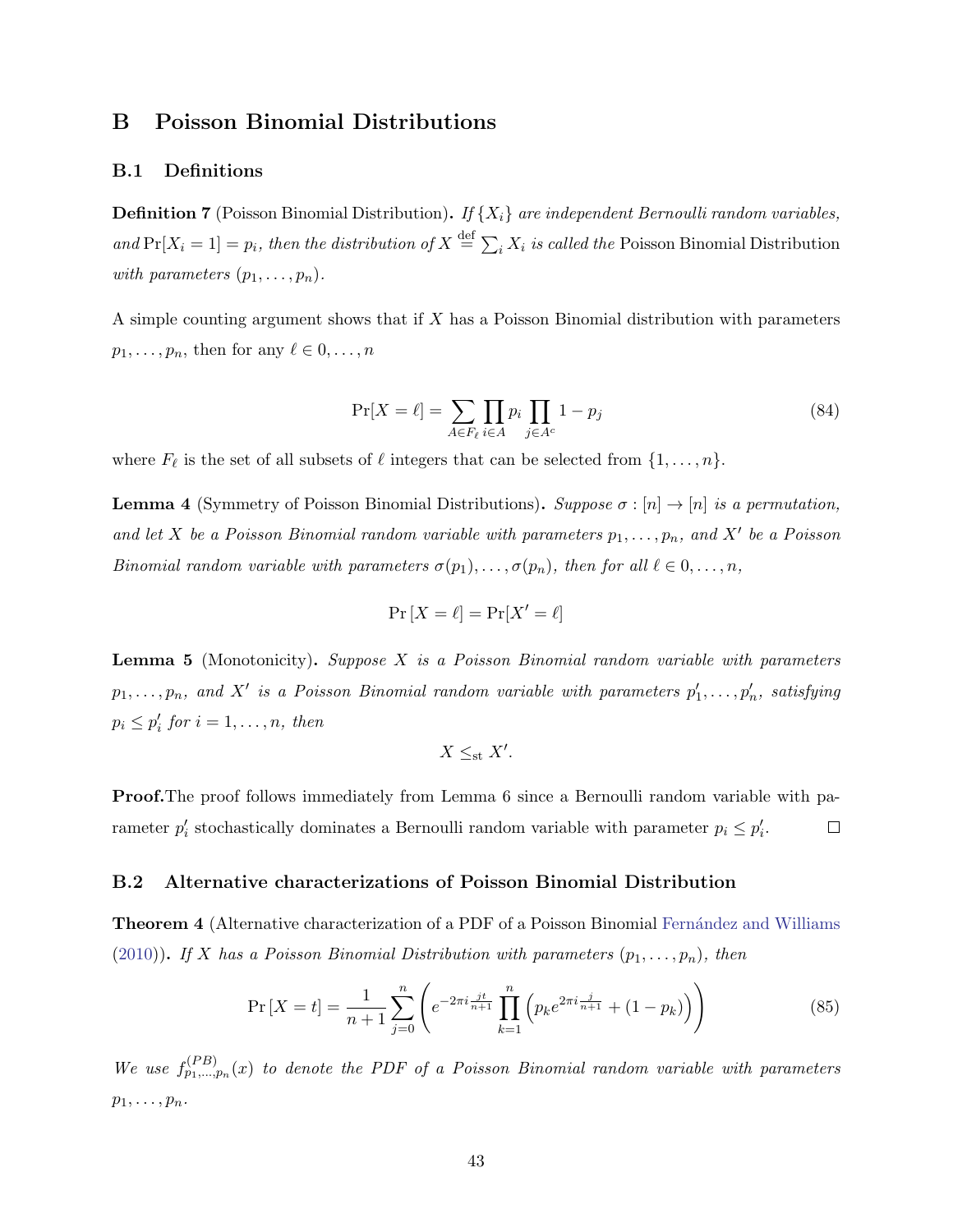**Theorem 5** (CDF of a Poisson Binomial Fernández and Williams [\(2010\)](#page-27-14)). If X has a Poisson *Binomial Distribution with parameters*  $(p_1, \ldots, p_n)$ , then

$$
\Pr\left[X \ge t\right] = 1 - \frac{1}{n+1} \sum_{j=0}^{n} \left( \left( \sum_{k=0}^{t-1} e^{-2\pi i \frac{jk}{n+1}} \right) \prod_{\ell=1}^{n} p_{\ell} e^{2\pi i \frac{j}{N+1}} + (1 - p_{\ell}) \right) \tag{86}
$$

We use  $F_{p_1,...,p_n}^{(PB)}(x)$  to denote the CDF of a Poisson Binomial random variable with parameters  $p_1, \ldots, p_n$ .

#### B.3 Concentration bounds

<span id="page-43-1"></span>**Theorem 6** (Chernoff-Hoeffding [\(Dubhashi and Panconesi](#page-27-15) [2009,](#page-27-15) Theorem 1.1)). Let  $X = \sum_{i=1}^{n} X_i$ is a Poisson Binomial with parameters  $\{p_i\}$ , and define  $\bar{p} \stackrel{\text{def}}{=} \frac{1}{n}$  $\frac{1}{n} \sum_{i=1}^{n} p_i$ , then

$$
\Pr\left[X > n\bar{p} + t\right] \le e^{-2t^2/n} \tag{87}
$$

$$
\Pr\left[X < n\bar{p} - t\right] \le e^{-2t^2/n} \tag{88}
$$

Linear combinations of order statistics of Poisson Binomial RVs also satisfy a central limit theorem [Pham and Tran](#page-28-16) [\(1982\)](#page-28-16).

## C Order Statistics

**Definition 8** (Order statistics). Let  $X_1, \ldots, X_n$  be random variables. Define  $X_{n,1}, \ldots, X_{n,n}$  to be the order statistics of  $X_1, \ldots, X_n$ , to  $X_1, \ldots, X_n$  in sorted order.

**Remark 1.** The random variables  $X_{n,1}, \ldots, X_{n,n}$  are dependent even if the underlying  $\{X_i\}$  are independent, and they satisfy

$$
X_{n,1} \leq \cdots \leq X_{n,n}.\tag{89}
$$

**Theorem 7.** If  $\{X_i\}$  are continuous IID random variables, with absolutely continuous PDF  $f(x)$ and CDF,  $F(x)$ , then the CDF of the kth order statistic from a sample of size n is

$$
\Pr\left[X_{n,k}\leq x\right] = F_{(k,n)}(x) = \sum_{j=k}^{n} \binom{n}{j} \left(F(x)\right)^{j} \left(1 - F(x)\right)^{n-j} \tag{90}
$$

<span id="page-43-0"></span>**Theorem 8.** If  $\{X_i\}$  are discrete IID random variables, with PDF  $f(x)$  and CDF,  $F(x)$ , then the PDF of the kth order statistic from a sample of size n is

$$
\Pr\left[X_{n,k}=x\right] = f_{(k,n)}(x) = \sum_{j=0}^{n-k} \binom{n}{j} \left( (1-F(x))^j \left( F(x) \right)^{n-j} - (1-F(x)+f(x))^j \left( F(x) - f(x) \right)^{n-j} \right). \tag{91}
$$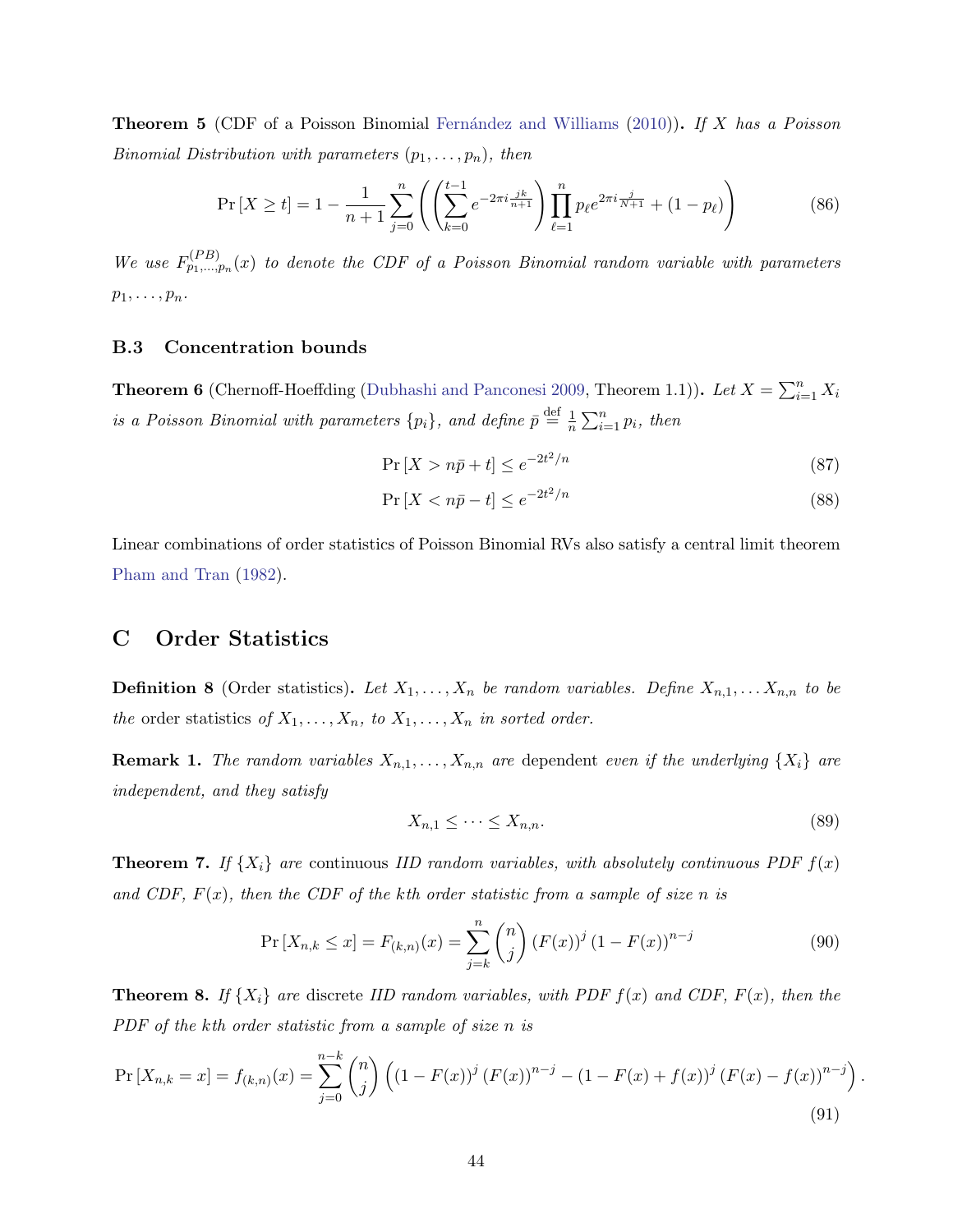<span id="page-44-0"></span>**Theorem 9.** If  $\{X_i\}$  are discrete IID random variables, with PDF  $f(x)$  and CDF,  $F(x)$ , then the CDF of the kth order statistic from a sample of size n is

$$
\Pr\left[X_{n,k}\leq x\right] = F_{(k,n)}(x) = \sum_{j=0}^{n-k} \binom{n}{j} \left(1 - F(x)\right)^j \left(F(x)\right)^{n-j} \tag{92}
$$

<span id="page-44-3"></span>**Theorem 10** (Bapat-Beg Theorem [\(Glueck et al.](#page-27-16) [2008,](#page-27-16) Theorem 3.1)). Let  $X_i$ ,  $i = 1, \ldots, m$ independent, real-valued random variables with cdf  $F_i(x)$  respectively.  $Y_i$  the order statistics defined by sorting the values of  $X_i$ . Let  $n, 1 \leq n_1 < n_2 < \cdots < n_k \leq m$  and  $y_1 \leq y_2 \leq \cdots \leq y_k$  the values of the arguments of the joint cdf of  $\{Y_{n_1}, Y_{n_2}, \ldots, Y_{n_k}\}$ . Define the index vector  $\mathbf{i} = (i_0, i_1, \ldots, i_{k+1})$ and the summation index set  $\mathcal{I} = \{\mathbf{i} : 0 = i_0 \le i_1 \le \cdots \le i_k \le i_{k+1} = m$ , and  $i_j \ge n_j$  for all  $1 \le j$  $j \leq k$ . The joint cdf of the order statistics satisfies:

$$
F_{Y_{n_1},...,Y_{n_k}}(y_1,...,y_k) = \sum_{\mathbf{i} \in \mathcal{I}} \frac{P_{i_1,...,i_k}(y_1,...,y_k)}{(i_1 - i_0)!(i_2 - i_1)!\cdots(i_{k+1} - i_k)!},\tag{93}
$$

where  $P_{i_1,\dots,i_k}(y_1,\dots,y_k)$  are permanents of block matrices

$$
P_{i_1,\dots,i_k}(y_1,\dots,y_k) = \text{per}\left[ [F_i(y_j) - F_i(y_{j-1})]_{(i_j - i_{j-1}) \times 1} \right]_{j=1,i=1}^{j=k,i=m},\tag{94}
$$

with the subscripts indicating the dimensions of blocks created by the repetition of the term in the brackets, and  $F_i(y_0) = 0, F_i(y_{k+1}) = 1.$ 

<span id="page-44-1"></span>**Theorem 11** ([\(Glueck et al.](#page-27-16) [2008,](#page-27-16) Theorem 3.2)). With notation as in Theorem [10,](#page-44-3) suppose that  $F_i(x) = F(x)$  for all  $1 \leq i \leq n$ , and  $F_i(x) = G(x)$  for all  $n + 1 \leq i \leq m$ . Then:

$$
F_{Y_{n_1},...,Y_{n_k}}(y_1,...,y_k) = \sum_{\mathbf{i}\in\mathcal{I}}\sum_{\lambda}\prod_{j=1}^{k+1}\frac{n!(m-n)!}{\lambda_j!(i_j-i_{j-1}-\lambda_j)!}\left[F(y_j) - F(y_{j-1})\right]^{\lambda_j}\left[G(y_j) - G(y_{j-1})\right]^{i_j-i_{j-1}-\lambda_j}
$$
\n(95)

where  $\lambda = (\lambda_1, \lambda_2, \dots, \lambda_{k+1})$  ranges over all integer vectors such that

$$
\lambda_1 + \lambda_2 + \dots + \lambda_{k+1} = n, \ 0 \le \lambda_j \le i_j - i_{j-1}, \tag{96}
$$

,

and  $F(y_0) = G(y_0) = 0, F(y_{k+1}) = G(y_{k+1}) = 1.$ 

<span id="page-44-2"></span>**Definition 9** (Orderings). Let X and Y be random variables with PDFs  $f_X$ ,  $f_Y$  and CDFs  $F_X$ ,  $F_Y$ .

#### • Stochastic Order:

$$
X \leq_{st} Y \Leftrightarrow F_Y(x) \leq F_X(x) \text{ for all } x , \qquad (97)
$$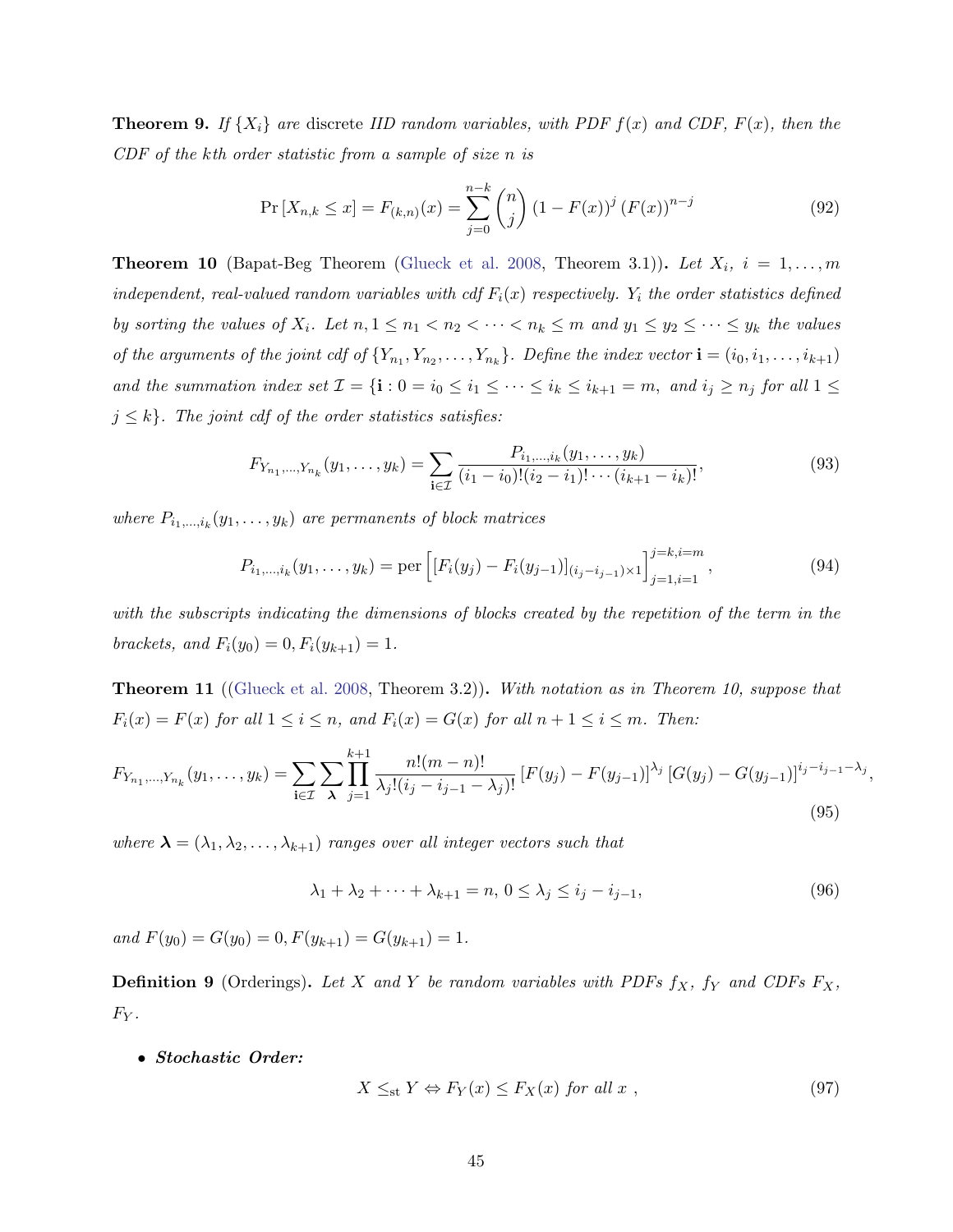## • Hazard-rate Order:

$$
X \leq_{\text{hr}} Y \Leftrightarrow (1 - F_Y(x))/(1 - F_X(x)) \text{ is increasing in } x , \qquad (98)
$$

# • Likelihood-ratio Order:

$$
X \leq_{\rm lr} Y \Leftrightarrow f_Y(x)/f_X(x) \text{ is increasing in } x , \qquad (99)
$$

<span id="page-45-0"></span>**Lemma 6** (Summations). If  $X_1 \geq_{st} Y_1$ , and  $X_2 \geq_{st} Y_2$ , then

$$
X_1 + X_2 \geq_{\text{st}} Y_1 + Y_2
$$

Proof.

$$
\Pr\left[X_{1} + X_{2} \geq t\right] = \sum_{x_{1}=0}^{n} \sum_{x_{2}=t-x_{1}}^{n} \Pr\left[X_{1} = x_{1}\right] \Pr\left[X_{2} = x_{2}\right]
$$
\n
$$
= \sum_{x_{1}=0}^{n} \left(\sum_{x_{2}=t-x_{1}}^{n} \Pr\left[X_{2} = x_{2}\right]\right) \Pr\left[X_{1} = x_{1}\right]
$$
\n
$$
= \sum_{x_{1}=0}^{n} \Pr\left[X_{2} \geq t-x_{1}\right] \Pr\left[X_{1} = x_{1}\right]
$$
\n
$$
\geq \sum_{x_{1}=0}^{n} \Pr\left[Y_{2} \geq t-x_{1}\right] \Pr\left[X_{1} = x_{1}\right]
$$
\n
$$
= \sum_{x_{1}=0}^{n} \left(\sum_{x_{2}=t-x_{1}}^{n} \Pr\left[Y_{2} = x_{2}\right]\right) \Pr\left[X_{1} = x_{1}\right]
$$
\n
$$
= \sum_{x_{2}=0}^{n} \left(\sum_{x_{1}=t-x_{2}}^{n} \Pr\left[X_{1} = x_{1}\right]\right) \Pr\left[Y_{2} = x_{2}\right]
$$
\n
$$
= \sum_{x_{2}=0}^{n} \Pr\left[X_{1} \geq t-x_{2}\right] \Pr\left[Y_{2} = x_{2}\right]
$$
\n
$$
\geq \sum_{x_{2}=0}^{n} \Pr\left[Y_{1} \geq t-x_{2}\right] \Pr\left[Y_{2} = x_{2}\right]
$$
\n
$$
= \sum_{x_{2}=0}^{n} \left(\sum_{x_{1}=t-x_{2}}^{n} \Pr\left[Y_{1} = x_{1}\right]\right) \Pr\left[Y_{2} = x_{2}\right]
$$
\n
$$
= \Pr\left[Y_{1} + Y_{2} \geq t\right]
$$

 $\Box$ 

**Corollary 3.** If X is a Poisson Binomial with parameters  $p_1, \ldots, p_t, p_{t+1}$ , and Y is a Poisson Binomial with parameters  $p_1, \ldots, p_t$ , then

$$
X \geq_{\text{st}} Y \tag{100}
$$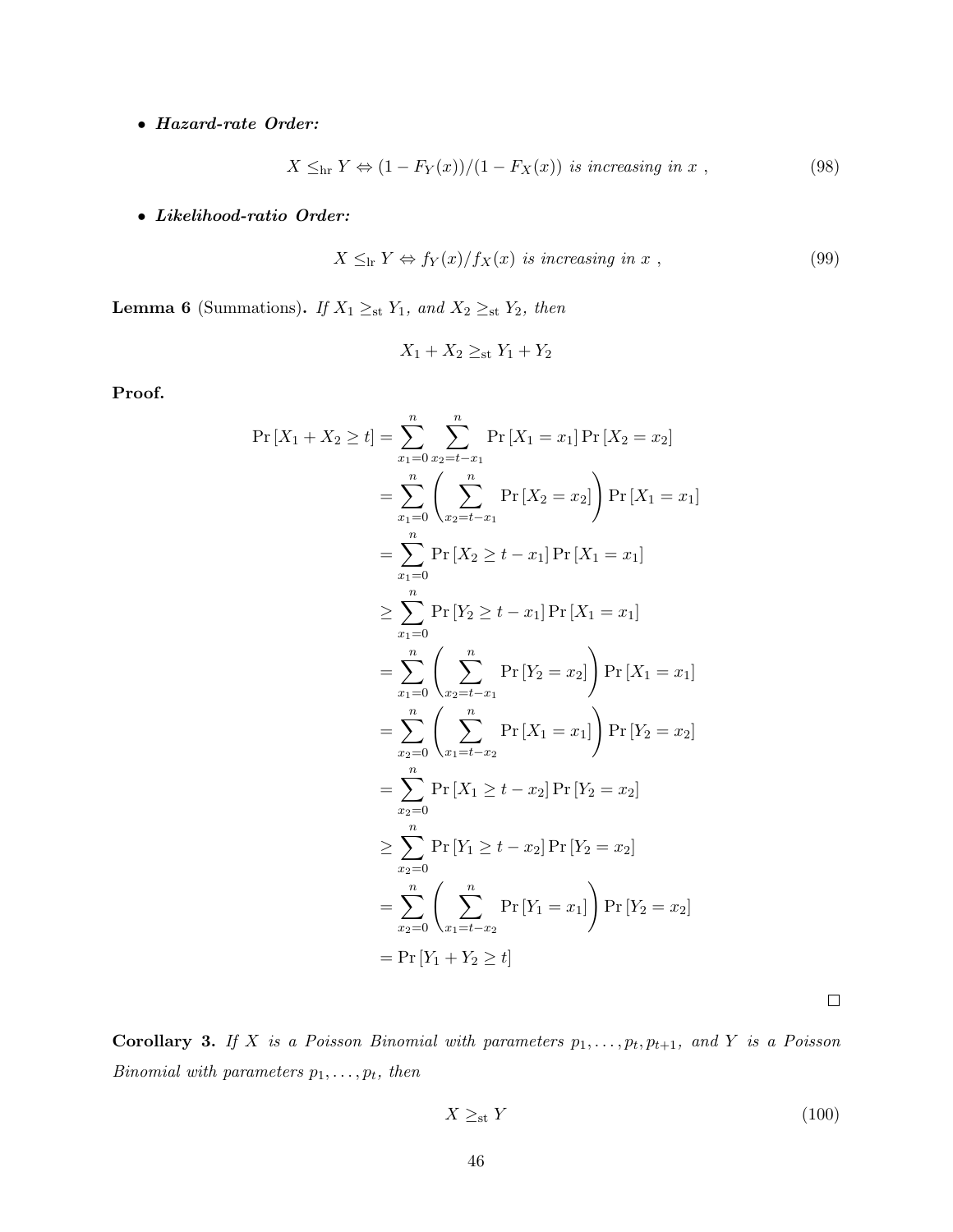# <span id="page-46-0"></span>D Alternative Objective Function: Quality Model

Our main model considers discrete types of producers ("honest" and "dishonest"). In addition to selecting honest producers, voters may be interested in electing block producers who will offer the highest *performance* (e.g. transaction throughput). In this section, we outline an alternative model where producers vary continuously based on their "quality" (e.g. a metric of their computing performance, uptime and network latency). As before, voters receive a noisy signal about each producer's quality, and the voters use approval voting to elect a committee.

**Definition 10** (Continuous quality model). Producer j has an (unknown) quality,  $q_j \sim Q$  for some (known) quality distribution Q. As before, suppose voter i receives a quality estimate  $\hat{q}_{ij} = q_j + \epsilon_{ij}$ , where  $\epsilon_{ij} \sim N(0, \sigma_i)$ .

As above, voter i will rank the block producers in order of of the signals  $\{q_{ij}\}_j$ , and may employ a Threshold or Cardinality voting strategy to determine how many block producers they choose to elect.

When focusing on honesty, we considered a one-shot game, since a single dishonest committee can potentially wreak havoc on the system, whereas a single low performing committee may only have a small effect on the overall popularity and utility of the system as a whole.

Thus in the quality model, it would make more sense to consider a *multi-round* game where voters earn rewards and receive feedback at each round. When a set of block producers is elected, the voters can observe their throughput and latency, and thus get feedback about the quality of the committee. We can consider different levels of granularity regarding the feedback received by the voters:

- Individual feedback: The quality of each of the c block producers that were elected to the committee
- Average feedback: The *average* quality of the c block producers that were elected to the committee

We can also consider different types of voter rewards, which model the benefit they receive from higher throughput and and lower latency among the block-producer committee.

• Average rewards: The *average* quality of the c block producers that were elected to the committee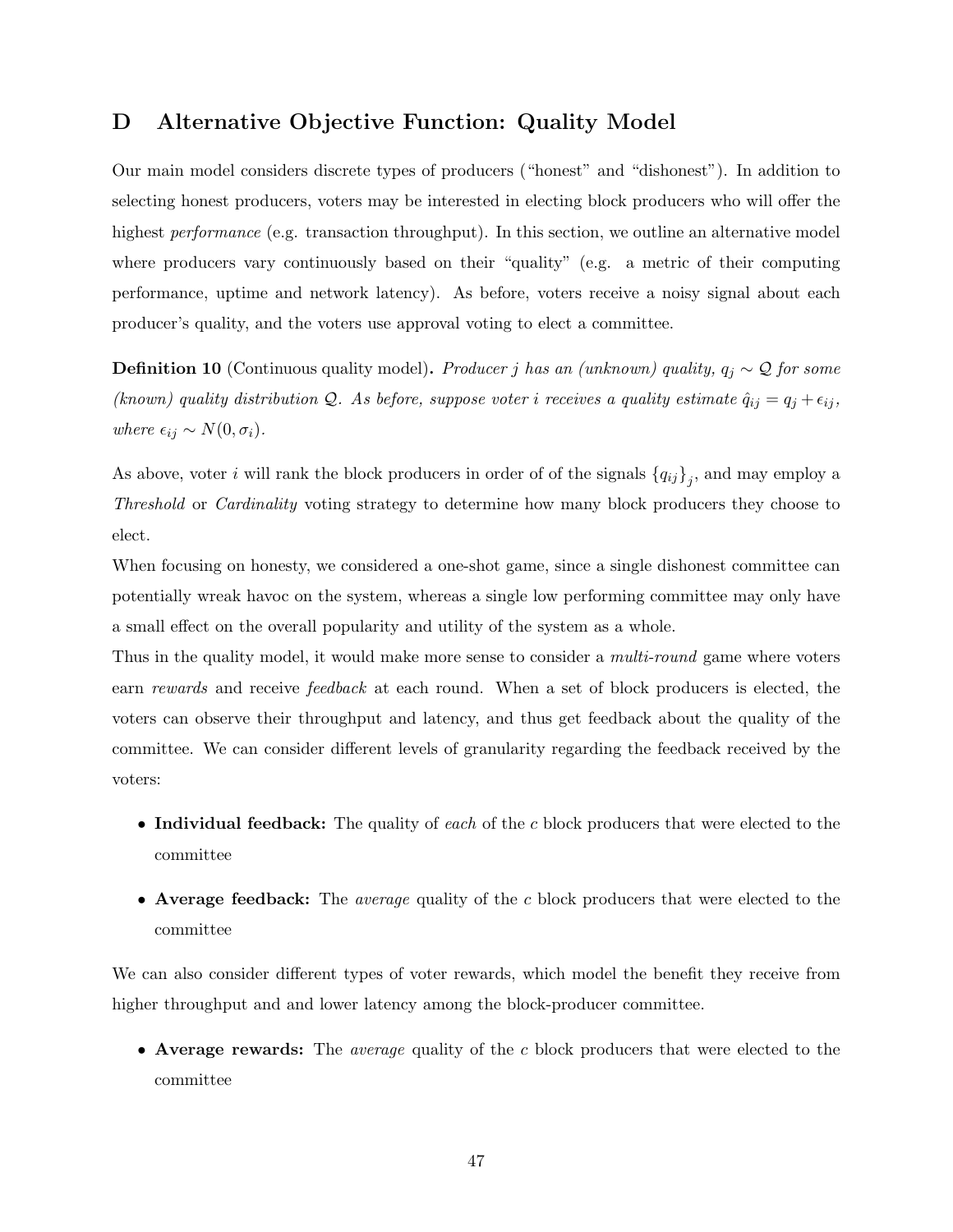• Weakest-link rewards: The minimum quality of the c block producers that were elected to the committee

Once we specify the exact type of feedback and rewards, we can ask how should voters behave in order to maximize their rewards. If a single voter could unilaterally specify the entire committee, the problem would fall in the class of combinatorial multi-armed bandit problems (CMAB) [\(Cesa-](#page-26-15)[Bianchi and Lugosi](#page-26-15) [2012\)](#page-26-15).

Combinatorial bandit problems have been reasonably well studied [Cesa-Bianchi and Lugosi](#page-26-15) [\(2012\)](#page-26-15), [Chen et al.](#page-26-16) [\(2013\)](#page-26-16), [Combes et al.](#page-26-17) [\(2015\)](#page-26-17), [Chen et al.](#page-26-18) [\(2016\)](#page-26-18), [Agarwal and Aggarwal](#page-25-4) [\(2018\)](#page-25-4), [Rejwan](#page-28-17) [and Mansour](#page-28-17) [\(2020\)](#page-28-17) under two different feedback models (i) semi-bandit feedback, where the voters learn the quality of each individual producer in the committee and (ii) (full) bandit feedback, where the voters learn the average quality of the committee. There would be two main differences between our own model and traditional combinatorial multi-armed bandit problems:

First, most CMAB papers assume there is a single player who unilaterally selects which bandits to play (i.e., which candidates to elect). In our setting, we have multiple voters, who vote independently, and the committee is chosen based on the outcome of this vote.

Second, most CMAB papers assume the player starts with no information about the underlying bandits (i.e., the voters receive no signals). If voters start with no information about the committee (and all committee feedback is public), then for practical purposes, there is essentially only one voter, and the problem completely becomes a CMAB problem.

Given the difficulty of finding the optimal voting strategy in the static model, it will like be intractable to find the voting strategy that optimally combines with the CMAB explorationexploitation strategy. But this could nonetheless be an interesting direction for future work.

## <span id="page-47-0"></span>E Other Asymptotic Results

Figure [9](#page-48-0) shows that when the signal informativeness is high, that is,  $p_h \gg p_m$ , the success probability rapidly approaches 1 (even for a small number of voters), but if the threshold is too high  $(z \approx 1)$ , then the success probability drops to zero as all candidates receive 0 votes.